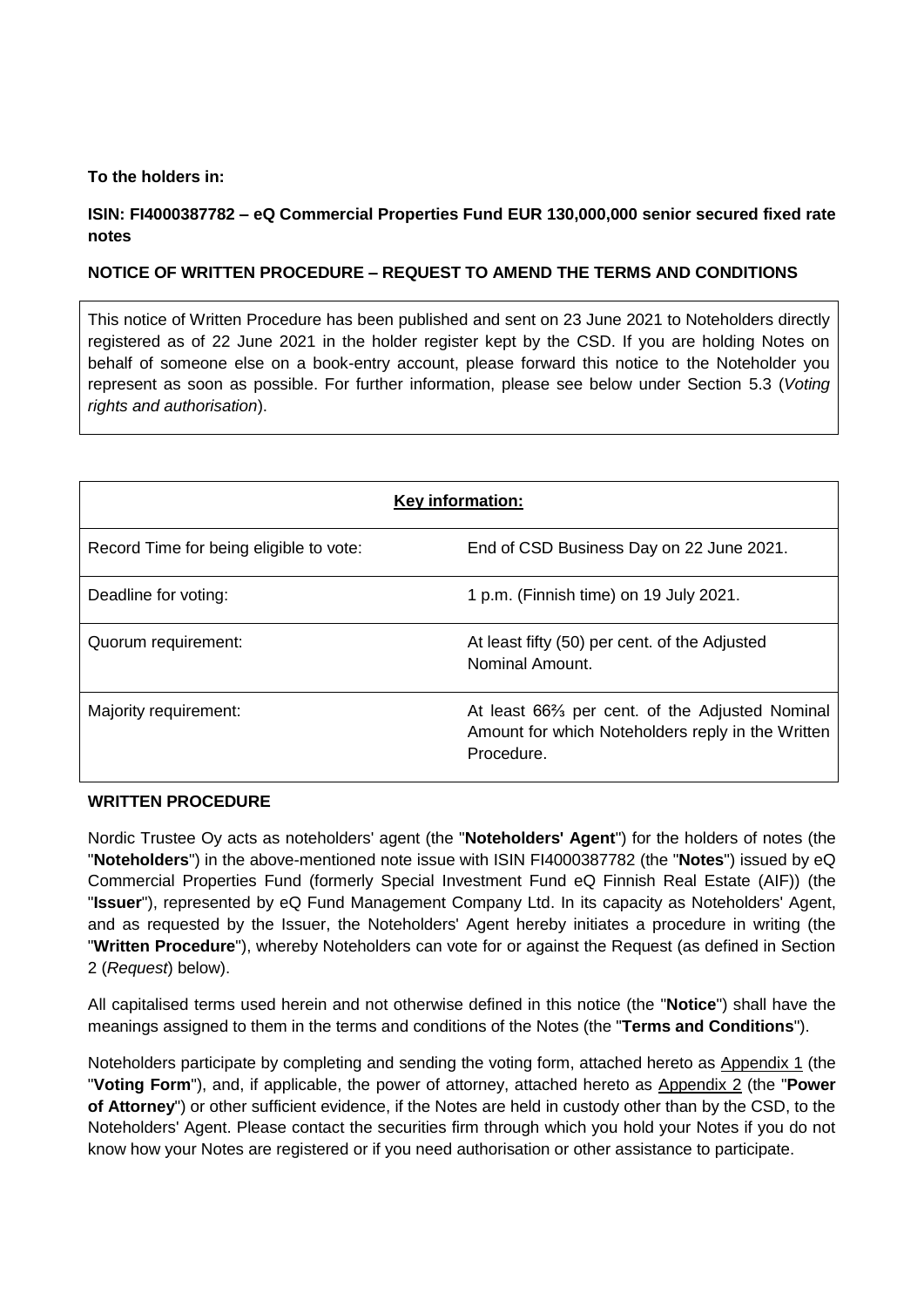The Noteholders' Agent must receive the Voting Form no later than 1 p.m. (Finnish time) on 19 July 2021 either by mail, courier or email to the Noteholders' Agent using the contact details set out in Section [5.7](#page-9-0) (*Address for sending replies*) below. Votes received thereafter may be disregarded.

To be eligible to participate in the Written Procedure, a person must meet the criteria for being a Noteholder at the end of the CSD Business Day on 22 June 2021 (the "**Record Time**"). This means that the person must be registered on a book-entry account with the CSD, as a directly registered owner (Fin: *omistaja*) or nominee (Fin: *hallintarekisteröinnin hoitaja*) with respect to one or several **Notes** 

## **SEPARATE CONSENT SOLICITATION AND CONSENT FEES**

As a separate process, the Issuer is soliciting consents (the "**Consent Solicitation**") to the Request, as described in and subject to a consent solicitation memorandum dated on or about the date of this Notice of Written Procedure (the "**Consent Solicitation Memorandum**"). Both votes for and against the Request can be submitted in the Consent Solicitation.

The Consent Solicitation process is handled on behalf of the Issuer by Nordea Bank Abp as solicitation agent (the "**Solicitation Agent**") as further set out in the Consent Solicitation Memorandum.

As part of the Consent Solicitation and subject to the approval of the Request, the Issuer is offering certain fees to the Noteholders.

For further information, please refer to Section [3](#page-6-0) (*Separate Consent Solicitation and consent fees*).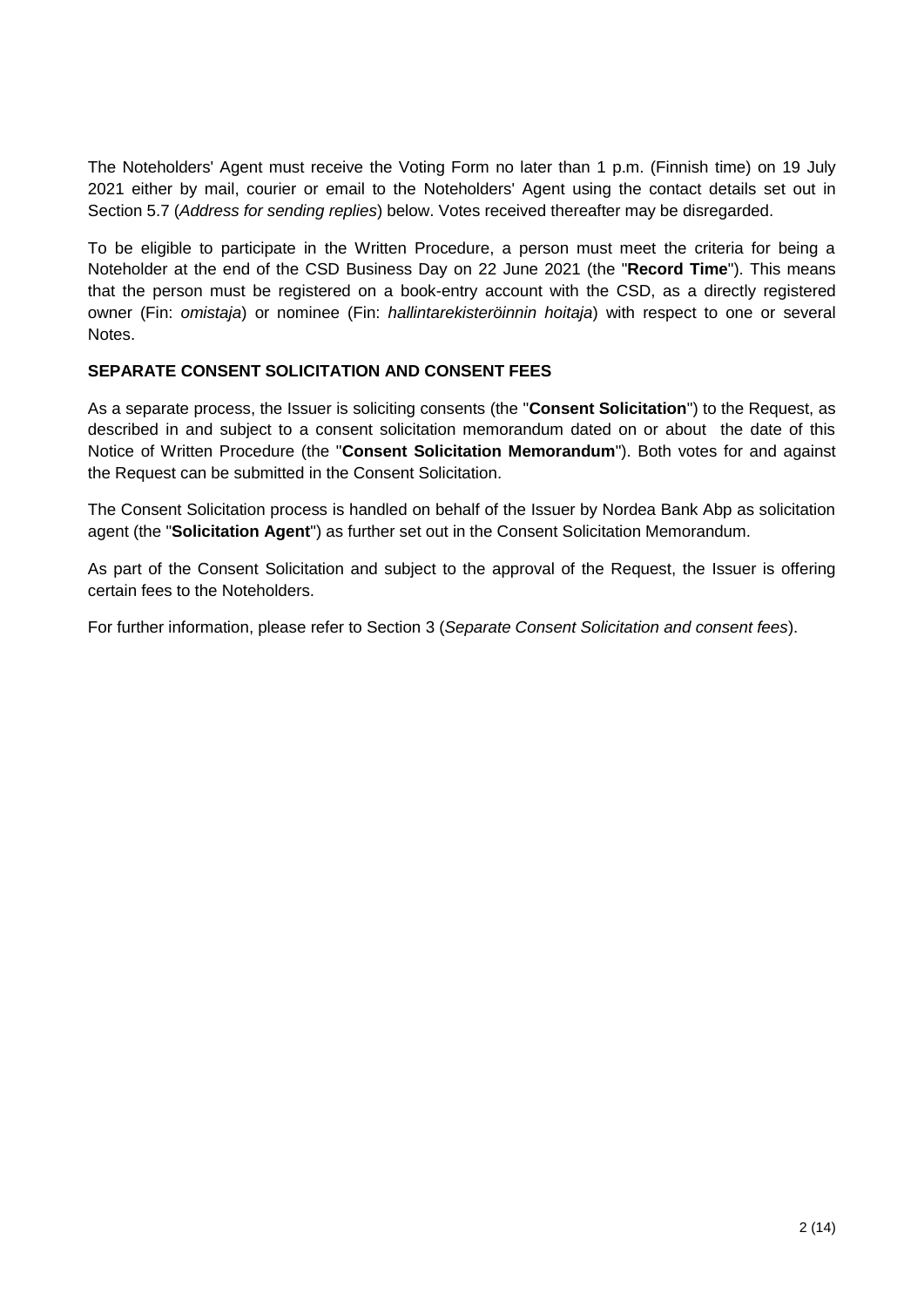## **1 BACKGROUND**

The Issuer is contemplating to enter into an amendment and restatement agreement (the "**Amendment and Restatement Agreement**") in relation to a EUR 290,000,000 committed facilities and EUR 130,000,000 accordion facility agreement<sup>1</sup> (the "Original **Senior Facilities Agreement**" and, as amended by the Amendment and Restatement Agreement, the "**Senior Facilities Agreement**").

The Amendment and Restatement Agreement has been negotiated in order to refinance the facilities under the Original Senior Facilities Agreement, increase the available commitments to EUR 470,000,000 committed facilities and EUR 200,000,000 accordion facility, allow new financial institutions to accede to the Senior Facilities Agreement as lenders as well as to amend certain other terms of the Original Senior Facilities Agreement.

In connection with the Amendment and Restatement Agreement it is necessary to make certain amendments also to the Terms and Conditions and the intercreditor agreement entered into on 24 June 2019 between, among others, the Issuer, certain property companies as obligors, Intertrust (Finland) Oy as security agent, Nordea Bank Abp as bank agent, certain financial institutions as bank lenders and the Noteholders' Agent (the "**Original Intercreditor Agreement**" and as amended the "**Intercreditor Agreement**").

The Issuer is therefore initiating the written procedure in respect of the Notes in order to enter into the Amendment and Restatement Agreement and to amend the Terms and Conditions and the Original Intercreditor Agreement as further set out in this Notice.

## <span id="page-2-0"></span>**2 REQUEST**

1

The Noteholders are hereby requested to consent to the request summarised in Section [2.1](#page-2-1) below and set out in detail in Section [2.2](#page-6-1) below (the "**Request**").

## <span id="page-2-1"></span>**2.1 Summary of the Request**

- <span id="page-2-2"></span>2.1.1 In summary, the requested amendments include most importantly the following amendments to the Terms and Conditions:
	- (a) an amendment to the limitation on acquisitions and investments pursuant to Clause 11.9 of the amended Terms and Conditions such that if the acquisition has not been financed under the Bank Finance Documents and/or Notes Finance Documents or by funds standing to the credit of the Deposit Accounts, there is no requirement to pledge such acquired assets to the Secured Creditors represented

<sup>1</sup> Originally dated 1 October 2015 and as amended and restated by the first amendment and restatement agreement dated 11 April 2016, the second amendment and restatement agreement dated 13 October 2016, the third amendment and restatement agreement dated 6 July 2018, and as amended by the fourth amendment agreement dated 19 December 2018 and as further amended and restated by the fifth amendment and restatement agreement dated 22 March 2019 and as amended and restated by the sixth amendment and restatement agreement dated 24 June 2019 and as amended by the consent and amendment request dated 30 June 2020 by and between, *inter alia*, the Issuer as borrower, certain financial institutions as original lenders, coordinator, arrangers, original hedge counterparty, additional hedge counterparties and bank agent.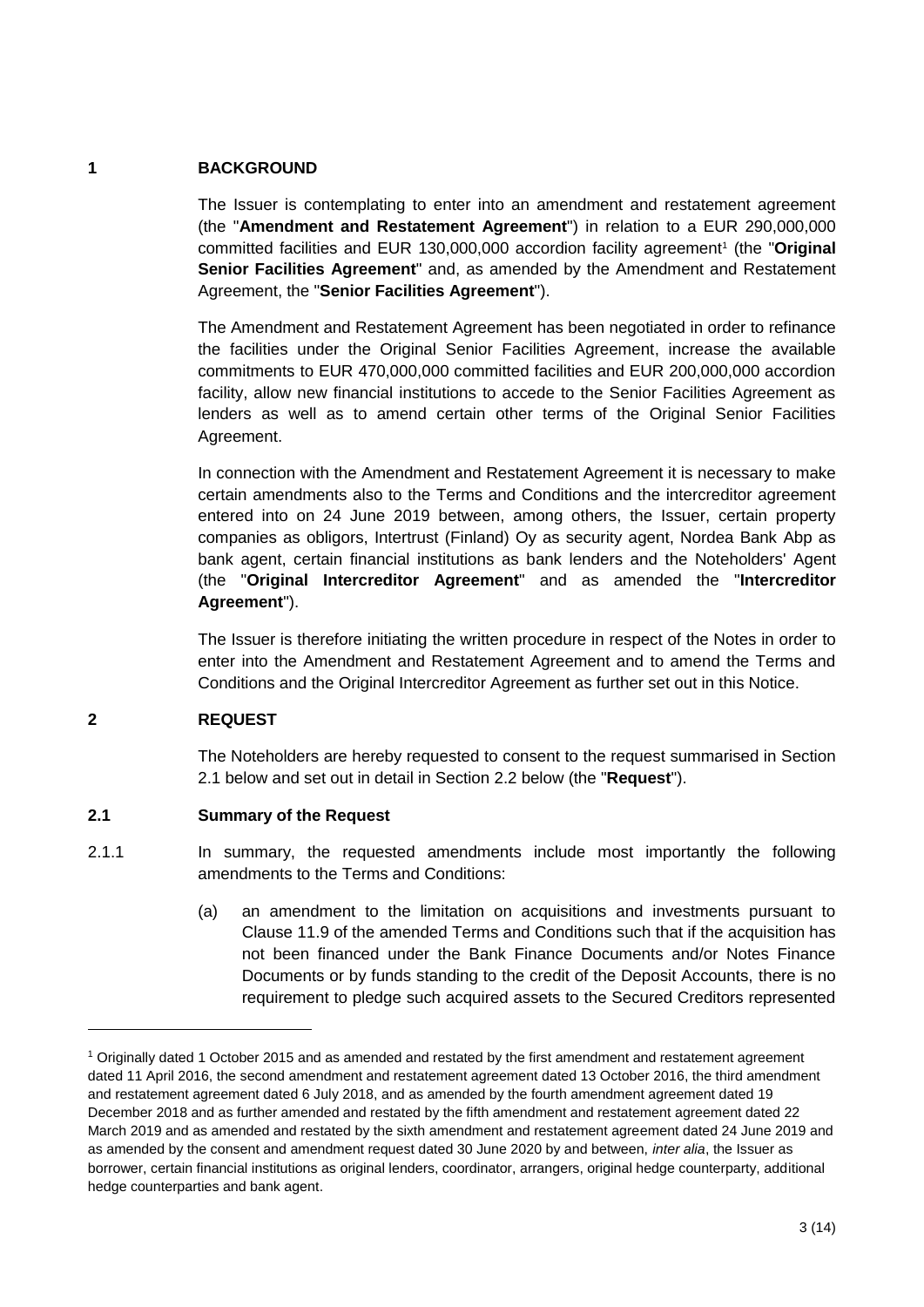by the Security Agent. Amendments to the limitation on indebtedness pursuant to Clause 11.5 of the amended Terms and Conditions and to the negative pledge undertaking in Clause 11.3 of the amended Terms and Conditions provide, *inter alia*, that the Issuer may obtain financing for the acquisitions and investments also from other financiers in addition to financing obtained under the Bank Finance Documents and Notes Finance Documents and that the assets not financed under the Bank Finance Documents and/or Notes Finance Documents or by funds standing to the credit of the Deposit Accounts, may be pledged to such other financiers. Prior to the Security Pool Closing (as defined in the amended Terms and Conditions), the financial indebtedness obtained for such acquisitions are limited by item (ix) of paragraph (b) of Clause 11.5 of the amended Terms and Conditions to the extent such financial indebtedness has not been otherwise permitted in paragraph (a) of Clause 11.5 of the amended Terms and Conditions. The item (ix) provide that the financial indebtedness not otherwise permitted in the amended Terms and Conditions shall not exceed five (5) per cent. of the aggregate value of the properties owned by the Group, whereas the existing Terms and Conditions permit financial indebtedness of two (2) per cent. Upon the Security Pool Closing, the Issuer may obtain new financing in accordance with item (viii) of paragraph (b) of Clause 11.5 provided it is in compliance with the Fund Loan to Value set out in Clause 12.1 of the amended Terms and Conditions. Pursuant to the items (vi) and (viii) of the paragraph (b) of clause 11.3 of the amended Terms and Conditions, the Issuer and the Group Companies are permitted to create and subsist security over the assets not financed under the Bank Finance Documents and/or Notes Finance Documents or by funds standing to the credit of the Deposit Accounts;

- (b) an inclusion of a definition of "Security Pool Closing" for the purposes of, *inter alia*, the amendments described in paragraph [\(a\)](#page-2-2) above. The Security Pool Closing shall occur if (i) the targeted aggregate principal amount of financial indebtedness under the Bank Finance Documents and Notes Finance Documents secured by the Transaction Security has reached EUR 800,000,000 or (ii) prior to item (i) above if the Issuer is not able to or it chooses not to utilise the facilities under the Senior Facilities Agreement as set out in more detail in the Senior Facilities Agreement or if the aggregate principal amount of financing that the Issuer has drawn for acquisitions from other financiers than under the Debt Documents (as defined in the amended Terms and Conditions) exceeds the amount of five (5) per cent. of the aggregate value of the properties owned by the Group at any time without the prior written consent of the Noteholders;
- <span id="page-3-0"></span>(c) an inclusion of a new financial covenant measuring the aggregate amount of the loans under the Senior Facilities Agreement and the Notes and any Subsequent Notes (less the aggregate amount standing to the credit of the Deposit Accounts and the Noteholder Repayment Account) as a percentage of the aggregate market value of the properties (and partly owned company shares) subject to Transaction Security determined in accordance with the then most recent valuations of such properties, provided that in the calculation, no value will be given for the properties under construction (the "**Security Pool Loan to Value**") and the Security Pool Loan to Value shall not exceed 50.0 per cent. at any time.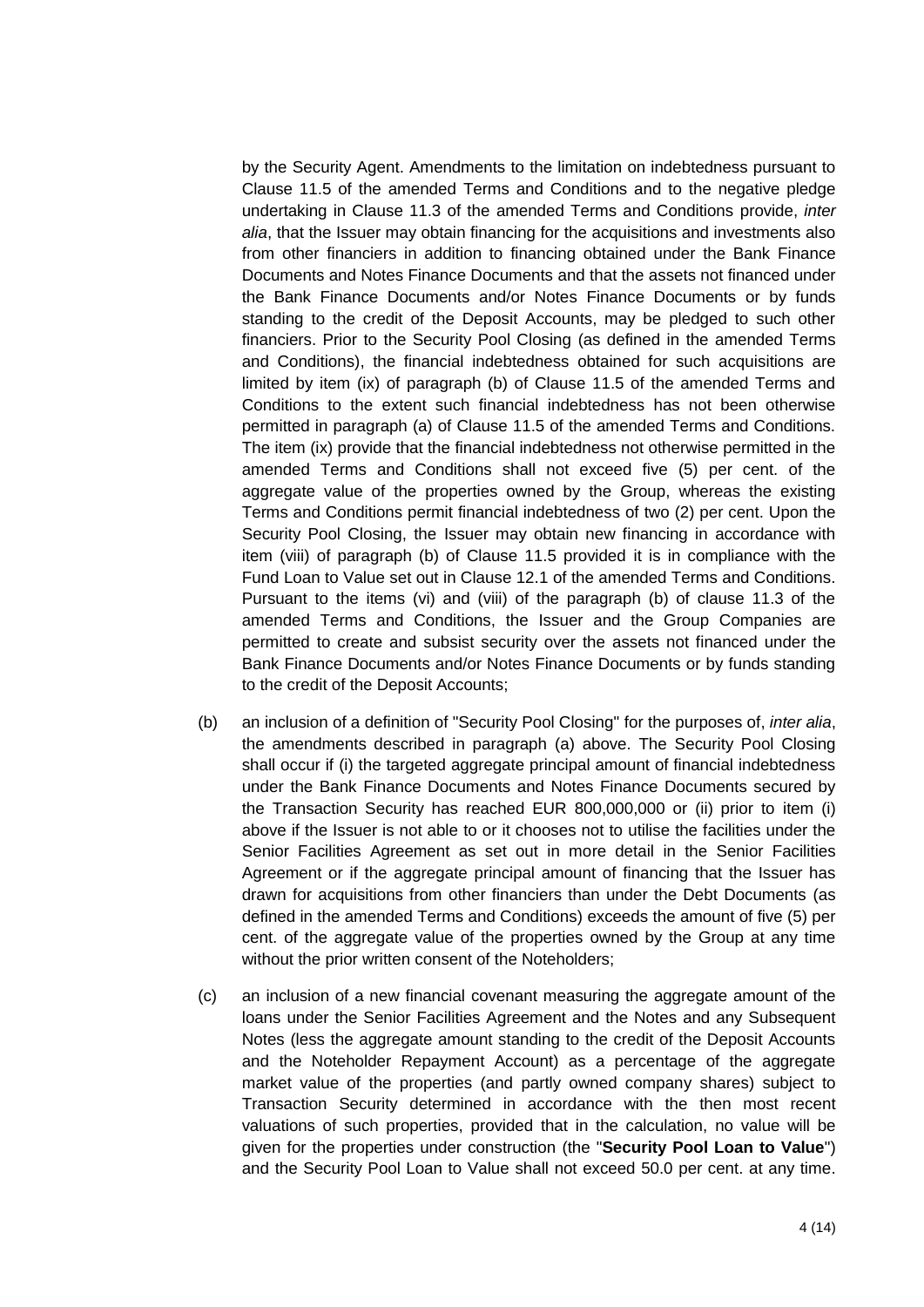The Security Pool Loan to Value shall be tested for the first time no later than by the date falling thirty (30) days after the end of the first interim half of its financial year following the occurrence of the Security Pool Closing or a Security Pool Loan to Value Trigger Event;

- (d) an inclusion of a definition of "Security Pool Loan to Value Trigger Event" for the purposes of, *inter alia*, the amendments described in paragraph [\(c\)](#page-3-0) above. The Security Pool Loan to Value Trigger Event shall occur if (i) the Group owns any properties or shares (save for the shares in any Development Company or HoldCo) that are not pledged to the Secured Creditors (represented by the Security Agent) the aggregate value of which exceeds EUR 50,000,000 (provided that a Security Pool Loan to Value Trigger Event shall be considered to have occurred only for as long as such circumstances are continuing) or (ii) there exists multiple security asset pools including assets of the Group (save for any security permitted under the amended Terms and Conditions for other purposes than acquiring new assets);
- (e) an amendment of the soft covenant test set out in clause 12.4 of the amended Terms and Conditions in order to include the Security Pool Loan to Value which shall be less than 48.5 per cent and to change the Fund Loan to Value (as defined in the amended Terms and Conditions) from the level of 45 per cent to 48.5 per cent;
- (f) an inclusion of a new undertaking to procure that Transaction Security shall be promptly created over all properties or shares owned by the Group that are not pledged to any creditor, in case the soft covenant test in relation to Security Pool Loan to Value and/or Fund Loan to Value is not met on two (2) consecutive testing dates. If such non-compliance with the soft covenant test relates to the Security Pool Loan to Value, the obligation to provide additional Transaction Security shall apply until the Security Pool Loan to Value does not exceed 47 per cent.
- (g) an amendment of the information undertakings set out in clause 10.1 of the amended Terms and Conditions in order to report the Security Pool Loan to Value, if applicable, in connection with delivery of the unaudited consolidated interim reports, year-end reports and compliance certificates;
- (h) an amendment of the information undertakings set out in clause 10.1 of the amended Terms and Conditions in order to include an undertaking for the Issuer to provide description of the assets subject to Transaction Security;
- (i) an amendment to allow any guarantee issued by the Issuer on customary terms for the obligations arising under the acquisition agreement in connection with an acquisition when the acquiring entity is a property company owned by the Issuer;
- (j) amendments to allow financial indebtedness in relation to any interest rate hedging made on non-speculative terms pursuant to Clause 11.5 of the amended Terms and Conditions and to allow any security to secure such indebtedness pursuant to Clause 11.3 of the amended Terms and Conditions;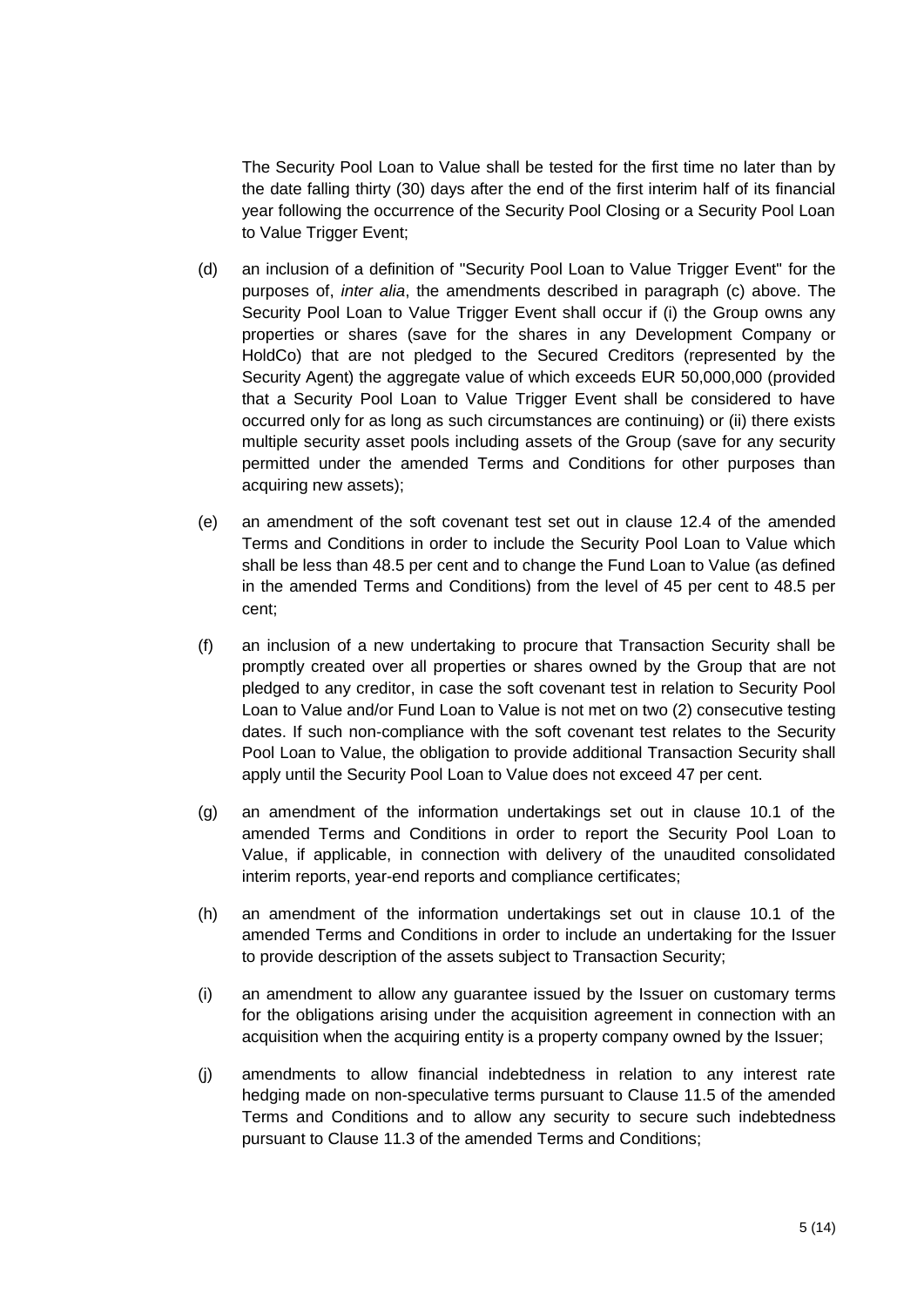- (k) an inclusion of a voluntary total redemption right for the Issuer at a redemption price equal to (i) the Make-Whole Redemption Amount (as defined in the amended Terms and Conditions) in case an Optional Redemption Date (as defined in the amended Terms and Conditions) occurs before the date falling one (1) month prior to the Redemption Date (as defined in the amended Terms and Conditions) and (ii) 100 per cent. of the outstanding nominal amount of the Notes in case an Optional Redemption Date occurs on or after the date falling one (1) month prior to the Redemption Date;
- (l) an amendment to include a press release in addition with a letter delivery as permitted way to make a notice or other communication to the Noteholders in relation to the Note Finance Documents; and
- (m) certain other amendments for the purposes of the business operations of the Issuer, making other requisite amendments in order to enable the above described amendments and/or aligning certain provisions with the Senior Facilities Agreement.
- 2.1.2 In summary, the requested amendments include most importantly the following amendments to the Intercreditor Agreement:
	- (a) amendments to the provisions in relation to creation of Transaction Security in Clause 2.2 of the Intercreditor Agreement so that if the acquisition has not been financed under the Bank Finance Documents and/or Notes Finance Documents or by funds standing to the credit of the Deposit Accounts, there is no requirement to pledge such acquired assets to the Secured Creditors represented by the Security Agent;
	- (b) amendments to the provisions in relation to creation of Transaction Security in Clause 2.2 of the Intercreditor Agreement so that if any Development Company has been financed under the Bank Finance Documents, such Development Company shall be included in the Security Pool upon such utilisation under the Bank Finance Documents;
	- (c) an inclusion of a new Clause 11.4 pursuant to which the Issuer may request that the Secured Creditors represented by the Security Agent release any Security Assets. The Noteholders' Agent, the Bank Agent and the Security Agent may consider in good faith any such request. The Bank Agent, the Security Agent and the Noteholders' Agent shall answer to the Company's request within thirty (30) Business Days after receipt of the request. Any such release shall require the approval of the Relevant Secured Party Groups (as defined in the Intercreditor Agreement):
	- (d) an amendment to Clause 25.2.1 allowing the Security Agent to make amendments, waivers and give consents in relation to the Security Documents (as defined in the Intercreditor Agreement) with the authorisation by the Instructing Group instead of each Relevant Secured Party Group (each term as defined in the Intercreditor Agreement);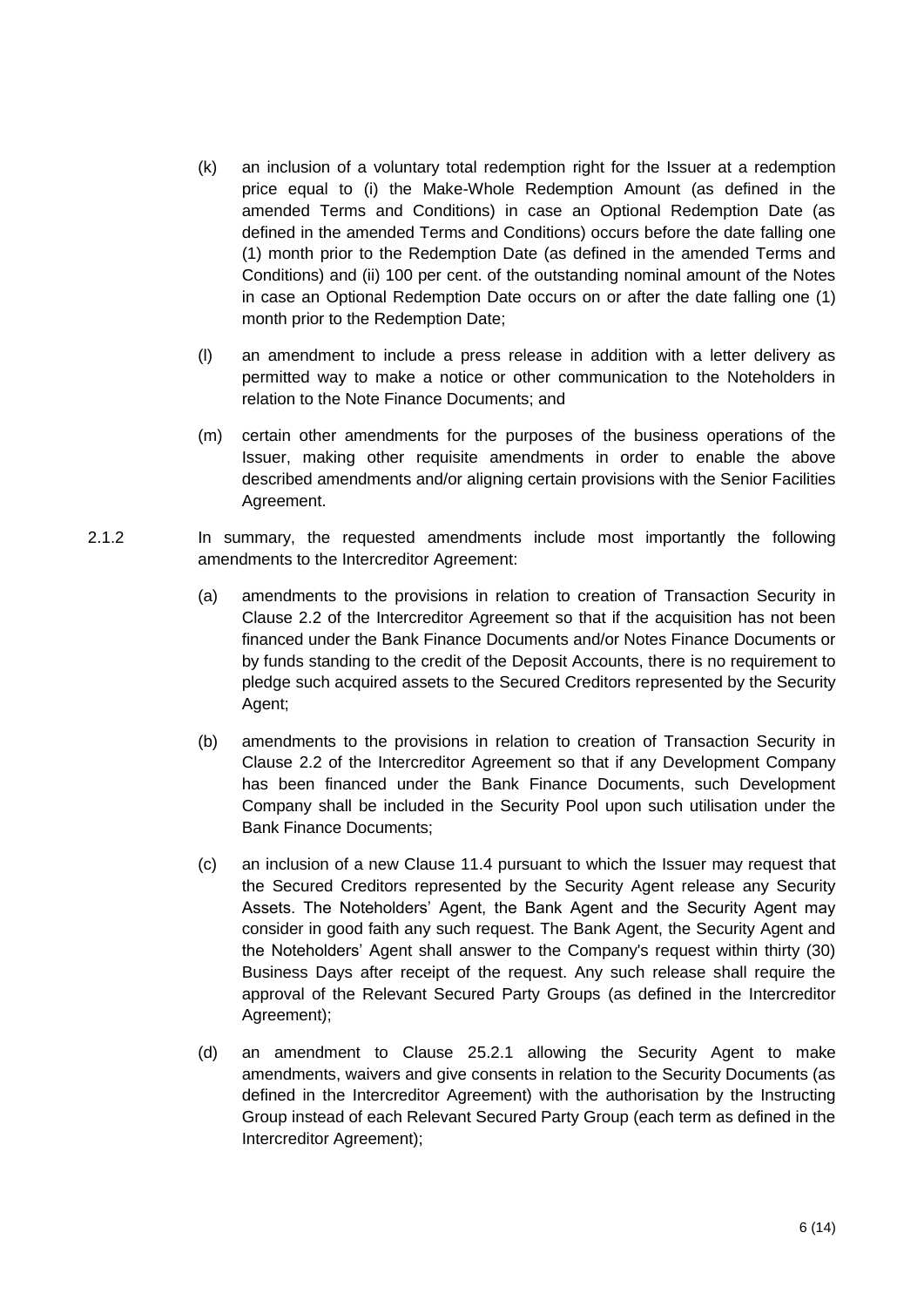- (e) amendments to the references to the "Group" and "Group Companies" such that reference is made to "Obligors" instead, to the extent relevant; and
- (f) certain other amendments for the purposes of the business operations of the Issuer, making other requisite amendments in order to enable the above described amendments to the Terms and Conditions and/or aligning certain provisions with the Senior Facilities Agreement.

## <span id="page-6-1"></span>**2.2 Proposed amendments to the Terms and Conditions and the Original Intercreditor Agreement**

The proposed amendments to the Terms and Conditions are set out in detail in the mark-up attached as Appendix 3.

The proposed amendments to the Original Intercreditor Agreement are set out in detail in the mark-up available on request from the Solicitation Agent at the address set out in Section [7.](#page-9-1)

## <span id="page-6-0"></span>**3 SEPARATE CONSENT SOLICITATION AND CONSENT FEES**

As a separate process, the Issuer has launched the Consent Solicitation in respect of the Request, as described in and subject to the Consent Solicitation Memorandum. Both votes for and against the Request can be submitted in the Consent Solicitation.

The Consent Solicitation process is handled on behalf of the Issuer by Nordea Bank Abp as Solicitation Agent as further set out in the Consent Solicitation Memorandum.

As part of the Consent Solicitation and subject to the approval of the Request, the Issuer is offering Noteholders an early consent fee (the "**Early Consent Fee**") of 0.20 per cent., equal to EUR 200 for each EUR 100,000 in Nominal Amount of the Notes for which a valid voting instruction for or against the Request has been submitted to the Solicitation Agent prior to 1 p.m. (Finnish time) on 2 July 2020 (the "**Early Consent Fee Deadline**"). The Early Consent Fee shall be paid to the Early Consent Fee Account (as defined in the Consent Solicitation Memorandum).

Noteholders who wish to be eligible to receive the Early Consent Fee under the Consent Solicitation should instead submit a Voting Instruction (in the form of the appendix to the Consent Solicitation Memorandum) to Nordea Bank Abp as Solicitation Agent by the Early Consent Fee Deadline as further set out in the Consent Solicitation Memorandum (as referred to in the Notice of Written Procedure). Noteholders who have voted through the Solicitation Agent by submitting a Voting Instruction (in the form of the appendix to the Consent Solicitation Memorandum) do not need to fill out the Voting Form set out as Appendix 1 to this Notice.

Subject to the Request being duly approved, the Issuer shall pay each Noteholder a base fee (the "**Base Fee**") of 0.60 per cent., equal to EUR 600 for each EUR 100,000 in Nominal Amount of the Notes. The Base Fee shall be paid through the CSD, subject to the Request having duly been duly approved, to Noteholders registered on the date which falls five CSD Business Days after the approval of the Request (the "**Base Fee Record Date**") as direct registered owners or nominees in the holder register kept by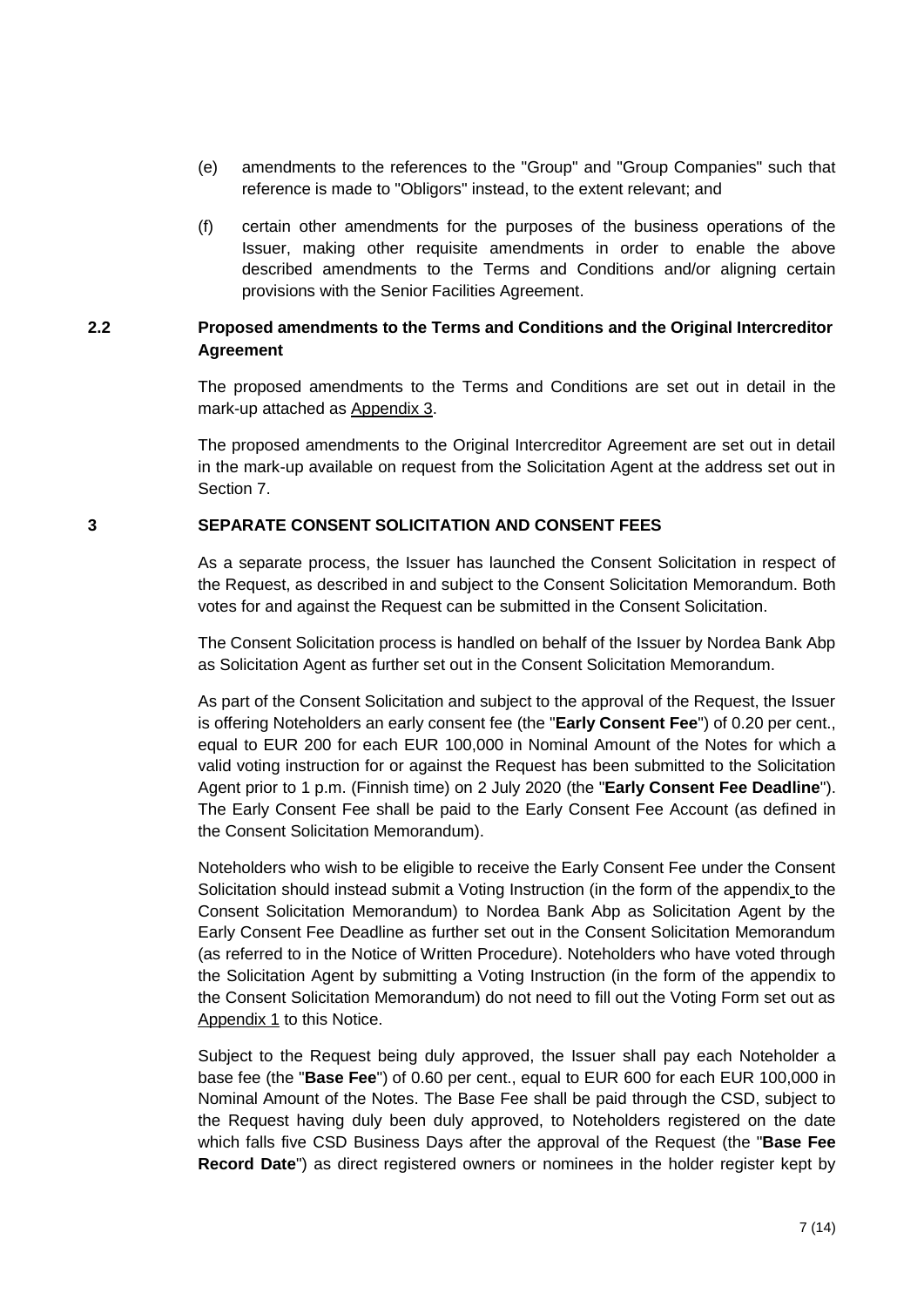the CSD. The payment of the Base Fee shall be made on the fifth Business Day following the Base Fee Record Date.

The Early Consent Fee and the Base Fee are conditional on the Request being duly approved and that the Issuer has not withdrawn the Request or the Written Procedure.

A copy of the Consent Solicitation Memorandum has been distributed to all Noteholders and can also be obtained free of charge from the Solicitation Agent via email: Nordealiabilitymanagement@nordea.com. For further information regarding the Consent Solicitation, please contact the Solicitation Agent via email: Nordealiabilitymanagement@nordea.com or telephone: +45 5546 9082 / +45 6161 2996.

The Noteholders' Agent is not in any way responsible for the Consent Solicitation.

### **4 EFFECTIVE DATE**

The Request shall be deemed to have been approved by Noteholders immediately upon the expiry of the voting period and receipt of the required majority as set forth in Section [5.6](#page-9-2) (*Majority*) or, if earlier, when a requisite majority of consents of the Adjusted Nominal Amount have been received by the Noteholders' Agent, provided, however, that the Request shall not be deemed approved earlier than 2 July 2021.

The Issuer and the Noteholders' Agent shall, in order to implement and effectuate the Request, upon both the Noteholders' Approval Condition and the Other Notes Condition being met, enter into the amended Terms and Conditions. In addition, the Issuer and the Noteholders' Agent may take any action deemed required in order to implement the Request provided that the Noteholders' Approval Condition has been met.

### **5 WRITTEN PROCEDURE**

The following instructions shall be adhered to under the Written Procedure.

#### **5.1 Final date to participate in the Written Procedure**

The Noteholders' Agent must have received all votes by mail, courier or email to the address indicated below no later than 1 p.m. (Finnish time) on 19 July 2021. Votes received thereafter may be disregarded.

#### **5.2 Decision procedure**

The Noteholders' Agent will determine if replies received are eligible to participate under the Written Procedure as valid votes.

When a requisite majority of consents of the total Adjusted Nominal Amount has been received by the Noteholders' Agent, the Request shall be deemed to be approved, even if the time period for replies in the Written Procedure has not yet expired, provided, however, that the Request shall not be deemed approved earlier than 2 July 2021.

Information about the decision taken under the Written Procedure will: (a) be sent by notice to the Noteholders; and (b) be published on the website of the Issuer and be published by the Noteholders' Agent at stamdata.com.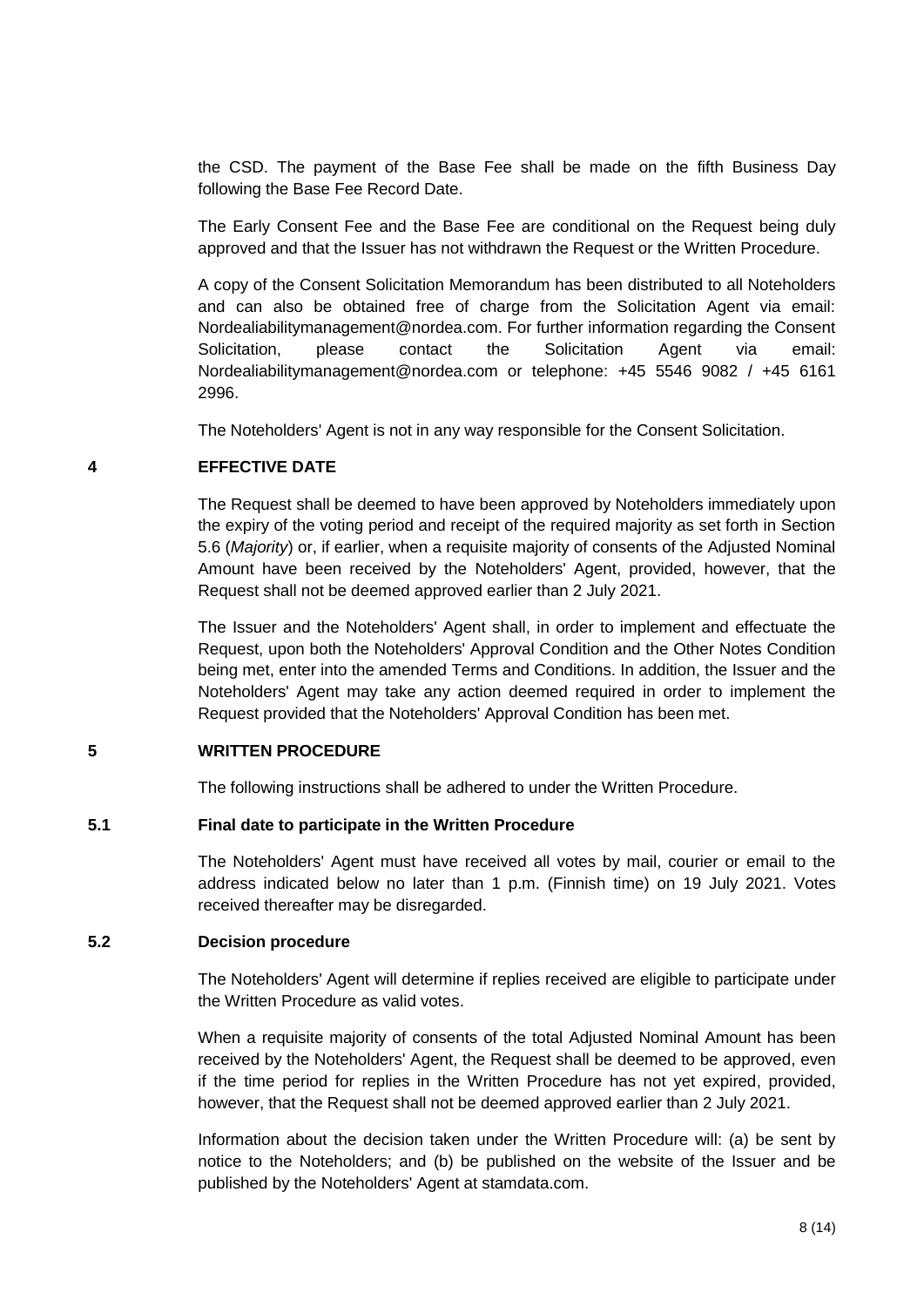A matter decided under the Written Procedure will be binding for all Noteholders, irrespective of them responding in the Written Procedure or not.

#### <span id="page-8-0"></span>**5.3 Voting rights and authorisation**

Anyone who wishes to participate in the Written Procedure must at the Record Time (end of CSD Business Day on 22 June 2021):

- (a) be registered as a direct registered owner of one or several Notes in the holder register kept by the CSD; or
- (b) be registered as nominee with respect to one or several Notes in the holder register kept by the CSD.

#### **5.4 Notes registered with a nominee**

If you are not registered as a direct registered owner, but your Notes are held through a nominee or another intermediary, you may have two different options to influence the voting for the Notes.

- (a) You can ask the nominee or other intermediary that holds the Notes on your behalf to vote in its own name as instructed by you.
- (b) You can obtain a Power of Attorney (Appendix 2) from the authorised nominee or other intermediary and send in your own Voting Form based on the authorisation. If you hold your Notes through several intermediaries, you need to obtain authorisation directly from the intermediary that is registered in the holder register kept by the CSD, or from each intermediary in the chain of holders, starting with the intermediary that is registered in the holder register as a Noteholder as nominee.

Whether one or both of these options are available to you depends on the agreement between you and the nominee or other intermediary that holds the Notes on your behalf (and the agreement between the intermediaries, if there are more than one).

The Noteholders' Agent recommends that you contact the securities firm that holds the Notes on your behalf for assistance, if you wish to participate in the Written Procedure and do not know how your Notes are registered or need authorisation or other assistance to participate. Notes held by the Issuer, any other Group Company or an Affiliate of the Issuer do not entitle to any voting rights.

### **5.5 Quorum**

Quorum in respect of the Written Procedure only exists if a Noteholder (or Noteholders) representing at least fifty (50) per cent. of the Adjusted Nominal Amount reply to the Request.

If a quorum does not exist in respect of the Written Procedure, the Noteholders' Agent shall initiate a second Written Procedure, provided that the Request has not been withdrawn by the Issuer. The quorum requirement set out above shall not apply to such second or Written Procedure.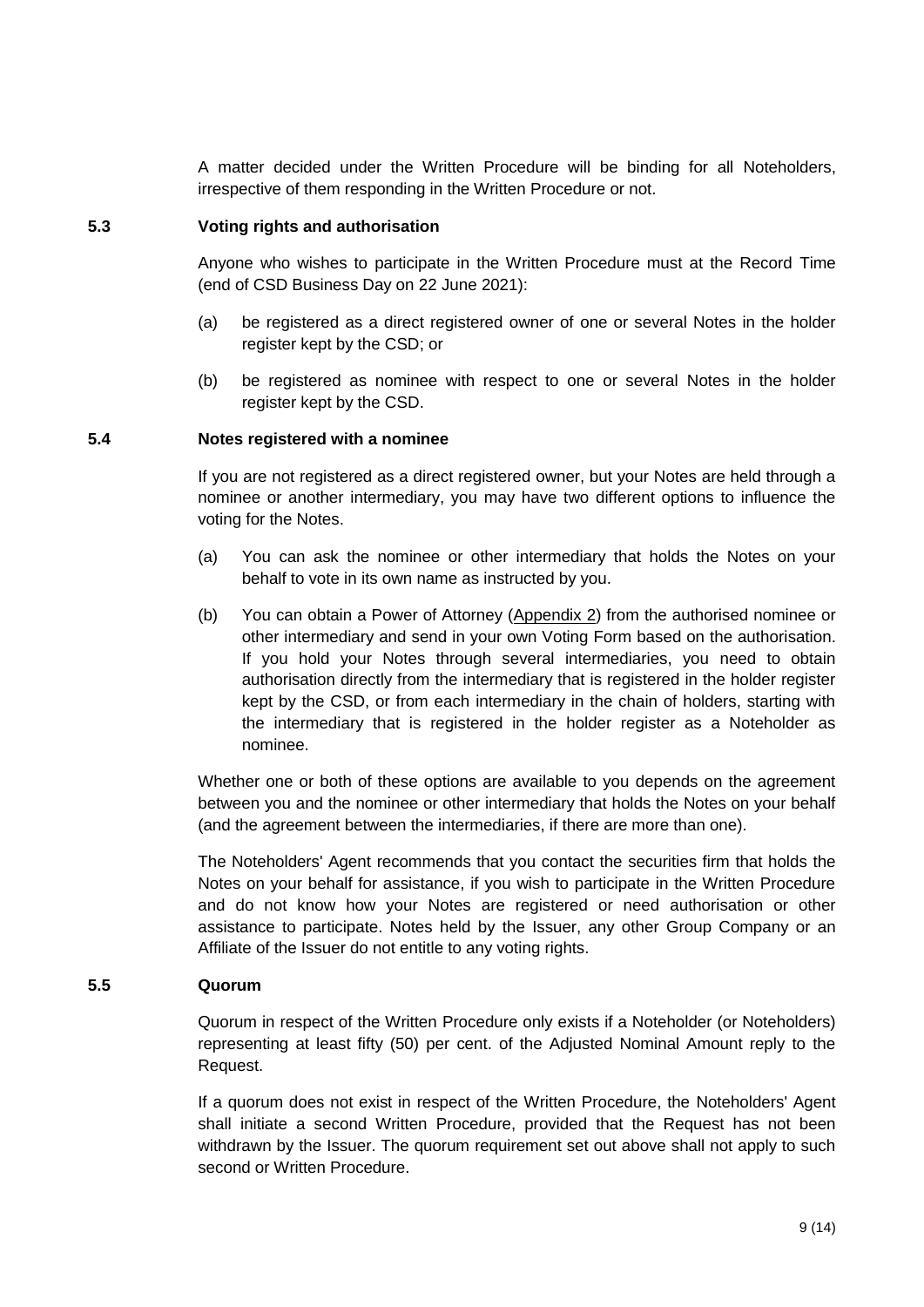### <span id="page-9-2"></span>**5.6 Majority**

The Request requires the consent of Noteholders representing at least 66⅔ per cent. of the Adjusted Nominal Amount for which Noteholders reply in the Written Procedure.

## <span id="page-9-0"></span>**5.7 Address for sending replies**

Return the Voting Form (Appendix 1), and, if applicable, the Power of Attorney (Appendix 2) or other sufficient evidence, if the Notes are held in custody other than by the CSD, by regular mail, scanned copy by e-mail, or by courier to:

## **By email:**

E-mail: finland@nordictrustee.com

## **By courier or mail:**

Nordic Trustee Oy Aleksanterinkatu 44 00100 Helsinki, Finland

## **6 ROLE OF THE NOTEHOLDERS' AGENT**

The role of the Noteholders' Agent in the Written Procedure is solely mechanical and administrative in nature. The information set out herein is presented to the Noteholders without any evaluation, advice or recommendations from the Noteholders' Agent whatsoever. The Noteholders' Agent is not an advisor to any party and has not reviewed or assessed the information set out herein from a legal or commercial perspective of the Noteholders and the Noteholders' Agent expressly disclaims any liability whatsoever related to the content of this Notice (or the effect(s) of the Request, should it be approved). The Noteholders are recommended to seek legal advice in order to independently evaluate whether the Request (and its effect(s), should it be approved) are acceptable or not.

## <span id="page-9-1"></span>**7 FURTHER INFORMATION**

For further questions regarding the Request or the Consent Solicitation, please contact the Nordea Bank Abp as Solicitation Agent at NordeaLiabilityManagement@nordea.com or +45 5546 9082 / +45 6161 2996.

For further questions regarding the administration of the Written Procedure, please contact the Noteholders' Agent at finland@nordictrustee.com or +358 400 202 474.

Helsinki, 23 June 2021

––––––––––––––––––––––––

Nordic Trustee Oy

as Noteholders' Agent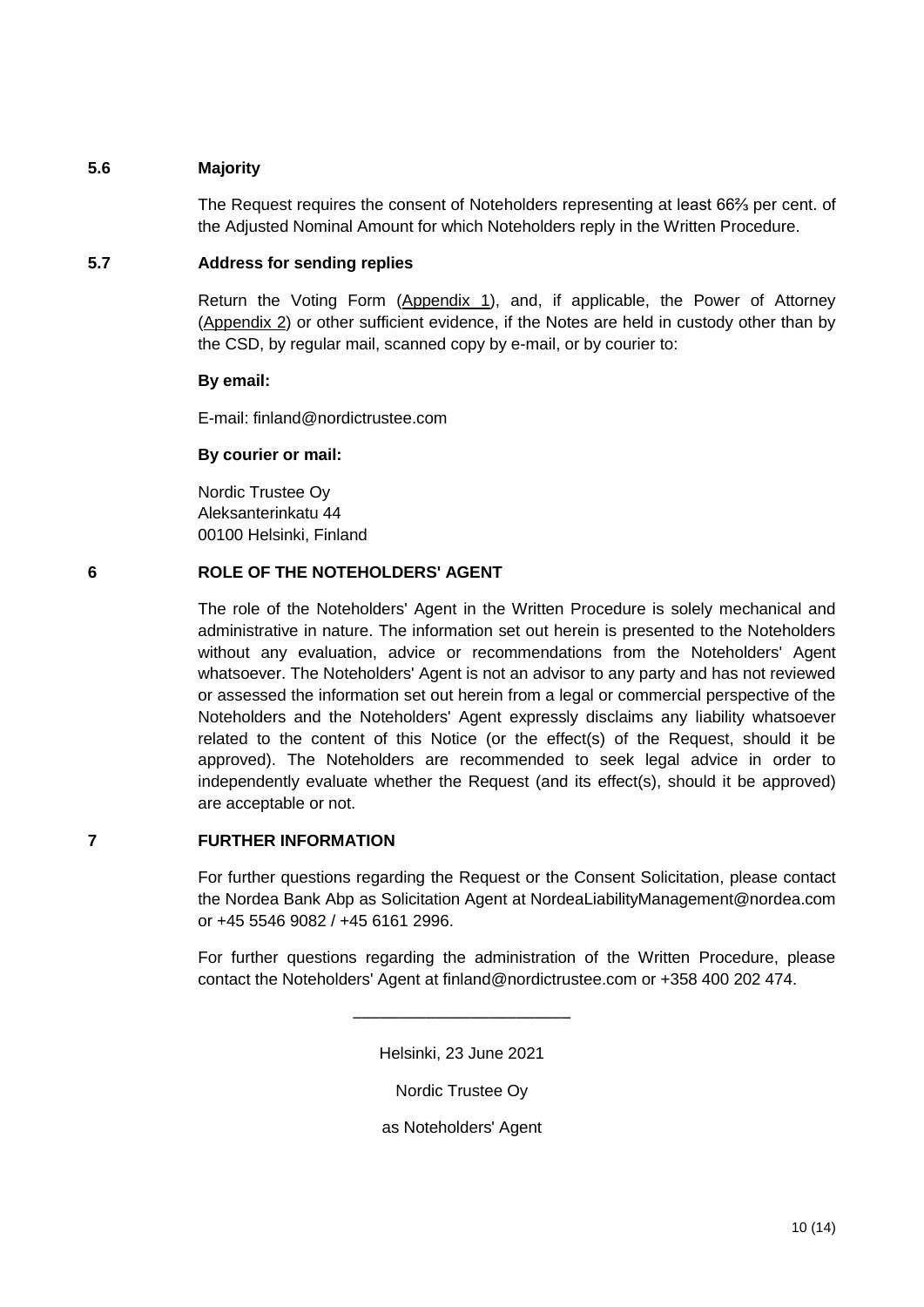#### **VOTING FORM**

For the Written Procedure in eQ Commercial Properties Fund EUR 130,000,000 senior secured fixed rate notes (ISIN: FI4000387782). The undersigned Noteholder or authorised person/entity (the "**Voting Person**"), votes either For or Against the Request by marking the applicable box below.

*NOTE: If the Voting Person is not registered as Noteholder (as defined in the Terms and Conditions), the Voting Person must enclose a Power of Attorney (see Appendix 2).*

Capitalised terms used and not otherwise defined herein shall have the meanings assigned to them in the Notice of Written Procedure dated 23 June 2021.

| $\Box$ | <b>For the Request</b> |
|--------|------------------------|
|--------|------------------------|

☐ **Against** the Request

Name of the Voting Person:

| Capacity of the Voting Person:                                                     | Noteholder <sup>2</sup>        |
|------------------------------------------------------------------------------------|--------------------------------|
|                                                                                    | Authorised person <sup>3</sup> |
| Voting Person's register/identity number and country of<br>incorporation/domicile: |                                |
| Book-entry account number in the CSD:<br>(if applicable)                           |                                |
| Name of account operator of the book-entry account:<br>(if applicable)             |                                |
| Nominal Amount voted (in EUR):                                                     |                                |
| Contact person, daytime telephone number and e-mail<br>address:                    |                                |

**Please note that if the Noteholder wishes to be eligible to receive the Early Consent Fee under the Consent Solicitation, it should instead submit a Voting Instruction (in the form of the appendix to the Consent Solicitation Memorandum) to Nordea Bank Abp as Solicitation Agent by the Early Consent Fee Deadline as further set out in the Consent Solicitation Memorandum (as referred to in the Notice of Written Procedure). Noteholders who have voted through the Solicitation Agent by submitting a Voting Instruction (in the form of the appendix to the Consent Solicitation Memorandum) do not need to fill out this Voting Form.**

1

<sup>2</sup> When voting in this capacity, no further evidence is required.

<sup>3</sup> When voting in this capacity, the person/entity voting must also enclose a Power of Attorney (Appendix 2) from the Noteholder or other proof of authorisation showing the number of votes held at the Record Time (as defined in the Notice of Written Procedure).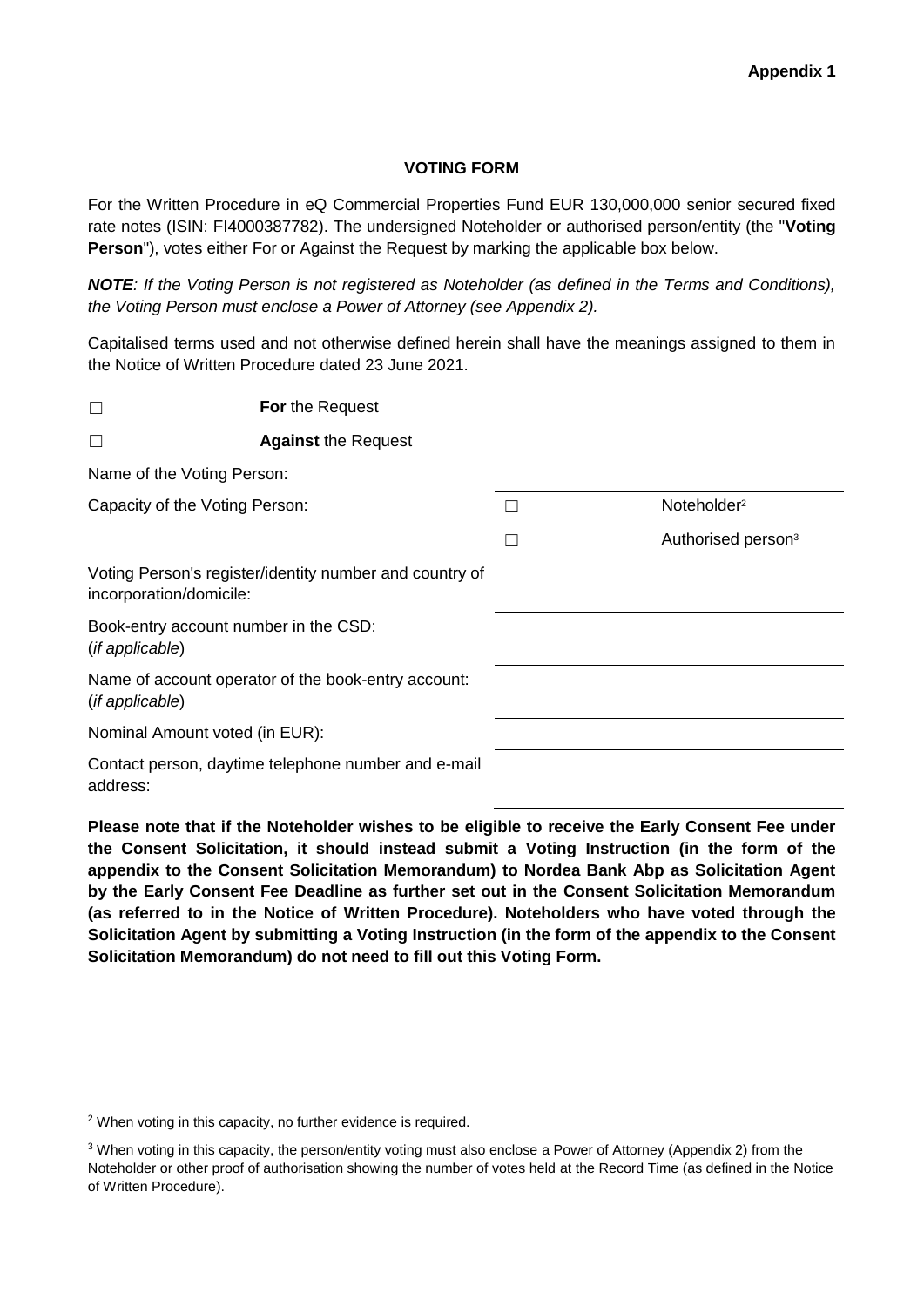Authorised signature and name<sup>4</sup> Place and date

-

<sup>4</sup> If the undersigned is not a Noteholder as defined in the Terms and Conditions and has marked the box "authorised person", the undersigned – by signing this document – confirms that the Noteholder has been instructed to refrain from voting for the number of votes cast with this Voting Form.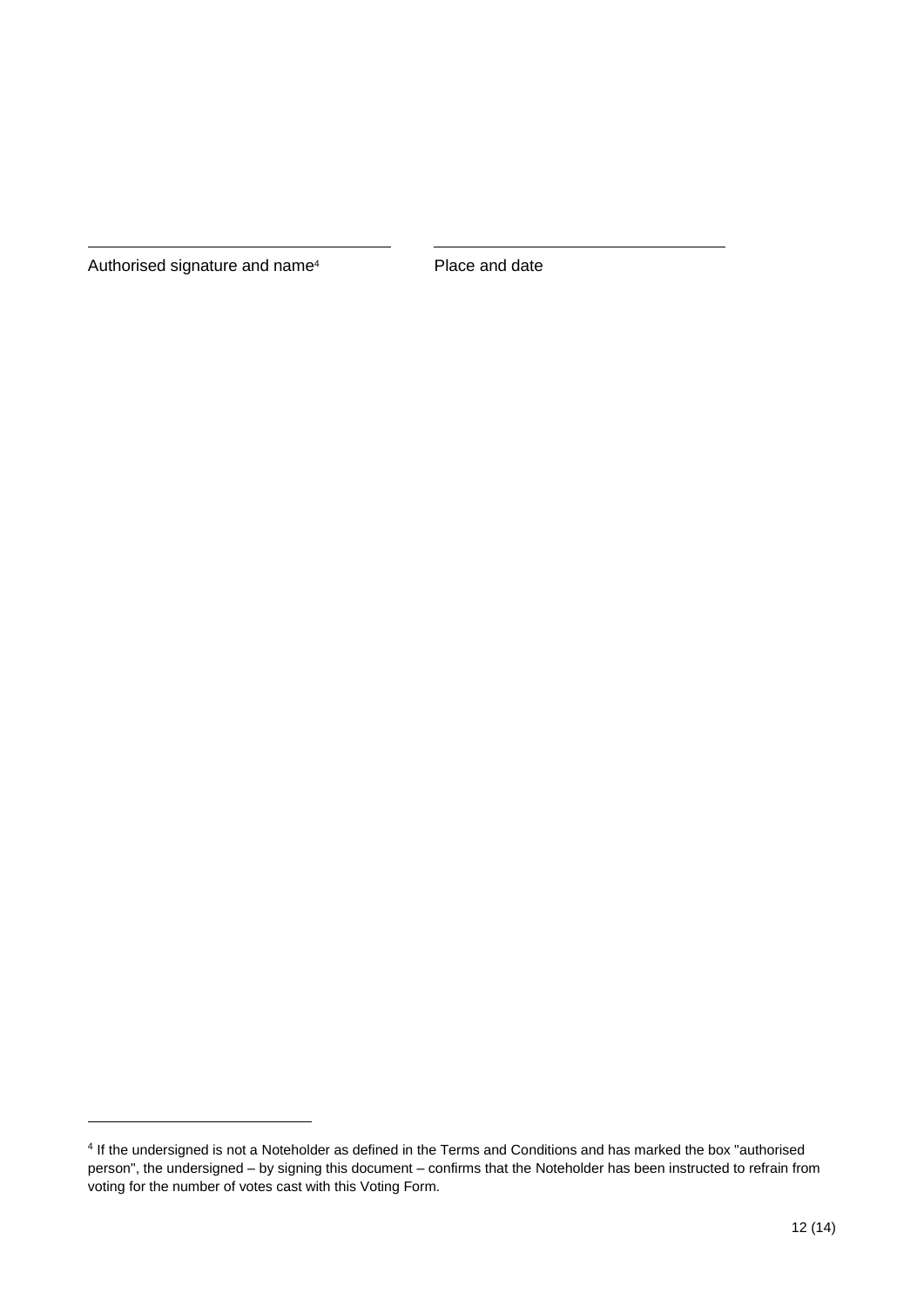## **POWER OF ATTORNEY**

For the Written Procedure in eQ Commercial Properties Fund EUR 130,000,000 senior secured fixed rate notes (ISIN: FI4000387782). Capitalised terms used and not otherwise defined herein shall have the meanings assigned to them in the Notice of Written Procedure dated 23 June 2021.

*NOTE: This Power of Attorney shall be filled out if the Voting Person is not registered as Noteholder on a book-entry account at the CSD. An unbroken chain of powers of attorney from the Noteholder shall be provided. I.e., if the person/entity filling out this Power of Attorney does so in its capacity as "other intermediary"), the person/entity must enclose its Power of Attorney from the Noteholder.*

| the Record Time:              | Name of person/entity authorised to vote as per                                                   |
|-------------------------------|---------------------------------------------------------------------------------------------------|
| per the Record Date:          | Nominal Amount (in EUR) in respect of the<br>authorised person/entity is authorised to vote as    |
| the authorisation:            | Name of Noteholder or other intermediary giving                                                   |
| nominal amount set out above. | We hereby confirm that the authorised person/entity specified above has the right to vote for the |
|                               | We represent an aggregate Nominal Amount of: EUR ______                                           |
| We are:                       |                                                                                                   |
| $\Box$                        | Registered as Noteholder on a book-entry account                                                  |
|                               | Other intermediary and hold the Notes through (specify below):                                    |

Name:

Place and date

Authorised signature of Noteholder or other intermediary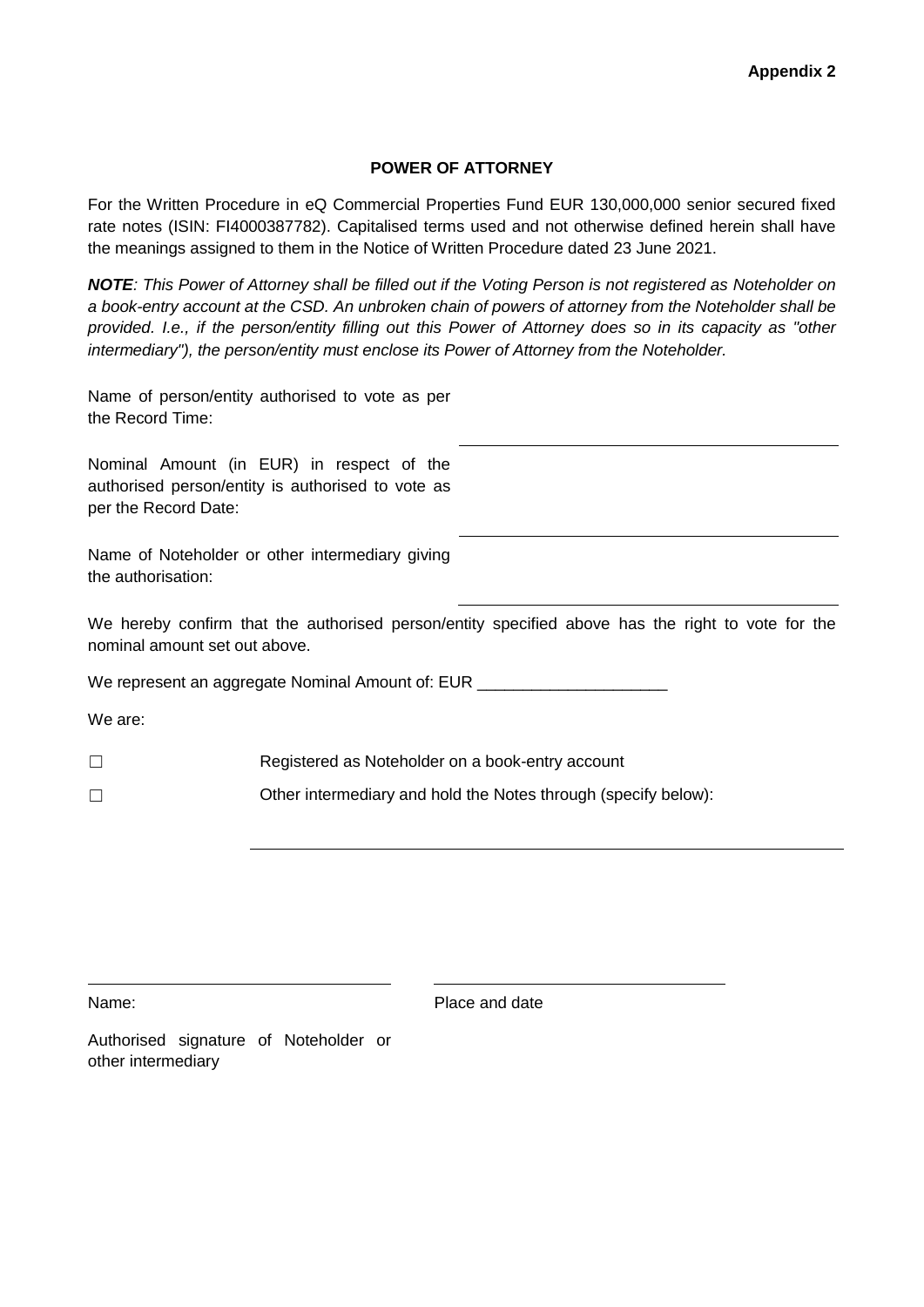## **PROPOSED AMENDMENTS TO THE TERMS AND CONDITIONS**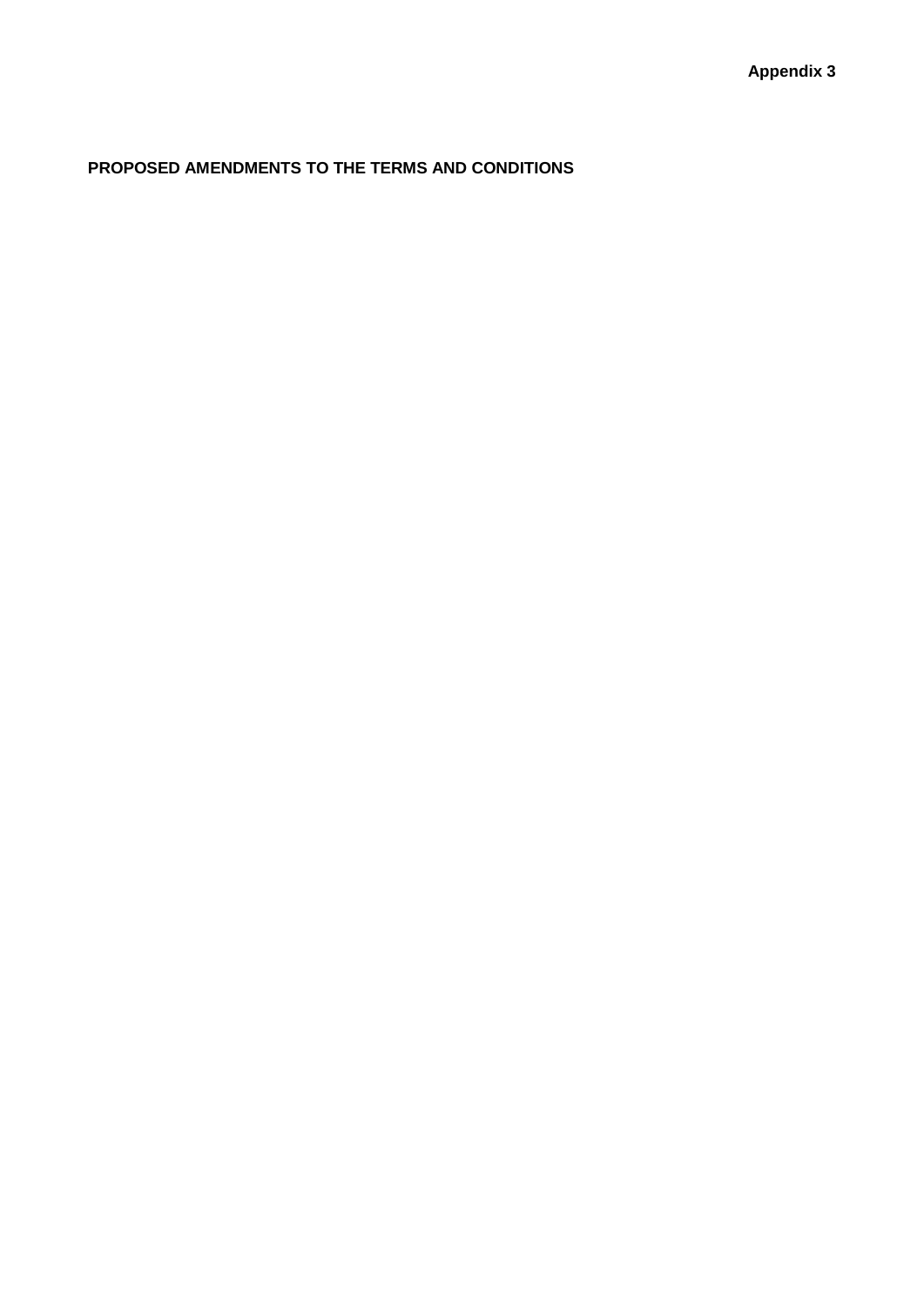

# **EQ FINNISH REAL ESTATE COMMERCIAL PROPERTIES FUND**

## **EUR 130,000,000**

## TERMS AND CONDITIONS

SENIOR SECURED FIXED RATE NOTES ISIN:

FI4000387782

Originally as of 27 June 2019 and as amended on 9 July 2019 and , on 21 November 2019 and [ $\bullet$ ] 2021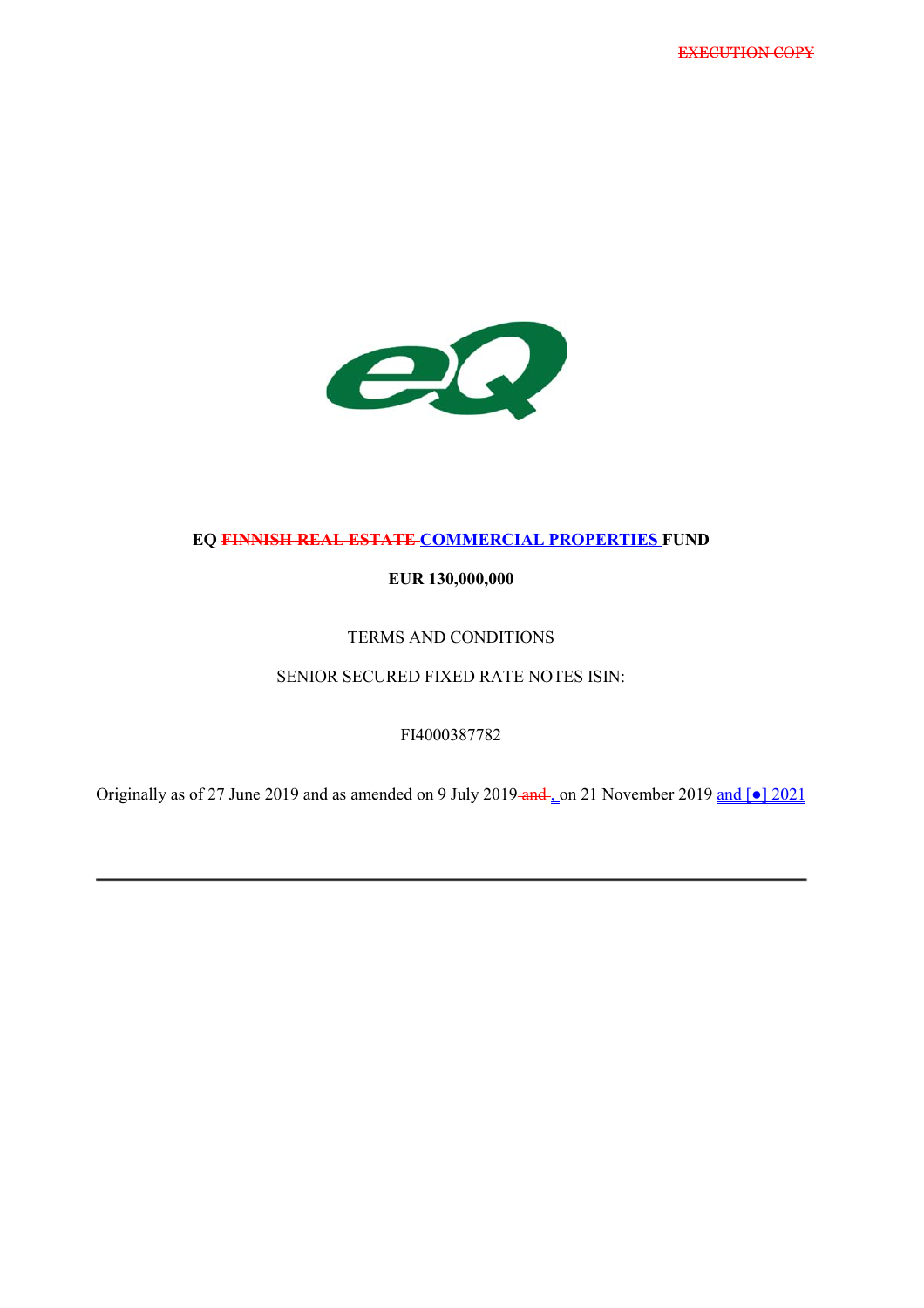$\overline{a}$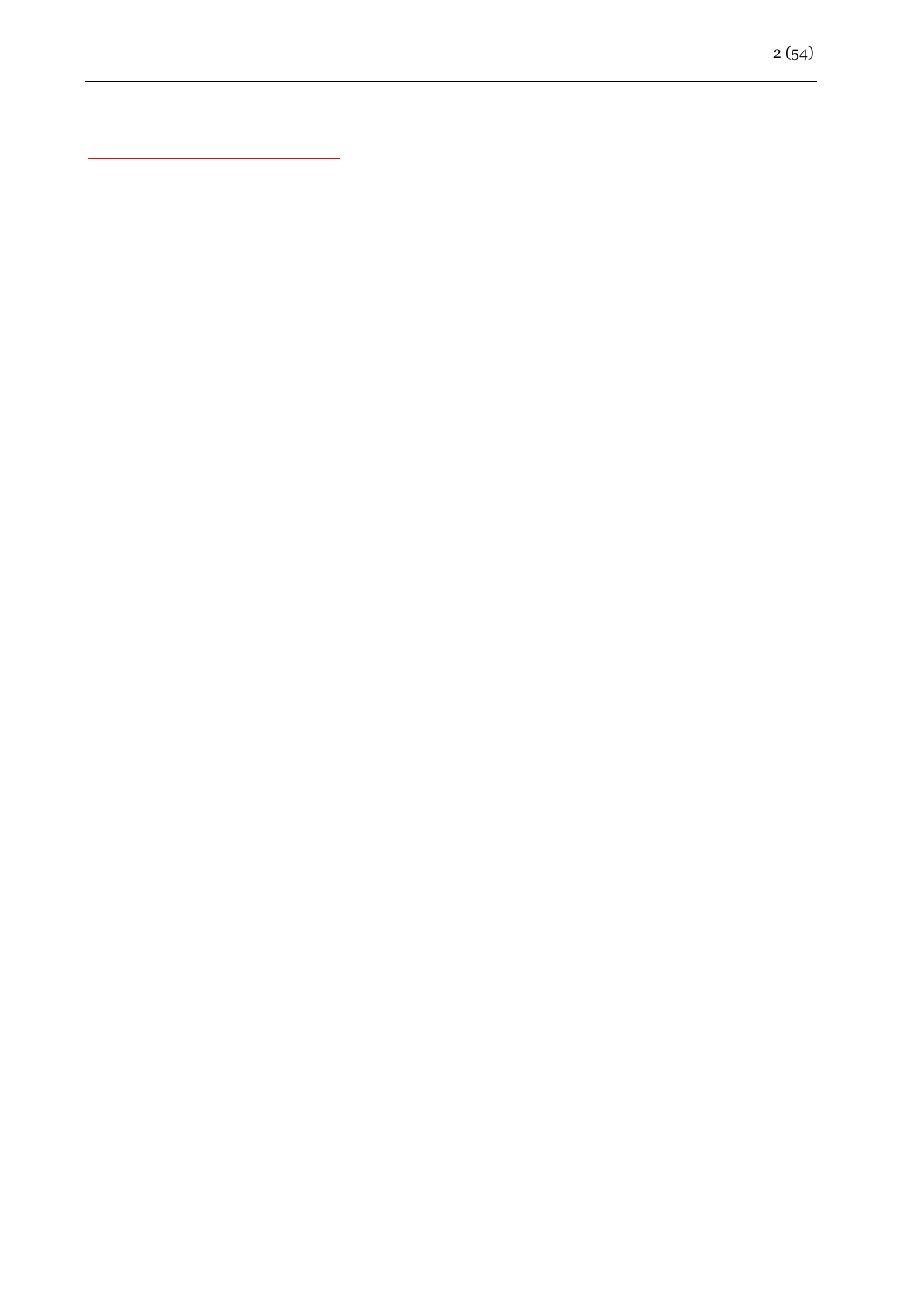## **TABLE OF CONTENTS**

| APPOINTMENT AND REPLACEMENT OF THE NOTEHOLDERS' AGENT AND THE SECURITY |
|------------------------------------------------------------------------|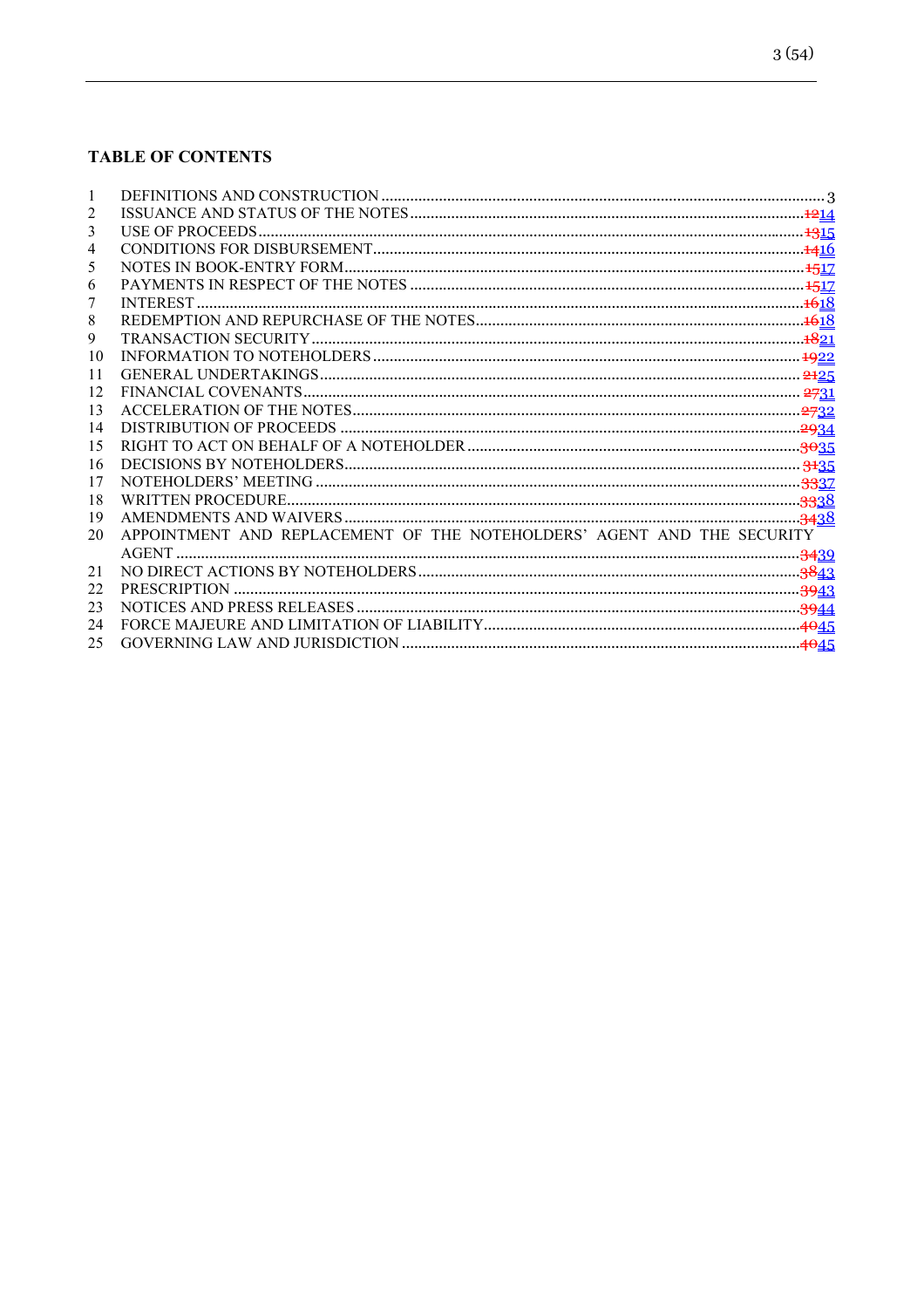**PRIIPs Regulation / Prohibition of Sales to EEA Retail Investors** – The Notes (as defined below) are not intended to be offered, sold or otherwise made available to and should not be offered, sold or otherwise made available to any retail investor in the EEA. For these purposes, a retail investor means a person who is one (or more) of: (i) a retail client as defined in point (11) of Article 4(1) of MiFID II; or (ii) a customer within the meaning of Directive 2002/92/EC (as amended or superseded), where that customer would not qualify as a professional client as defined in point (10) of Directive 2014/65/EU (as amended, "**MiFID II**"). Consequently no key information document required by Regulation (EU) No 1286/2014 (the "**PRIIPs Regulation**") for offering or selling the Notes or otherwise making them available to retail investors in the EEA has been prepared and therefore offering or selling the Notes or otherwise making them available to any retail investor in the EEA may be unlawful under the PRIIPS Regulation.

**MiFID II product governance / Professional investors and ECPs only target market** – Solely for the purposes of the manufacturer's product approval process, the target market assessment in respect of the Notes has led to the conclusion that: (i) the target market for the Notes is eligible counterparties and professional clients only, each as defined in MiFID II; and (ii) all channels for distribution of the Notes to eligible counterparties and professional clients are appropriate. Any person subsequently offering, selling or recommending the Notes (a "**distributor**") should take into consideration the manufacturers' target market assessment; however, a distributor subject to MiFID II is responsible for undertaking its own target market assessment in respect of the Notes (by either adopting or refining the manufacturers' target market assessment) and determining appropriate distribution channels.

eQ Finnish Real Estate Commercial Properties Fund (formerly Special Investment Fund eQ Finnish Real Estate (AIF) and eQ Finnish Real Estate Fund and in Finnish *Erikoissijoitusrahasto eQ Liikekiinteistöt*) (business identity code 2657439-5) (the "**Issuer**"), represented by eQ Fund Management Company Ltd (business identity code 0736052-7) (the "**AIFM**") acting on behalf of eQ Finnish Real Estate Commercial Properties Fund has by an internal resolution made pursuant to the resolution of the board of directors of the AIFM dated 28 February 2019 authorised the Issuer to issue notes referred to in Paragraph 1 of Section 34 of the Act on Promissory Notes (622/1947, as amended). Based on the authorisation, the Issuer issues senior secured notes (the "**Notes**") on the terms and conditions specified below (the "**Terms and Conditions**").

## **1 DEFINITIONS AND CONSTRUCTION**

## **1.1 Definitions**

In these Terms and Conditions:

"**Accounting Principles**" means accounting principles applicable in accordance with the Finnish Act on Real Estate Funds (1173/1997, as amended, in Finnish *kiinteistörahastolaki*) and/or other accounting principles applicable to the Issuer.

"**Acquisition**" means each consummation of an acquisition of Target Shares and/or Properties (as applicable).

"**Adjusted Nominal Amount**" means the Total Nominal Amount less the Nominal Amount of all Notes owned by a Group Company or an Affiliate of the Issuer other than a fund managed by the AIFM other than the Issuer, irrespective of whether such Group Company or an Affiliate of the Issuer is directly registered as owner of such Notes.

"**Affiliate**" means, in relation to any Person, a Subsidiary of that person or a Holding Company of that Person or any other Subsidiary of that Holding Company.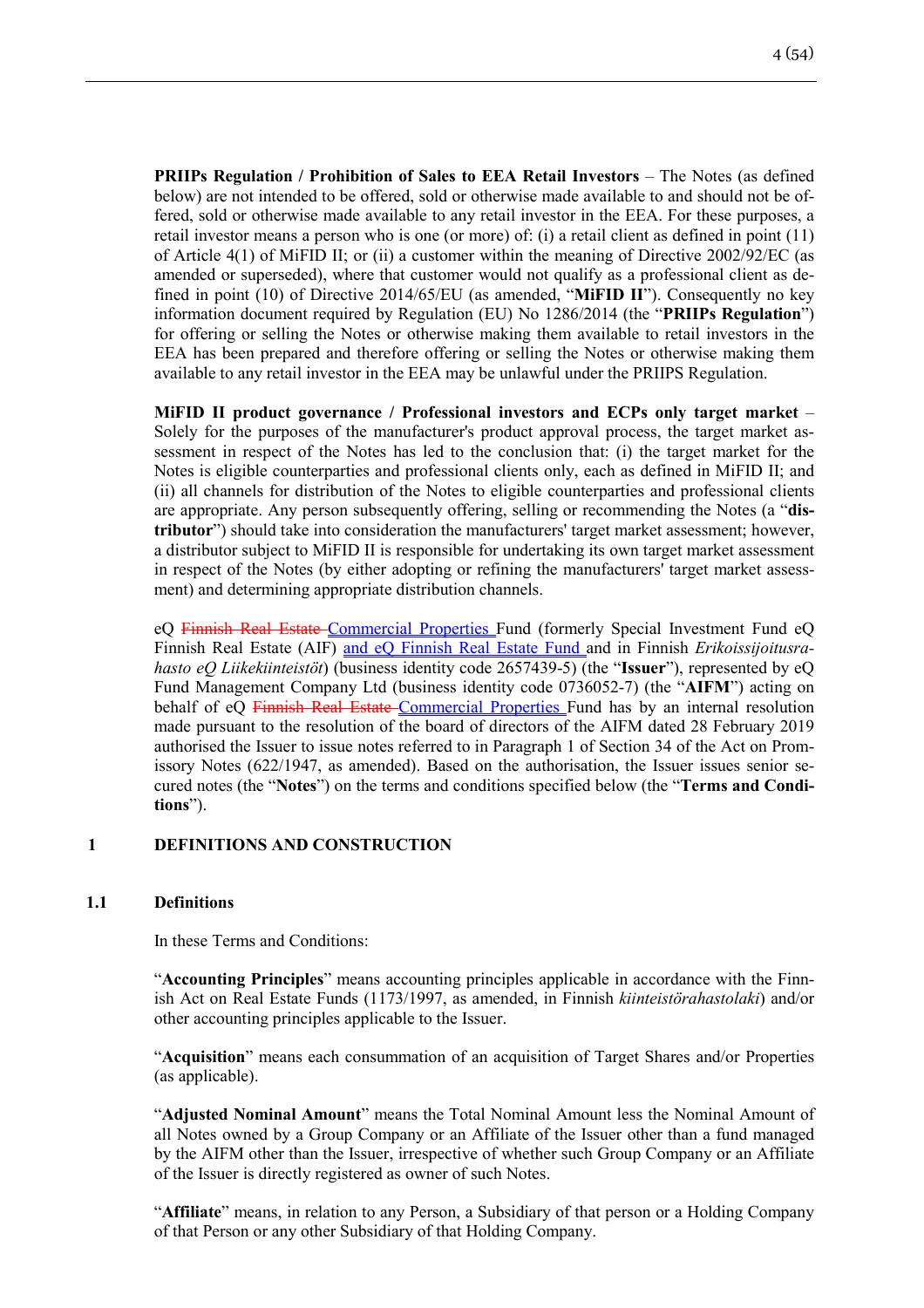"**Agency Agreement**" means the agency agreement entered into on or before the Issue Date, between the Issuer and the Noteholders' Agent, or any replacement agency agreement entered into after the Issue Date between the Issuer and a replacing Noteholders' Agent.

"**Allocated Loan Amount**" means with respect to a Property and Partly Owned Company Shares, the amount set opposite that Property or Partly Owned Company Shares in Schedule 1 (*The Property Companies and the Properties*) of the Intercreditor Agreement, which Schedule shall be updated (by relying on the information provided by the Issuer) by the Security Agent by delivering an updated Schedule 1 (*The Property Companies and the Properties)* of the Intercreditor Agreement to the Issuer (**A**) by 28 February in each year based upon the most recent Valuations (on the basis of those Valuations) and (**B**) promptly upon the request of the Issuer after (**i**) a delivery of a new Valuation (on the basis of that Valuation), (**ii**) Transaction Security has been created over a new property acquired by the Issuer as a result of an Acquisition or (**iii**) cancellation or repayment of part of the facilities under the Debt Documents as a result of which the Allocated Loan Amount is to be reduced pro rata between the Properties and Partly Owned Company Shares, provided that, in the case that any Disposal Proceeds are standing to the credit of the Bank Deposit Account or the Noteholder Deposit Account at the same time when an Obligor makes a disposal of a Property or the shares in a Property Company or Partly Owned Company Shares or Parking Company Shares or Managing Company Shares (as applicable), the Allocated Loan Amount of such Property or shares in a Property Company or Partly Owned Company Shares or Parking Company Shares or Managing Company Shares (as applicable) to be disposed of shall be determined as if the disposal of the Property or shares in a Property Company or Partly Owned Company Shares or Parking Company Shares or Managing Company Shares (as applicable) in relation to which the Disposal Proceeds are standing to the credit of the Bank Deposit Account, the Noteholder Deposit Account and/or the Noteholder Repayment Account had not occurred.

"**Bank Agent**" has the meaning given to such term in the Intercreditor Agreement.

"**Bank Creditors**" means each Bank Creditor as defined in the Intercreditor Agreement, for the avoidance of doubt, including each Hedge Counterparty (as such term is defined in the Intercreditor Agreement).

"**Bank Deposit Account**" means a blocked bank account of the Issuer at Nordea Bank Abp which is pledged pursuant to the Security Documents and to which the Security Agent has sole signing rights and to which account Disposal Proceeds and proceeds of Insurances equaling or exceeding EUR 500,000 per insurance event relating to the Secured Bank Obligations shall be deposited in accordance with the Senior Facilities Agreement.

"**Bank Finance Documents**" means the Bank Finance Documents as defined in the Intercreditor Agreement, for the avoidance of doubt, including each Hedging Agreement (as such term is defined in the Intercreditor Agreement).

"**Book-Entry Securities System**" means the Infinity system being part of the book-entry register maintained by the CSD or any other replacing book-entry securities system.

"**Book-Entry System Act**" means the Finnish Act on Book-Entry System and Clearing Operations (in Finnish *Laki arvo-osuusjärjestelmästä ja selvitystoiminnasta* 348/2017, as amended).

"**Business Day**" means a day on which deposit banks in Helsinki and Stockholm are open for general business and on which the Trans-European Automated Real-Time Gross Settlement Express Transfer (TARGET2) System is open.

"**Business Day Convention**" means the first following day that is a CSD Business Day.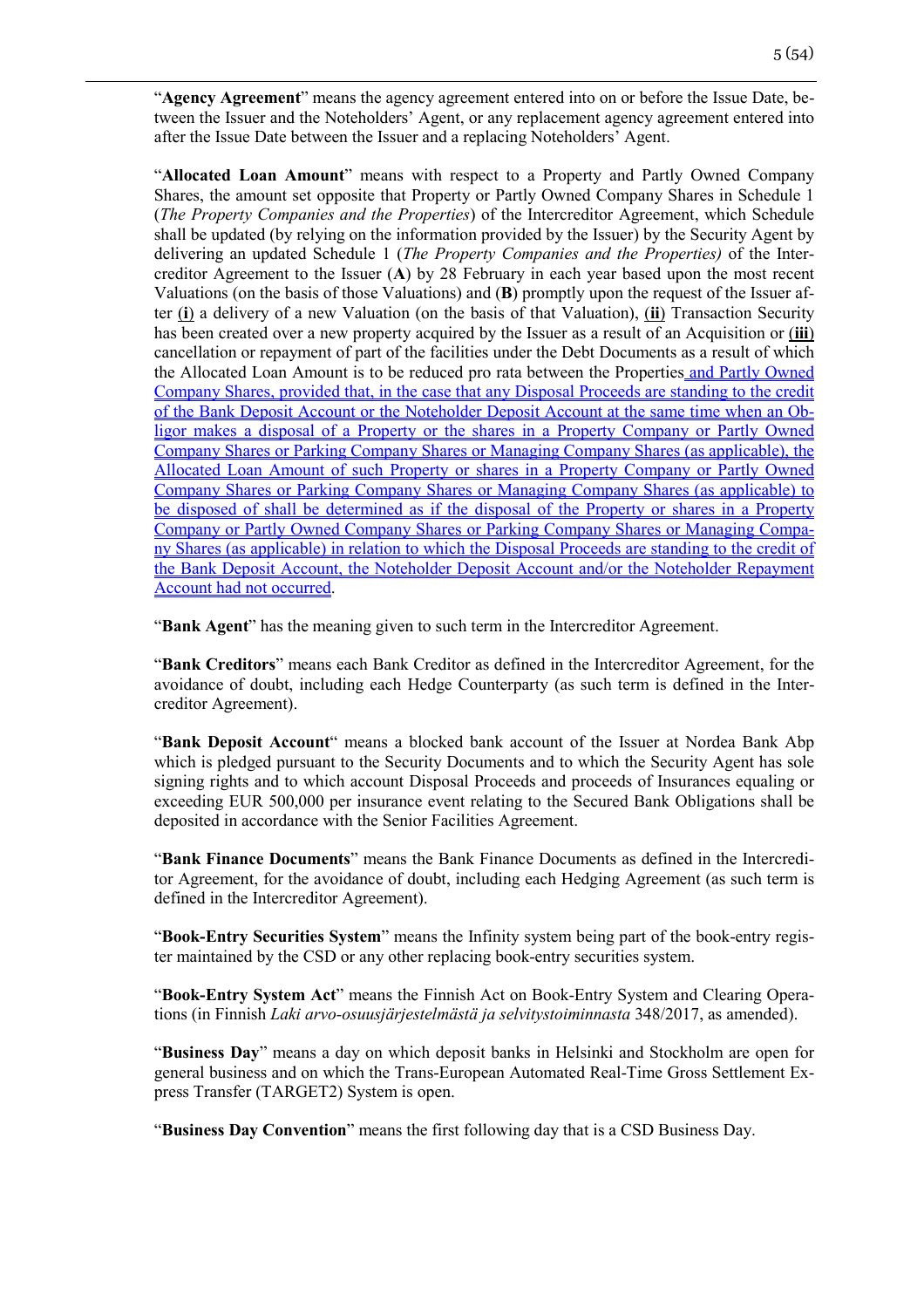## "**Change of Control Event**" if:

- (a) a Fund Company ceases to be the fund manager of the Issuer; or
- (b) the Issuer ceases to be a non-UCITS fund (in Finnish *erikoissijoitusrahasto*) in accordance with the Finnish Investment Funds Act and an alternative investment fund (in Finnish *vaihtoehtorahasto*) within the meaning of the Act on Alternative Investment Fund Managers.

"**Compliance Certificate**" means a certificate substantially in the form of Schedule 1 (*Compliance Certificate*) and to be delivered by the Issuer to the Noteholders' Agent and the Security Agent.

"**Compulsory Restructuring**" means (**i**) in the case of a HoldCo which is a limited liability company, any merger, demerger, liquidation or other corporate restructuring measure made in accordance with the Finnish Companies Act (in Finnish *osakeyhtiölaki*) or (**ii**) in the case of a HoldCo which is a limited partnership, a conversion into a limited liability company and thereafter any merger, demerger, liquidation or other corporate restructuring measure made in accordance with the Finnish Companies Act (in Finnish *osakeyhtiölaki*), and in each case initiated promptly after an Acquisition of a HoldCo, which restructuring, including any conversion of a HoldCo in a limited partnership form into a limited liability company shall be completed as soon as possible and no later than within (9) months from the date of the relevant Acquisition upon the completion and as a consequence of which the Issuer shall own directly the shares in the relevant Target Company.

"**CSD**" means Euroclear Finland Oy, business identity code 1061446-0, Urho Kekkosen katu 5 C, P.O. Box 1110, 00101 Helsinki, Finland or any entity replacing the same as a central securities depository.

"**CSD Business Day**" means a day on which the Book-Entry Securities System is open in accordance with the regulations of the CSD.

"**Debt Documents**" has the meaning given to that term in the Intercreditor Agreement.

"**Default**" means an Event of Default or any event or circumstance specified in Clause 13.1 which would (with the expiry of a grace period, the giving of notice, the making of any determination under the Note Finance Documents or any combination of any of the foregoing) be an Event of Default.

"**Deposit Accounts**" means the Bank Deposit Account and the Noteholder Deposit Account and includes any replacement of any such account.

"**Development Company**" means a mutual real estate company (in Finnish *keskinäinen kiinteistöosakeyhtiö*) or an ordinary real estate company that is a member of the Group and that holds a title or a land leasehold in respect of a real estate site as referred to in Chapter 15, Section 1 of the Land Code (12.4.1995/540, as amended, in Finnish *maakaari*) to a property with a building or part of a building under construction and which has either been established by the Issuer with funds from the Investors or acquired by the Issuer as a result of an Acquisition with funds from the Investors, in each case for the development.

"**Disposal Proceeds**" means the Release Price and other amounts to be used for mandatory prepayment in accordance with Clause 8.4 (*Mandatory Prepayment – Disposal Proceeds*) in connection with a disposal in accordance with paragraph (c) of Clause 11.4 (*Disposals*).

"**EBITDA**" means, in respect of any Testing Date, the number set out under the heading "*Operating Profit*" (or any equivalent line item) deducted by the number set out under the heading "*Unrealised profit (loss) for the period*" (or any equivalent line item), each as reported in the consolidated financial statements of the Group.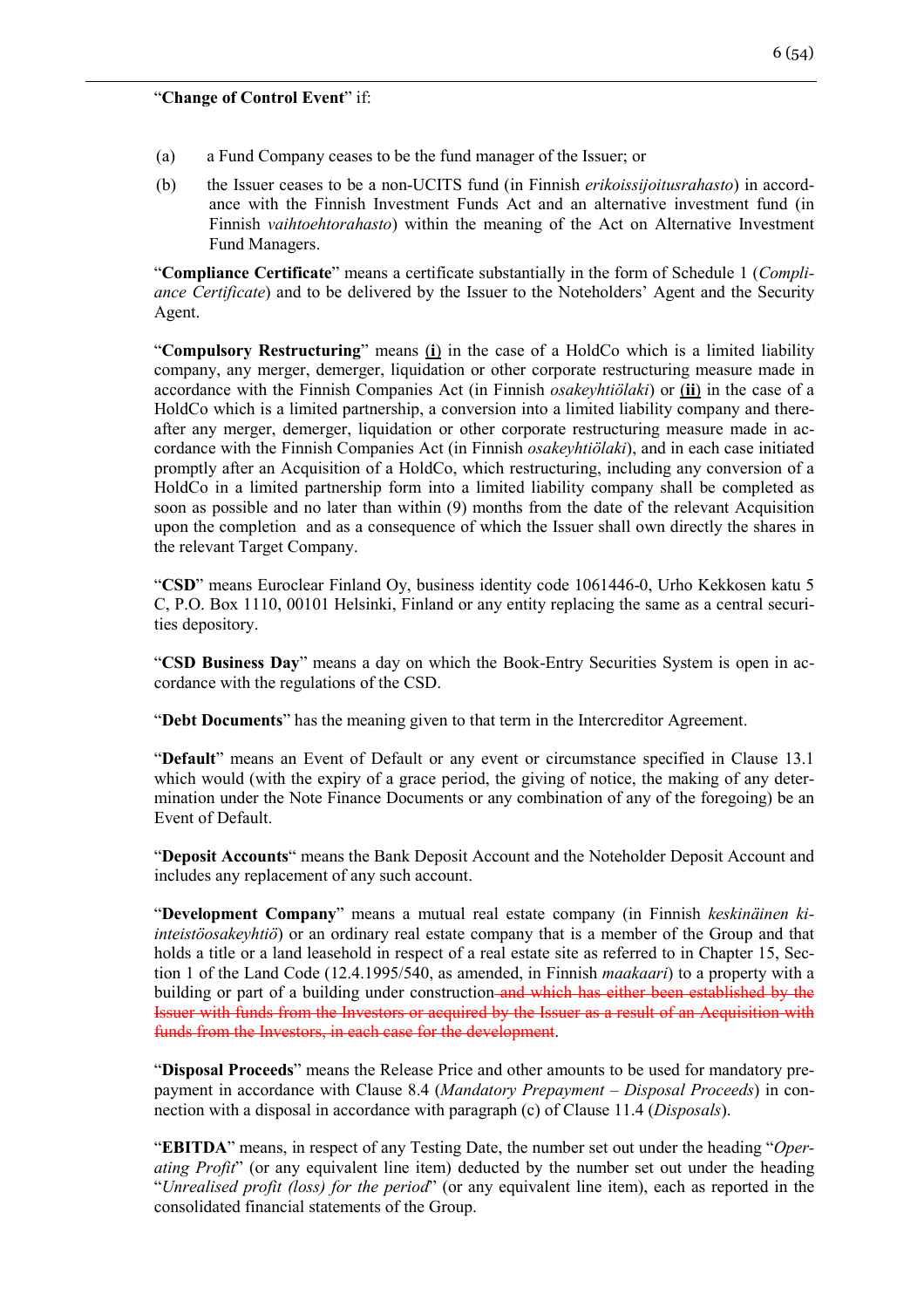"**Euro**" and "**EUR**" means the single currency of the participating member states in accordance with the legislation of the European Community relating to Economic and Monetary Union.

**Event of Default**" means an event or circumstance specified in paragraphs  $\frac{13.1}{a}$  to  $13.1(i)$  of Clause 13.1.

"**Final Maturity Date**" means 29 January 2024.

"**Finance Costs**" means, in respect of any Testing Date, the number set out under the heading "*Interest to financial institutions*" (or any equivalent line item) added to the number set out under the heading "*Financial expenses*" (or any equivalent line item), each as set out in the consolidated financial statements of the Group.

"**Financial Indebtedness**" means any indebtedness for or in respect of:

- (a) moneys borrowed;
- (b) any amount raised by acceptance under any acceptance credit facility or dematerialised equivalent;
- (c) any amount raised pursuant to any note purchase facility or the issue of bonds, notes, debentures, loan stock or any similar instrument;
- (d) the amount of any liability in respect of any lease or hire purchase contract which would, in accordance with the Accounting Principles be treated as a *finance or capital* leasebalance sheet liability;
- (e) receivables sold or discounted (other than any receivables to the extent they are sold on a non-recourse basis);
- (f) any amount raised under any other transaction (including any forward sale or purchase agreement) of a type not referred to in any other paragraph of this definition having the commercial effect of a borrowing;
- (g) any derivative transaction entered into in connection with protection against or benefit from fluctuation in any rate or price (and, when calculating the value of any derivative transaction, only the marked to market value (or, if any actual amount is due as a result of the termination or close-out of that derivative transaction, that amount) shall be taken into account);
- (h) any counter indemnity obligation in respect of a guarantee, indemnity, bond, standby or documentary letter of credit or any other instrument issued by a bank or financial institution; and
- (i) the amount of any liability in respect of any guarantee or indemnity for any of the items referred to in paragraphs (a) to (h) above.

"**Force Majeure Event**" has the meaning set forth in Clause 24.1 (*Force Majeure and Limitation of Liability*).

"**Fund Company**" means (**i**) eQ Fund Management Company Ltd belonging to the eQ Plc Group, (**ii**) another fund management company belonging to the eQ Plc Group acting as the fund manager of the Issuer or (**iii**) a fund management company separately accepted by the Noteholders' Agent in advance.

"**Fund Loan to Value**" or "**FLTV**" means, at any time, the aggregate interest-bearing liabilities of the Group, as a percentage of the sum of;

- (a) (i)the number set out under the heading "*Investment properties*" in the consolidated financial statements of the Group (or any equivalent line item);
- (b) (ii)the number set out under the heading "*Other intangible assets*" in the consolidated financial statements of the Group (or any equivalent line item);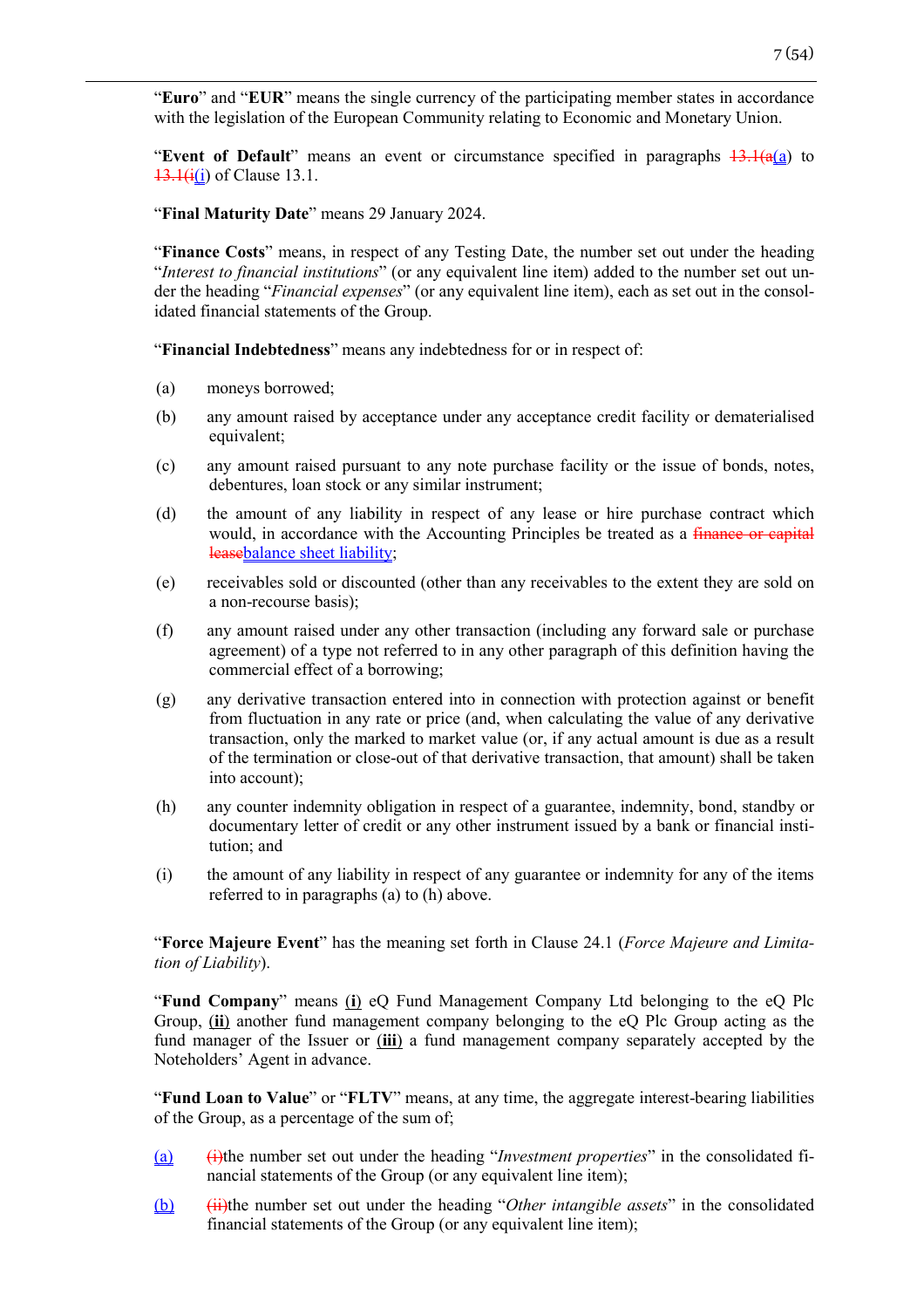- (c) (iii)the number set out under the heading "*Cash and equivalents*" in the consolidated financial statements of the Group (or any equivalent line item); and
- $\overline{(d)}$  (iv)without double counting, any amount held on a Deposit Account or the Noteholder Repayment Account,

in each case where applicable including any such amounts applied on a *pro forma* basis.

"**Fund Loan to Value Soft Covenant Test**" means the Fund Loan to Value financial test in accordance with Clause  $\frac{12.3(a12.4(a)(i))}{2a(2a)(i)}$ .

"**Group**" means the Issuer and its Subsidiaries from time to time (each a "**Group Company**").

"**HoldCo**" means a limited liability company or limited partnership owning, directly or indirectly, shares in a Target Company.

"**Holding Company**" means, in relation to a Person, any other Person in respect of which it is a Subsidiary.

"**Initial Valuation**" means each Valuation of a Property and the Partly Owned Company Shares supplied to the Security Agent before each Acquisition. If an Acquisition is financed solely with funds from the Investors and the Initial Valuation is not available to the Issuer prior such Acquisition, the Initial Valuation shall be delivered as soon as possible after such Acquisition or in connection with creation of Transaction Security over a Property or Partly Owned Company Shares not previously included in the Security Pool.

"**Insolvent**" means, in respect of a relevant Person, that it (**i**) is deemed to be insolvent within the meaning of Section 1 of Chapter 2 of the Finnish Bankruptcy Act (in Finnish *Konkurssilaki* 120/2004, as amended) (or its equivalent in any other jurisdiction), (**ii**) admits inability to pay its debts as they fall due, (**iii**) suspends making payments on any of its debts, (**iv**) by reason of actual financial difficulties commences negotiations with its creditors (other than the Noteholders) with a view to rescheduling any of its indebtedness (including company reorganisation under the Finnish Act on Company Reorganisation (in Finnish *Laki yrityksen saneerauksesta* 47/1993, as amended) (or its equivalent in any other jurisdiction)) or (**v**) is subject to involuntary winding-up, dissolution or liquidation.

"**Instructing Group**" means the Instructing Group at that time as more precisely described and calculated in accordance with the Intercreditor Agreement.

"**Insurance Prepayment Proceeds**" means any proceeds of Insurances required to be paid into the Noteholder Repayment Account in accordance with Clause 8.5 (*Mandatory Prepayment – Insurance Prepayment Proceeds*) (for the avoidance of doubt, excluding any proceeds from Insurances paid to a tenant in accordance with the relevant insurance contract and rental agreement).

"**Insurances**" means any contract of insurance in relation to any Property against the risk of fire and any other risks against which residential and commercial properties are generally insured from time to time for full reinstatement value (in Finnish *täysarvovakuutus*).

"**Intercreditor Agreement**" means the intercreditor agreement (as may be amended, supplemented or modified from time to time) entered into on or about the Issue Date and amended on or about [●] June 2021 between, among others, the Issuer, the Obligors, the Security Agent, the Noteholders' Agent, the Bank Agent and the Bank Creditors.

"**Interest**" means the interest on the Notes calculated in accordance with Clauses 7.1 to 7.3.

"**Interest Cover Ratio**" means the ratio of EBITDA for the preceding 12 months to the Finance Costs for the same period, to be tested in accordance with Clause 12 (*Financial Covenants*).

"**Interest Payment Date**" means 29 January and 29 July of each year or, to the extent such day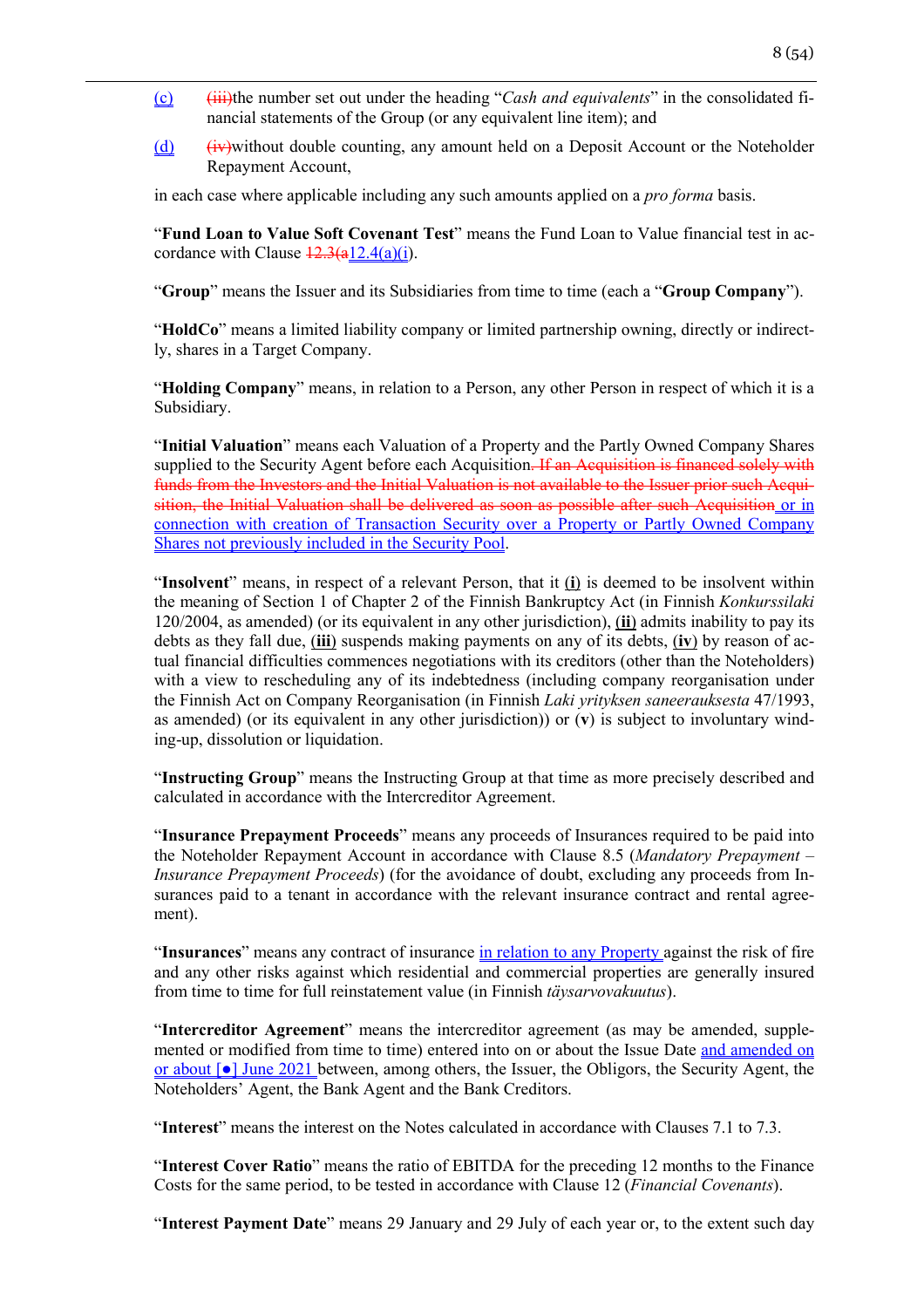is not a CSD Business Day, the CSD Business Day following from the application of the Business Day Convention. The first Interest Payment Date for the Notes shall be 29 January 2020 and the last Interest Payment Date shall be the relevant Redemption Date.

"**Interest Period**" means (**i**) in respect of the first Interest Period, the period from (and including) the Issue Date to (but excluding) the first Interest Payment Date, and (**ii**) in respect of subsequent Interest Periods, the period from (and including) an Interest Payment Date to (but excluding) the next succeeding Interest Payment Date (or a shorter period if relevant) or the Final Maturity Date. An Interest Period shall not be adjusted by application of the Business Day Convention.

"**Interest Rate**" means 2.750 per cent. *per annum.*

"**Investment Criteria**" means, in relation to each Acquisition, that:

- (a) the Target Company or the Property (as applicable) of Acquisition is located in Finland; and
- (b) to the extent (**i**) the value of the Target Company or the Property (as applicable) of Acquisition would be at least EUR 30,000,000 based upon an Initial Valuation and / or (**ii**) the Target Company or the Property (as applicable) of Acquisition would represent over 15% of the aggregate market value of the Properties and the Partly Owned Company Shares (determined in accordance with the most recent Valuation of the Properties and the Partly Owned Company Shares at that time) and other assets of the Issuer after the Acquisition:
	- (i) Main purpose of use/type of premises: commercial (including premises for the sale of daily consumer goods, utility goods and hardware, as well as shopping and business centres), office, industrial and hotel. As part of the aforementioned also other purposes of use to a minor degree; and
	- (ii) Location: the Helsinki and Tampere regions, other university cities and regional and growth centres.

"**Investor**" means an unit holder (in Finnish *rahasto-osuuden omistaja*) of the Fund.

"**Issue Date**" means 27 June 2019.

"**Issuer**" or the "**Fund**" eQ Finnish Real Estate Commercial Properties Fund (formerly Special Investment Fund eQ Finnish Real Estate (AIF) and eQ Finnish Real Estate), a special investment fund established in Finland with business identity code 2657439-5, represented by eQ Fund Management Company Ltd, a limited liability company incorporated in Finland with business identity code 0736052-7.

"**Issuing and Paying Agency Agreement**" means the agreement dated 17 June 2019 regarding services related to the Notes entered into by and between the Issuer and the Issuing and Paying Agent in connection with the issuance of the Notes (as amended and restated from time to time).

"**Issuing and Paying Agent**" means Nordea Bank Abp acting as issuing agent (in Finnish *liikkeeseenlaskijan asiamies*) and paying agent of the Notes for and on behalf of the Issuer, or any other party replacing the same as Issuing and Paying Agent in accordance with the regulations of the CSD.

### "**Legal Reservations**" means:

- (a) the limitation of enforcement by laws relating to insolvency, reorganisation and other laws generally affecting the rights of creditors;
- (b) the limitation of the enforcement of the terms of leases of real property by laws of general application to those leases;
- (c) similar principles, rights and remedies under the laws of Finland; and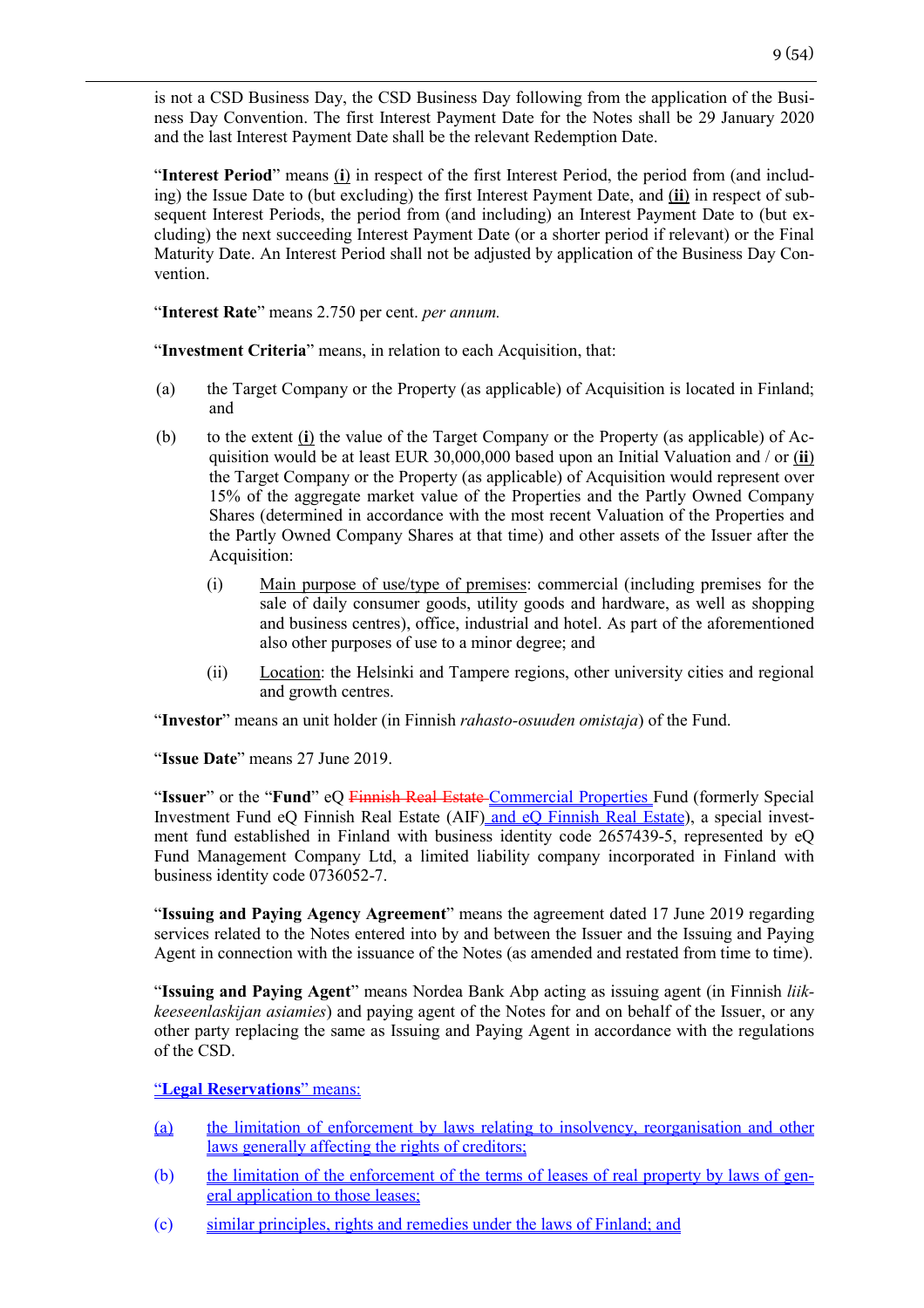(d) any other matters which are set out as qualifications or reservations as to matters of law of general application in any legal opinions supplied under the Debt Documents.

"**Managing Company Shares**" means shares owned by a Property Company or the Issuer (in each case as a result of an Acquisition) in any managing company, any administration company or similar company in relation to any business park, shopping centre or similar group of property companies without employees or assets, provided that such shares owned by the Issuer shall be "**Managing Company Shares**" for the purposes of the Notes Finance Documents only if **(i)** the acquisition of such shares has been financed under the Bank Finance Documents and/or Notes Finance Documents and/or funds standing to the credit of the Deposit Accounts and/or **(ii)** such shares are subject to Transaction Security.

"**Material Adverse Effect**" means a material adverse effect on:

- (a) the business, operations, property, condition (financial or otherwise) of the Issuer;
- (b) the ability of the Issuer to perform its payment obligations or other material obligations under the Note Finance Documents;
- (c) subject to Legal Reservations, the validity or enforceability of, or the effectiveness or ranking of any Security granted or purported to be granted pursuant to any of, the Note Finance Documents; or
- (d) the rights or remedies of any Secured Creditor under any of the Secured Notes Obligations.

"**Non-Material Rental Agreement**" means any non-material rental agreement concluded by the Issuer or a Property Company in relation to any non-material parking spaces or by a Property Company in respect of any areas that such Property Company controls pursuant to its articles of association.

"**Nominal Amount**" has the meaning set forth in Clause 2.5.

"**Note Finance Documents**" means these Terms and Conditions, the Intercreditor Agreement, the Security Documents, the Security Agent Fee Letter, the Agency Agreement and any other document designated by the Issuer and the Noteholders' Agent as a Note Finance Document.

"**Noteholder**" means the Person who is registered in the register maintained by the CSD pursuant to paragraph 2 of Section 3 of Chapter 4 of the Book-Entry System Act as direct registered owner (in Finnish *omistaja*) or nominee (in Finnish *hallintarekisteröinnin hoitaja*) with respect to a Note.

"**Noteholder Deposit Account**" means a blocked bank account of the Issuer at Nordea Bank Abp which is pledged pursuant to the Security Documents and to which the Security Agent has sole signing rights and to which account Disposal Proceeds and any proceeds of Insurances relating to the Secured Notes Obligations shall be deposited in accordance with these Terms and Conditions.

"**Noteholder Repayment Account**" means a blocked bank account of the Issuer at Nordea Bank Abp which is pledged pursuant to the Security Documents and to which the Security Agent has sole signing rights and to which account Disposal Proceeds and Insurance Prepayment Proceeds relating to the Secured Notes Obligations shall be deposited and used for repayment in accordance with these Terms and Conditions.

"**Noteholder Repayment Account Certificate**" means a certificate substantially in the form of Schedule 3 (*Noteholder Repayment Account Certificate*) and to be delivered by the Issuer to the Noteholders' Agent and the Security Agent.

"**Noteholders' Agent**" means Nordic Trustee Oy, incorporated under the laws of Finland with corporate registration number 2488240-7, acting for and on behalf of the Noteholders in accordance with these Terms and Conditions, or another party replacing it, as Noteholders' Agent, in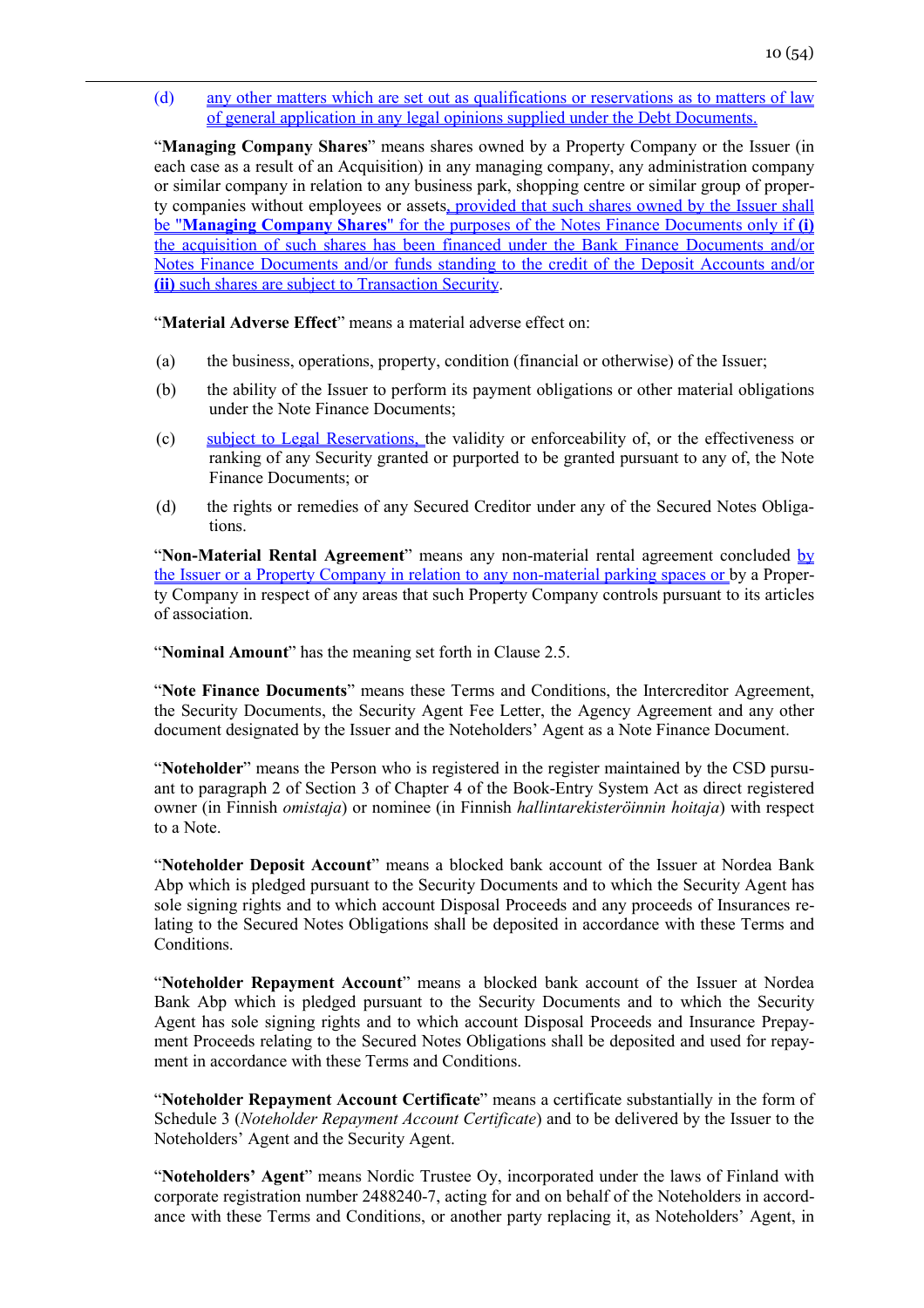accordance with these Terms and Conditions.

"**Noteholders' Meeting**" means a meeting among the Noteholders held in accordance with Clause 17 (*Noteholders' Meeting*).

"**Notes**" means the notes governed by and issued under these Terms and Conditions, each for the Nominal Amount and which constitute debt instruments of the type referred to in paragraph 1 of Section 34 of the Act on Promissory Notes (in Finnish *Velkakirjalaki* 622/1947, as amended) (in Finnish *joukkovelkakirja*).

"**Obligor**" means the Issuer and each Property Company.

"**Parking Company Shares**" means shares owned by a Property Company or the Issuer (in each case as a result of an Acquisition) in any parking company, provided that such shares owned by the Issuer shall be "**Parking Company Shares**" for the purposes of the Notes Finance Documents only if **(i)** the acquisition of such shares has been financed under the Bank Finance Documents and/or Notes Finance Documents and/or funds standing to the credit of the Deposit Accounts and/or **(ii)** such shares are subject to Transaction Security.

"**Partly Owned Company**" means the Target Companies partly owned by the Issuer and listed as such in Schedule 1 (*The Property Companies and the Properties)* of the Intercreditor Agreement, which Schedule shall be updated (by relying on the information provided by the Issuer) by the Security Agent promptly upon the request of the Issuer after Transaction Security over any new acquired Partly Owned Company Shares has been created provided that all necessary information has been delivered to the Security Agent. For the sake of clarity, a partly owned company shall be a "**Partly Owned Company**" for the purposes of the Notes Finance Documents only if (i) the acquisition of such shares in the company has been financed under the Bank Finance Documents and/or Notes Finance Documents and/or funds standing to the credit of the Deposit Accounts and/or (ii) such shares are subject to Transaction Security.

"**Partly Owned Company Shares**" means shares in a Partly Owned Company.

"**Person**" means any individual, firm, company, corporation, government, state or agency of a state or any association, trust, joint venture, consortium or partnership or any other entity, whether or not having a separate legal personality.

"**Property**" means each real estate owned or leasehold held by the Issuer or a Property Company and listed in Schedule 1 (*The Property Companies and the Properties*) of the Intercreditor Agreement, which Schedule shall be updated (by relying on the information provided by the Issuer) by the Security Agent by delivering an updated Schedule 1 (*The Property Companies and the Properties*) of the Intercreditor Agreement to the Issuer promptly upon the request of the Issuer after (**i**) a delivery of a new Valuation (on the basis of that Valuation), (**ii**) creation of Transaction Security has been created over a new property acquired by the Issuer as a result of an Acquisition over a property not previously included in the Security Pool or (**iii**) cancellation or prepayment of the facilities under the Debt Documents as a result of which when the Allocated Loan Amount is to be reduced pro rata between the Properties provided that all necessary information has been delivered to the Bank Agent, together with buildings, structures, furnishings, fittings and appurtenances (in Finnish *kiinteistön ainesosat ja tarpeisto*) situated thereon. For the sake of clarity, a property shall be a "**Property**" for the purposes of the Notes Finance Documents only if (i) the acquisition of such property has been financed under the Bank Finance Documents and/or Notes Finance Documents and/or funds standing to the credit of the Deposit Accounts and/or (ii) it becomes subject to Transaction Security.

"**Property Company**" means each Target Company **(i)** each mutual real estate company (in Finnish *keskinäinen kiinteistöosakeyhtiö*), **(ii)** each ordinary real estate company and **(iii)** each Development Company (but in each case, excluding any HoldCo) wholly owned by the Issuer that holds, from time to time, title to a Property and as listed in Schedule 1 (*The Property Companies and the Properties*) of the Intercreditor Agreement, which Schedule shall be updated (by relying on the information provided by the Issuer) by the Security Agent by delivering an up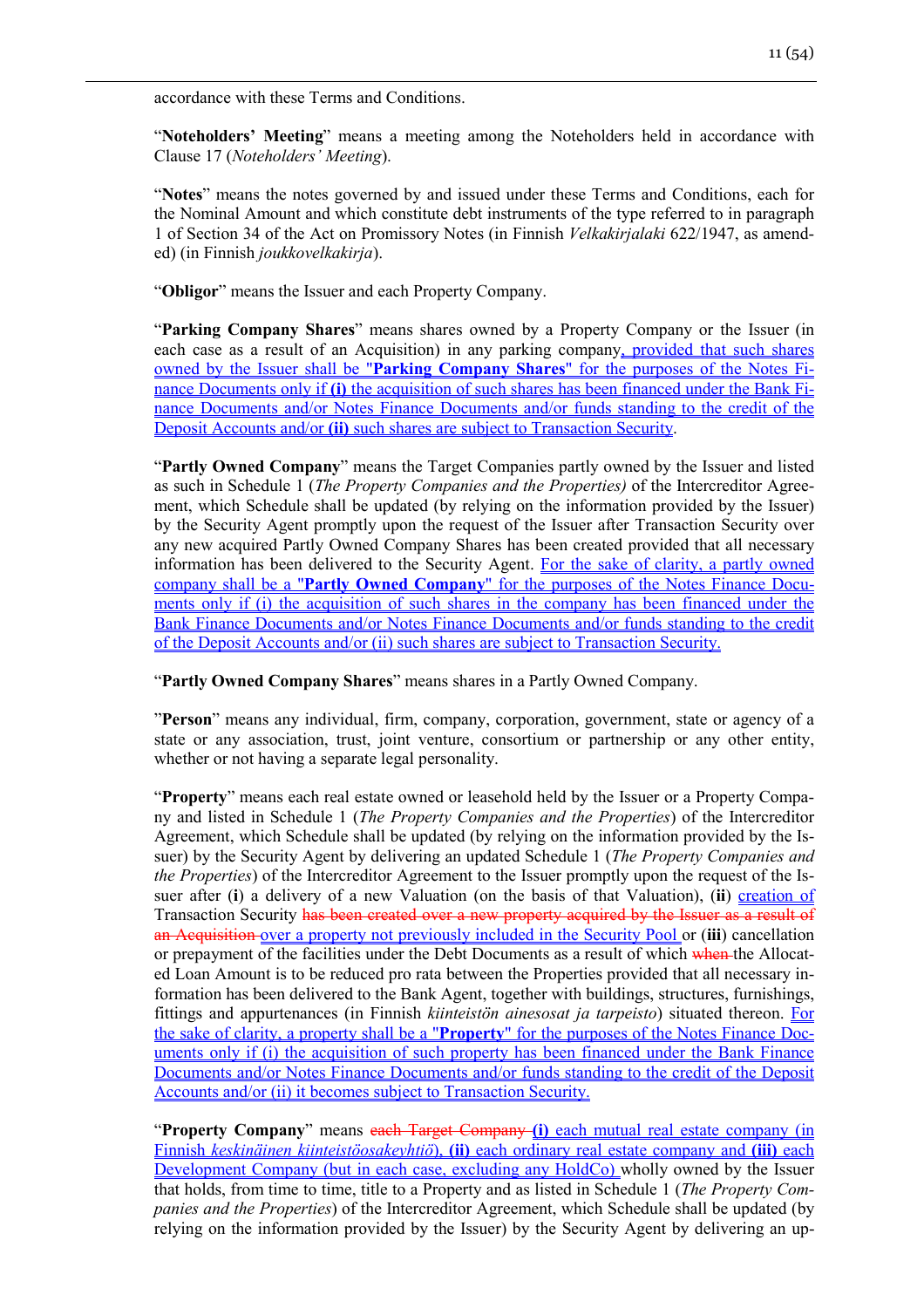dated Schedule 1 (*The Property Companies and the Properties*) of the Intercreditor Agreement to the Issuer promptly upon the request of the Issuer after (**i**) a delivery of a new Valuation (on the basis of that Valuation), (ii) creation of Transaction Security has been created over a new property acquired by the Issuer as a result of an Acquisition over the shares in the Property Company or a property held by such Property Company not previously included in the Security Pool or (**iii**) cancellation or prepayment of the facilities under the Debt Documents as a result of which when the Allocated Loan Amount is to be reduced pro rata between the Properties provided that all necessary information has been delivered to the Bank Agent, together with the Parking Company Shares and the Managing Company Shares, if any, relating thereto. For the sake of clarity, any property company shall be a "**Property Company**" for the purposes of the Finance Documents only if **(i)** the acquisition of such property company has been financed under the Bank Finance Documents and/or Notes Finance Documents and/or funds standing to the credit of the Deposit Accounts and/or **(ii)** the shares in, and/or assets of, which become subject to Transaction Security.

For the purpose of Clause 11.8 (*Insurances*), a Property Company shall exclude any Development Company until the date on which the construction work in respect of the building (or part of the building, as applicable) situated on a Property owned by a Development Company has been finalised and the building (or part of the building, as applicable) subject to the construction work has been handed over to the possession of such Development Company.

### "**Record Time**" means:

- (a) in relation to a payment of Interest, default interest and/or redemption of the Notes when such payment is made through the Book-Entry Securities System, the end of the first CSD Business Day prior to, as applicable, (**i**) an Interest Payment Date, (**ii**) the day on which default interest is paid, (**iii**) a Redemption Date or (**iv**) a date on which a payment to the Noteholders is to be made under Clause 13 14 (*Distribution of proceeds*); and
- (b) in relation to a Noteholders' Meeting and Written Procedure, the end of the CSD Business Day specified in the communication pursuant to Clause 16.3 or Clause 17.3, as applicable; and
- (c) otherwise, the end of the fifth CSD Business Day prior to another relevant date.

"**Redemption Date**" means the date on which the relevant Notes are to be redeemed or repurchased in accordance with Clause 8 (*Redemption and repurchase of the Notes*).

"**Release Price**" means the release price of each Property or Partly Owned Company Shares identified in column "Release Price" as set out in Schedule 1 (*The Property Companies and the Properties*) of the Intercreditor Agreement, as updated by the Security Agent from time to time and the release price of each Property or the Partly Owned Company Shares acquired after 29 March 2019 shall be calculated as the Allocated Loan Amount in relation to each such Property or Partly Owned Company Shares multiplied by the fixed a release price factor of 110 per cent.

"**Secured Bank Obligations**" means all present and future obligations and liabilities of the Obligors towards the Bank Agent, the Bank Creditors and the Security Agent under or in respect of (including any indebtedness incurred by the Issuer pursuant to the refinancing, deferral or extension of) the Bank Finance Documents.

"**Secured Creditors**" means the Secured Creditors as defined in the Intercreditor Agreement, for the avoidance of doubt, including the Noteholders, the Noteholders' Agent (including in its capacity as Noteholders' Agent under the Agency Agreement), the Issuing and Paying Agent, the Bank Agent, the Bank Creditors and the Security Agent.

"**Secured Notes Obligations**" means all present and future obligations and liabilities of the Obligors to the Noteholders, the Noteholders' Agent (including in its capacity as Noteholders' Agent under the Agency Agreement), the Security Agent (including in its capacity as Security Agent under the Security Agent Fee Letter), the Issuing and Paying Agent and the Security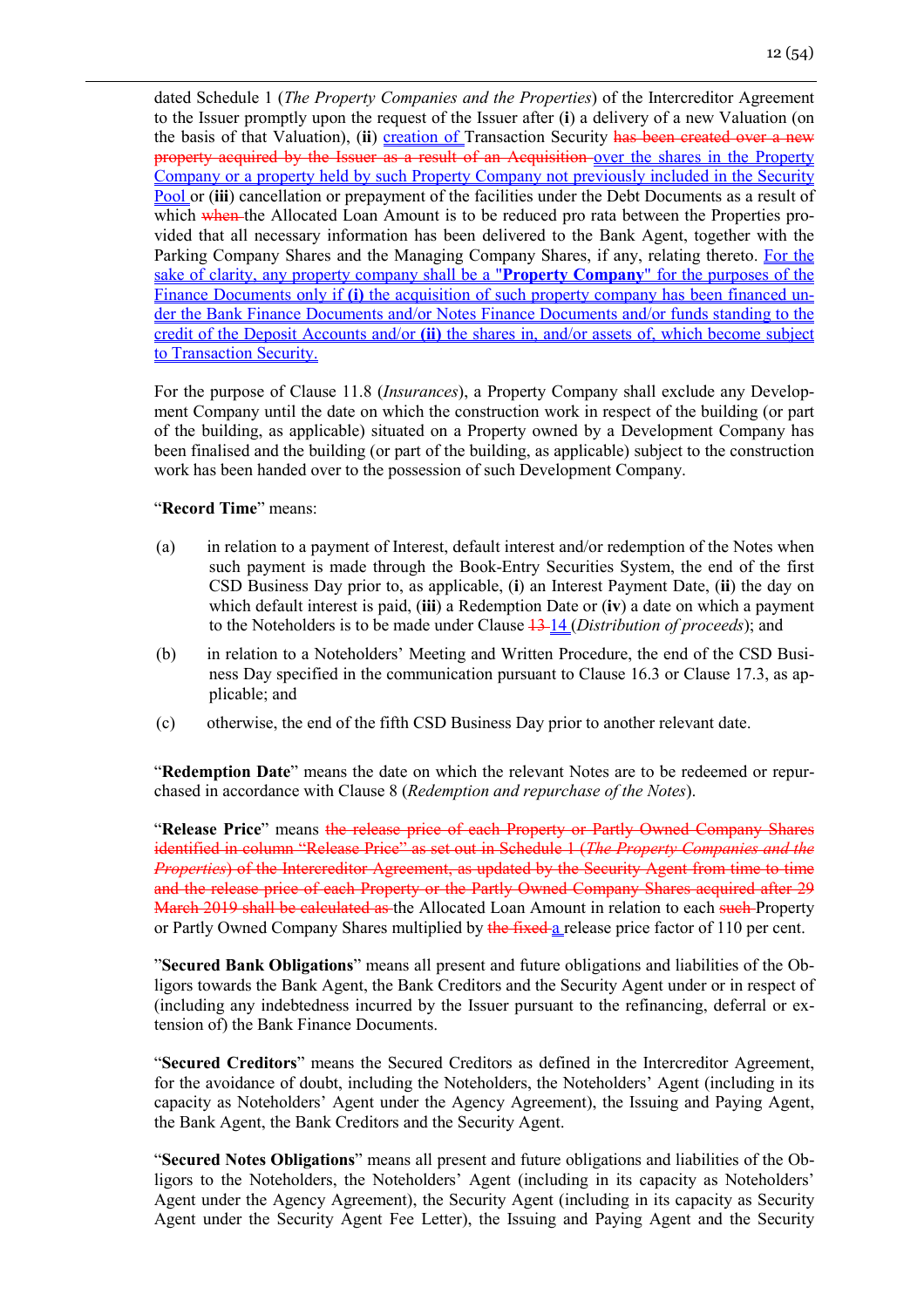Agent under the Note Finance Documents, the Issuing and Paying Agency Agreement, the Security Agent Fee Letter and the Agency Agreement.

"**Secured Obligations**" means the Secured Obligations as defined in the Intercreditor Agreement, for the avoidance of doubt, including the Secured Bank Obligations, the Secured Subsequent Notes Obligations and the Secured Notes Obligations.

"**Secured Subsequent Notes Obligations**" means all future obligations and liabilities of the Group Companies to the noteholders of the Subsequent Notes and certain other parties under the Subsequent Note Finance Documents.

"**Security**" means a mortgage, charge, pledge, lien, security assignment or other security interest securing any obligation of any Person, or any other agreement or arrangement having a similar effect.

"**Security Agent**" means Intertrust (Finland) Oy or any successor, transferee, replacement or assignee thereof, which has become the Security Agent in accordance with the Intercreditor Agreement.

"**Security Agent Fee Letter**" means a separate fee letter agreed between the Security Agent and the Issuer pursuant to which the Issuer shall pay an agency fee to the Security Agent in accordance with its terms.

"**Security Asset**" means all of the assets of the Obligors which from time to time are, or are expressed to be, the subject of the Transaction Security.

"**Security Documents**" means the documents governing the Transaction Security.

"**Security Pool**" means together all the assets of the Obligors included in the Transaction Security.

"**Security Pool Closing**" means the occurrence of any of the following events:

- (a) the Targeted Pool Size has been achieved; or
- (b) if, prior to the Targeted Pool Size has been reached:
	- (i) the Issuer confirms to the Bank Agent in writing that it no longer wishes to utilise the facilities under the Senior Facilities Agreement and all the available commitments under the Senior Facilities Agreement are cancelled;
	- (ii) the aggregate principal amount of financing that the Issuer has drawn for acquisitions from other financiers than under the Debt Documents exceeds the amount of five (5) per cent. of the aggregate value of the properties owned by the Group at any time without the prior written consent of the Noteholders, in which case the Issuer shall close the Security Pool if no such consent is given by the Noteholders;
	- (iii) the lenders under the Senior Facilities Agreement inform the Issuer (through the Bank Agent) that they are not willing to provide financing for acquisitions of new assets and such new assets do not comply with some part of the investment criteria set out in the Senior Facilities Agreement, the Issuer may prematurely close the Security Pool and/or obtain financing for the acquisition of such new assets from other financiers (subject to compliance with the Fund Loan to Value) and such newly acquired asset will not be required to be included in the Transaction Security; or
	- (iv) the Issuer confirms to the Bank Agent in writing its willingness to prematurely close the Security Pool if the committed facilities (other than the facility C basket and accordion facility basket set out in the Senior Facilities Agreement) have been fully utilised and it appears that it will not be possible to establish or increase the accordion facility commitments for the purposes of financing an ac-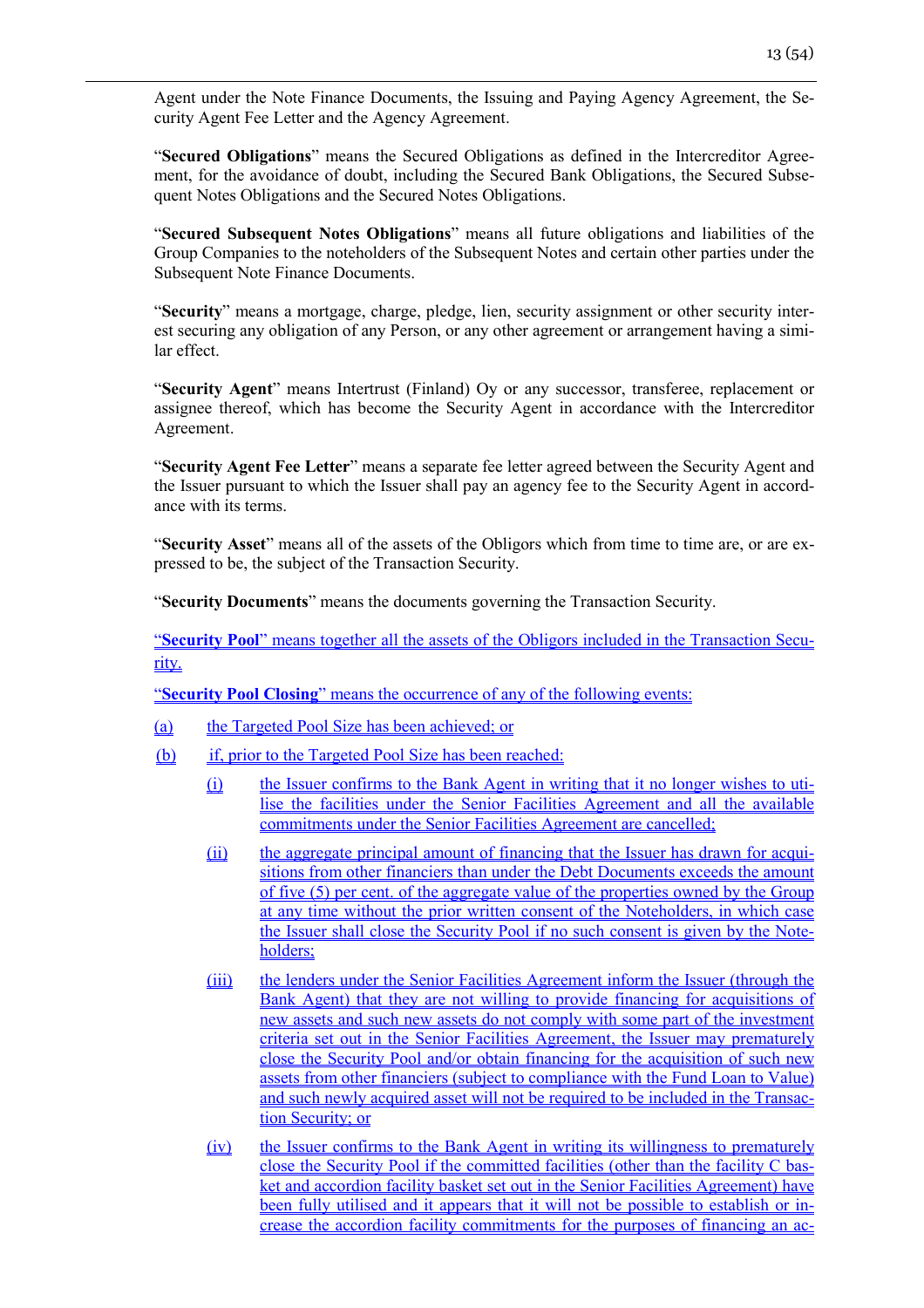quisition of new assets and such new assets comply with the investment criteria set out in the Senior Facilities Agreement or the assets to be acquired are not yet specified.

"**Security Pool Loan to Value**" means aggregate amount of the loans under the Senior Facilities Agreement and the Notes and any Subsequent Notes (less the aggregate amount standing to the credit of the Deposit Accounts and the Noteholder Repayment Account) as a percentage of the aggregate market value of the Properties (and Partly Owned Company Shares) determined in accordance with the then most recent Valuations of the Properties, provided that in the calculation, no value will be given for the Properties under construction.

"**Security Pool Loan to Value Soft Covenant Test**" means the Security Pool Loan to Value financial test in accordance with Clause 12.4(a)(iii).

"**Security Pool Loan to Value Trigger Event**" means the occurrence of any of the following events:

- (a) the Group owns any properties or shares (save for the shares in any Development Company or HoldCo) that are not pledged to the Secured Creditors (represented by the Security Agent) the aggregate value of which exceeds EUR 50,000,000 (provided that a Security Pool Loan to Value Trigger Event under this paragraph shall be considered to have occurred only for as long as such circumstances are continuing); or
- (b) there exists multiple security asset pools including assets of the Group (save for any Security permitted under items (ii)-(v) and (vii) of paragraph (b) of Clause 11.3 (*Negative pledge*)).

"**Senior Facilities Agreement**" means a EUR 290,000,000 470,000,000 committed facilities and EUR 130,000,000-200,000,000 accordion facility I and EUR 80,000,000 accordion facility C facilities agreement originally dated 1 October 2015 and as amended and restated by the first amendment and restatement agreement dated 11 April 2016, the second amendment and restatement agreement dated 13 October 2016, the third amendment and restatement agreement dated 6 July 2018, and as amended by the fourth amendment agreement dated 19 December 2018 and as **further**-amended and restated by the fifth amendment and restatement agreement dated 22 March 2019 and as amended and restated by the sixth amendment and restatement agreement on or about the Issue Date dated 24 June 2019 and as amended by a consent and amendment request dated 30 June 2020 and as further amended and restated by the seventh amendment and restatement agreement dated [ $\bullet$ ] 2021 (as may be amended, amended and restated, supplemented, replaced or otherwise modified from time to time or, in accordance with the terms of the Intercreditor Agreement, refinanced) by and between, *inter alia*, the Issuer as borrower and certain financial institutions as original lenders, arrangers, hedge counterparties and bank agent.

"**Soft Covenant Test**" means the financial test in accordance with Clause 12.312.4.

"**Subsequent Notes**" means any debt instruments, each for the nominal amount and of the type referred to in paragraph 1 of Section 34 of the Act on Promissory Notes (in Finnish *Velkakirjalaki* 622/1947, as amended) (in Finnish *joukkovelkakirja*) and which are issued by the Issuer after the Issue Date (including for the avoidance of doubt any additional or tap issue relating to the Notes).

"**Subsequent Note Finance Documents**" has the meaning given to that term in the Intercreditor Agreement.

"**Subsidiary**" means a direct or indirect subsidiary (in Finnish *tytäryhteisö*) as defined in the Finnish Accounting Act (30.12.1997/1336, as amended, in Finnish *kirjanpitolaki*).

"**Target Company**" means (**i**) each mutual real estate company (in Finnish *keskinäinen kiinteistöosakeyhtiö*), (**ii**) each ordinary real estate company and (**iii**) a Development Company, in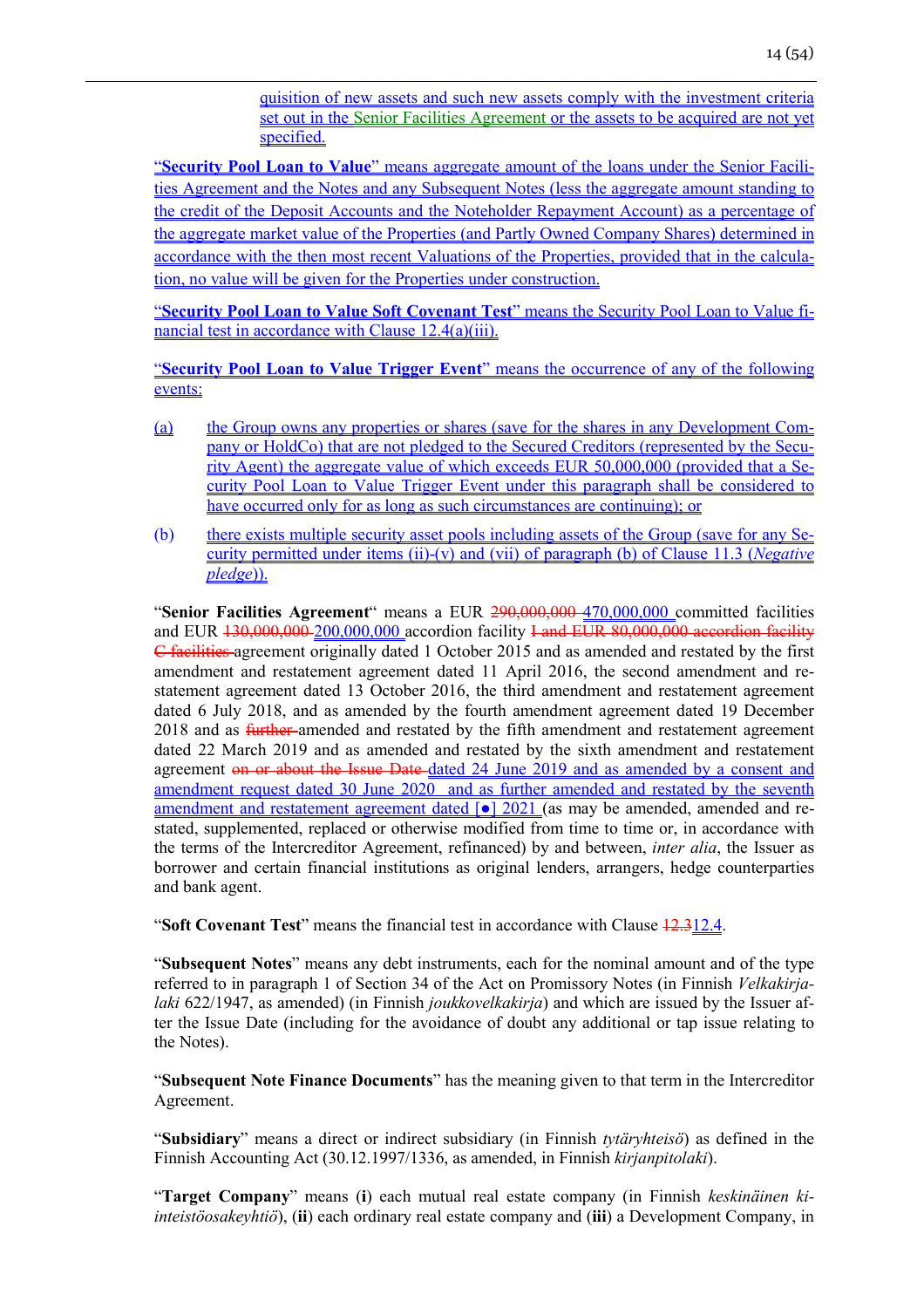each case being acquired as a result of an Acquisition.

"**Targeted Pool Size**" means the targeted aggregate principal amount of Financial Indebtedness under the Debt Documents secured by the Transaction Security, being EUR 800,000,000.

"**Target Shares**" means the shares in any Target Company or the shares or partnership interest, as applicable, in any HoldCo.

"**Testing Date**" means each of 30 June and 31 December in each year.

"**Total Nominal Amount**" means the aggregate Nominal Amount of all the Notes outstanding at the relevant time.

"**Transaction Security**" means the Security created or evidenced or expressed to be created or evidenced under the Security Documents and being as at the Issue Date the. Description of the Transaction Security listed is included in Schedule 2 (Transaction Security as at the Issue Date) (as amended from time to timedescription).

"**Valuation**" means a valuation of a Property or Properties or Partly Owned Company Shares or, as the context requires, all properties held by the Group by the Valuer, in form of a KHK valuation (in Finnish *Keskuskauppakamarin hyväksymän kiinteistöarvioitsijan arvio*) as further set out in the Finnish Act on Real Estate Fund Funds (19.12.1997/1173, as amended, in Finnish *kiinteistörahastolaki*) Act, such Valuation including site visit, if there is three years or more from the previous site visit and being addressed also to the Noteholders' Agent for financing and security purpose.

"**Valuer**" means GEM Valuation Oy, Jones Lang LaSalle Finland Oy, Catella Property Oy, Realia Management Services Oy, Newsec Valuation Advisory Finland Oy or any other surveyor or valuer appointed approved by the Bank Agent and the Issuer.

"**Written Procedure**" means the written or electronic procedure for decision making among the Noteholders in accordance with Clause 18 (*Written Procedure*).

### **1.2 Construction**

- 1.2.1 Unless a contrary indication appears, any reference in these Terms and Conditions to:
	- (a) "assets" includes present and future properties, revenues and rights of every description;
	- (b) any agreement or instrument is a reference to that agreement or instrument as supplemented, amended, novated, extended, restated or replaced from time to time;
	- (c) an Event of Default is continuing if it has not been remedied (in case of an Event of Default under Clause  $13.1(b)$ ) or waived;
	- (d) a provision of law is a reference to that provision as amended or re-enacted;
	- (e) words denoting the singular number shall include the plural and vice versa; and
	- (f) a time of day is a reference to Helsinki time.
- $1.2.2$  1.2.2When ascertaining whether a limit or threshold specified in Euro has been attained or broken, an amount in another currency shall be counted on the basis of the rate of exchange for such currency against Euro for the previous Business Day, as published by the European Central Bank on its website (www.ecb.int). If no such rate is available, the most recent rate published by the European Central Bank shall be used instead.
- 1.2.3 1.2.3No delay or omission of the Noteholders' Agent, the Security Agent or of any Noteholder to exercise any right or remedy under the Note Finance Documents shall impair or operate as a waiver of any such right or remedy.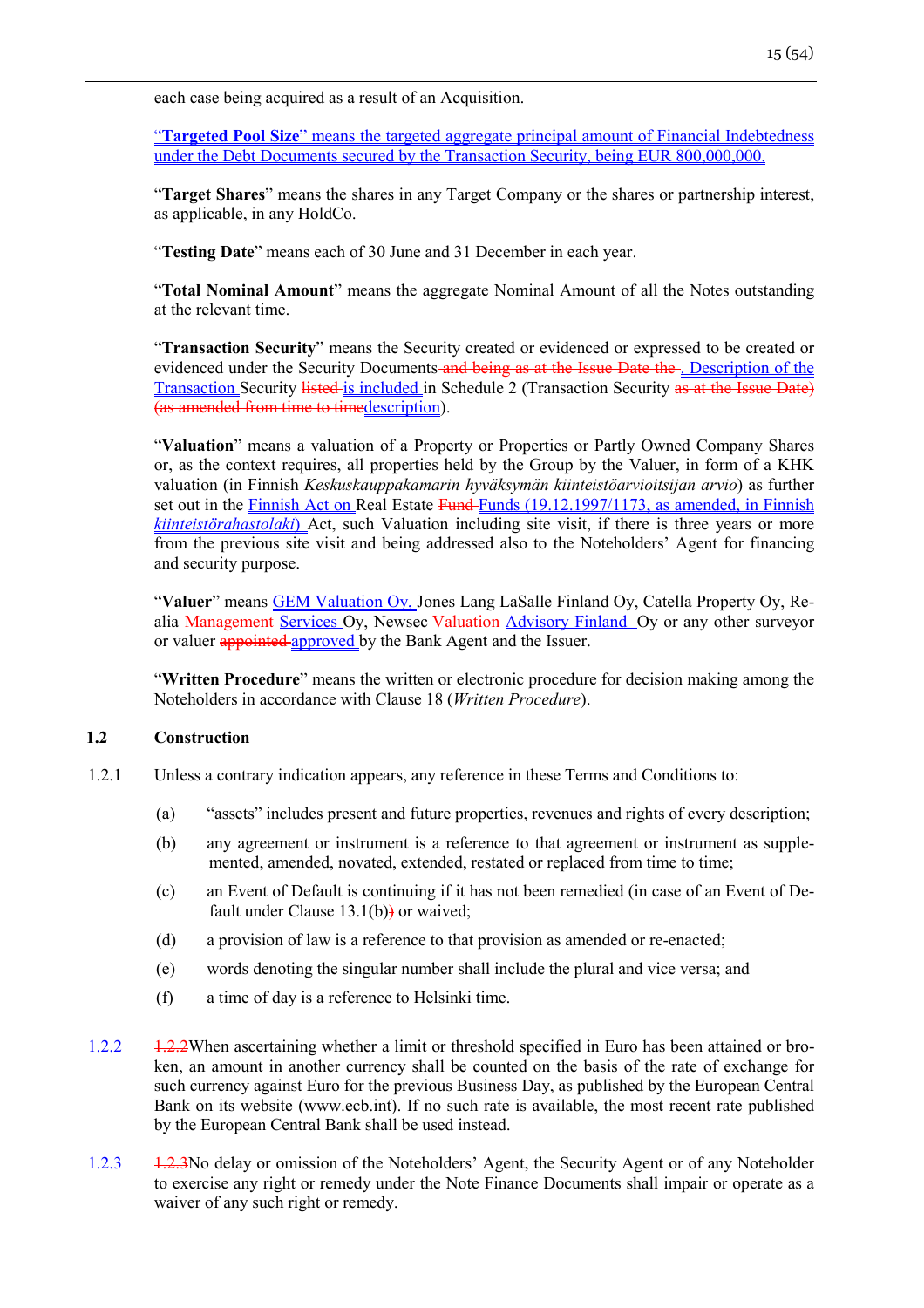## **2 ISSUANCE AND STATUS OF THE NOTES**

- **2.1** The Notes are denominated in Euro and each Note is constituted by these Terms and Conditions.
- **2.2** The Notes are offered for subscription in a minimum amount of EUR 100,000 by way of a private placement. Notes shall be offered for subscription through a book-building procedure. The subscription period shall commence and end on 19 June 2019. Bids for subscription shall be submitted to Nordea Bank Abp, Satamaradankatu 5, FI-00020 NORDEA, Finland, tel. +358 9 369 50880.
- **2.3** Subscriptions made are irrevocable. All subscriptions remain subject to the final acceptance by the Issuer. The Issuer may, in its sole discretion, reject a subscription in part or in whole. The Issuer shall decide on the procedure in the event of over-subscription. After the final allocation and acceptance of the subscriptions by the Issuer each investor that has submitted a subscription shall be notified by the Issuer whether and, where applicable, to what extent such subscription is accepted. Subscriptions notified by the Issuer as having been accepted shall be paid for as instructed in connection with the subscription. Notes subscribed and paid for shall be entered by the Issuing and Paying Agent to the respective book-entry accounts of the subscribers on a date advised in connection with the issuance of the Notes in accordance with the Book-Entry System Act as well as regulations and decisions of the CSD.
- **2.4** By subscribing for Notes, each initial Noteholder, and, by acquiring Notes, each subsequent Noteholder (i) agrees that the Notes shall benefit from and be subject to the Note Finance Documents, (ii) agrees to be bound by these Terms and Conditions, the Intercreditor Agreement and the other Note Finance Documents and (iii) agrees that the Noteholders' Agent and the Security Agent are authorised to accede to the Intercreditor Agreement for itself and on behalf of the Noteholders. These Terms and Conditions are subject to the Intercreditor Agreement. In the event any discrepancy between these Terms and Conditions and the Intercreditor Agreement, the Intercreditor Agreement shall prevail.
- **2.5** The nominal amount (in Finnish arvo-osuuden yksikkökoko) of each Note is EUR 100,000 (the "**Nominal Amount**"). The aggregate nominal amount of the Notes is EUR 90,000,000 unless the Issuer decides to increase the aggregate nominal amount of the Notes. All Notes are issued on the Issue Date on a fully paid basis at an issue price of 100.00 per cent. of the Nominal Amount. The Issuer has subsequently increased the aggregate nominal amount of the Notes by (i) a Subsequent Notes issue of EUR 10,000,000 (issued on the issue date of 9 July 2019 at an issue price of 100.625 per cent) and (ii) a Subsequent Notes issue of EUR 30,000,000 issued on the issue date of 21 November 2019 (at an issue price of 101.250 per cent) and by which the aggregate nominal amount of the Notes totals to EUR 130,000,000 as of 21 November 2019. The Subsequent Notes are consolidated to the Notes forming one single series of Notes under these Terms and Conditions.
- **2.6** The Notes constitute direct, unconditional, unsubordinated and secured obligations of the Issuer and shall at all times rank pari passu and without any preference among them. Further, the Notes shall at all times rank (i) pari passu with the Bank Finance Documents (but subject to the order of application set out in the Intercreditor Agreement), and (ii) at least pari passu with all direct, unconditional, unsubordinated and unsecured obligations of the Issuer, except those obligations which are mandatorily preferred by law.
- **2.7** Each Note is freely transferable after it has been registered into the respective book-entry account of a Noteholder but the Noteholders may be subject to purchase or transfer restrictions with regard to the Notes, as applicable, under local laws to which a Noteholder may be subject. Each Noteholder must ensure compliance with such restrictions at its own cost and expense.

## **3 USE OF PROCEEDS**

**3.1** The Issuer shall use the proceeds from the issue of the Notes, less the costs and expenses incurred by the Issuer in connection with the issue of the Notes, for Acquisitions in accordance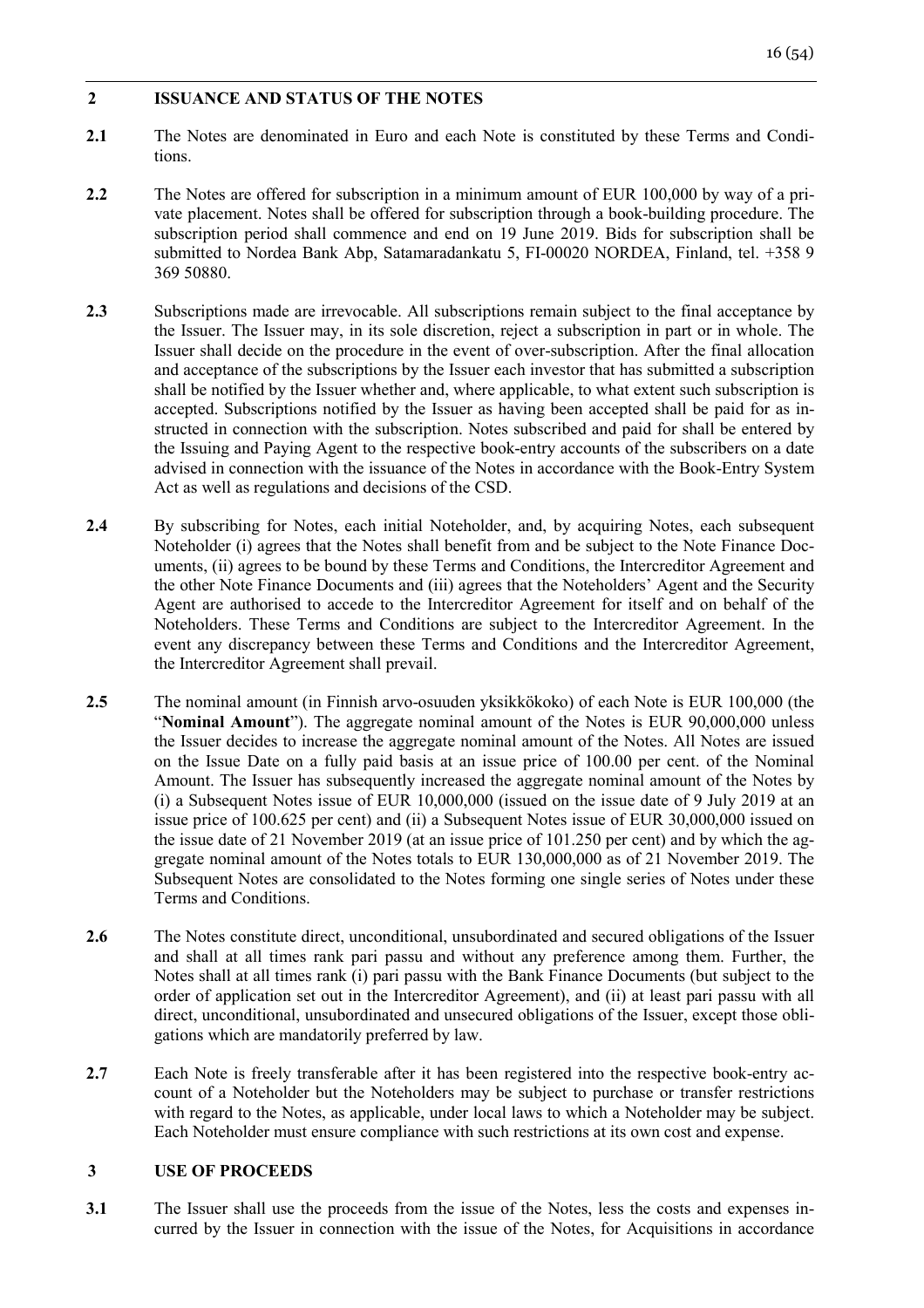with the Investment Criteria and partial refinancing of the existing indebtedness outstanding under the Senior Facilities Agreement.

- **3.2** For the sake of clarity, the Issuer may not use any amount of the proceeds from the issue of the Notes to make any payments to the Investors other than payments to an Investor as seller in respect of an Acquisition.
- **3.3** For the sake of clarity it is agreed and acknowledged by the Issuer that:
	- (a) no shares in any Development Company shall be subject to an Acquisition which is financed with the proceeds from the issue of the Notes (such Acquisition shall instead be financed with funds from the Investors); and
	- (b) no Development Company shall be subject to any investment which is financed with the proceeds from the issue of the Notes (such investment shall instead be financed with funds from the Investors),

as long as the construction work in respect of a building (or part of a building (as applicable)) situated on a Property to which such Development Company holds a title or a land leasehold in respect of a real estate site as referred to in Chapter 15, Section 1 of the Land Code (12.4.1995/540, as amended, in Finnish *maakaari*) (as applicable) has been finalised and the building (or part of the building (as applicable) subject to the construction work) has been handed over to the possession of such Development Company to the satisfaction of the Security Agent.

## **4 CONDITIONS FOR DISBURSEMENT**

- **4.1** The Issuing and Paying Agent shall pay the net proceeds from the issuance of the Notes to the Issuer on the later of (i) the Issue Date and (ii) the day on which (a) the Noteholders' Agent notifies the Issuing and Paying Agent that it has received the items listed in (a), (c), (d), (e), (f), (g) and (h) below and (b) the Security Agent notifies the Issuing and Paying Agent that it has received the items listed in (a), (b) and (g) and below:
	- (a) the Note Finance Documents, the Issuing and Paying Agency Agreement and the Agency Agreement duly executed by the parties thereto;
	- (b) evidence that the Security Documents have been amended so that the Transaction Security secures the Notes;
	- (c) a copy of a resolution of the board of directors of each Obligor, as applicable, approving the terms of such Note Finance Documents to which the relevant Obligor is a party, and resolving to enter into such documents and any other documents necessary in connection therewith authorising specified Person(s) to approve and execute any documents and take any other action necessary to consummate such issue;
	- (d) a copy of a resolution of the board of directors of the AIFM (acting for and on behalf of the Issuer), approving these Terms and Conditions, the issue of the Notes, the Issuing and Paying Agency Agreement and the Agency Agreement, and resolving to enter into such documents and any other documents necessary in connection therewith authorising specified Person(s) to approve and execute any documents and take any other action necessary to consummate such issue;
	- (e) evidence that the Person(s) who has/have signed the Note Finance Documents, the Issuing and Paying Agency Agreement, the Agency Agreement and any other documents in connection therewith on behalf of the Issuer and each other Obligor is/are duly authorised to do so;
	- (f) evidence that the net proceeds from the issuance of Notes will be used towards partial repayment of the facilities under the Senior Facilities Agreement on the Issue Date;
	- (g) evidence that the Senior Facilities Agreement shall be amended and restated at the latest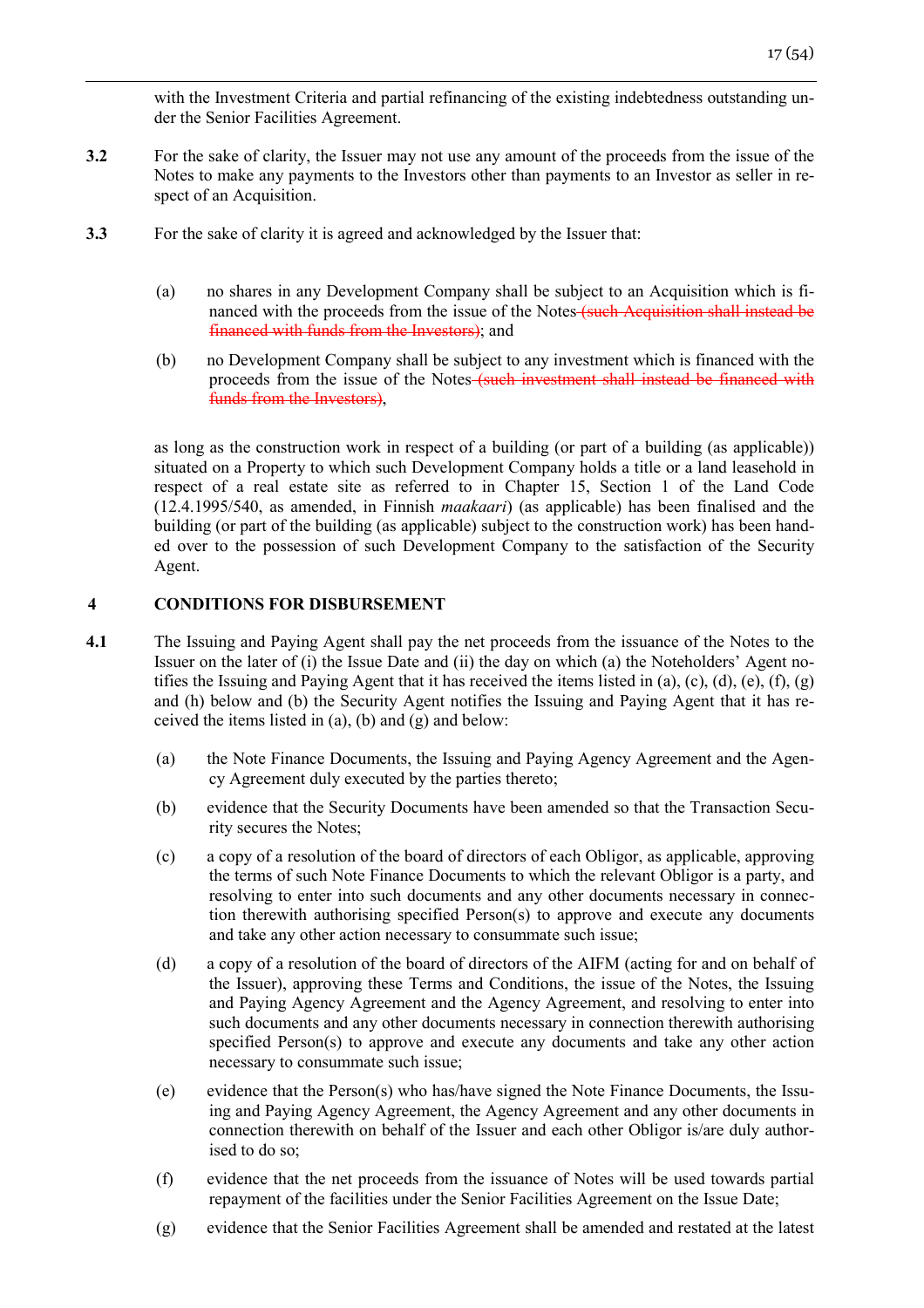on the Issue Date so that the Bank Creditors have consented to the transactions contemplated by the Note Finance Documents; and

- (h) legal opinion issued by Castrén & Snellman Attorneys Ltd covering, among other things, the capacity and due authorisation of the Issuer to enter into and perform its obligations under the Note Finance Documents and the validity and enforceability of the Note Finance Documents governed by Finnish law.
- **4.2** The Noteholders' Agent and the Security Agent may each assume that the documentation delivered to it pursuant to Clause 4.1 is accurate, correct and complete unless it has actual knowledge that this is not the case, and neither the Noteholders' Agent nor the Security Agent has to verify the contents or check the adequacy, accuracy or completeness of any such documentation. The conditions for disbursement pursuant to Clause 4.1 are not reviewed by the Noteholders' Agent nor the Security Agent from a legal or commercial perspective of the Noteholders.
- **4.3** The Noteholders' Agent and the Security Agent, as applicable, shall confirm to the Issuing and Paying Agent when it has received the documents and evidence referred to in Clause 4.1, as applicable.

## **5 NOTES IN BOOK-ENTRY FORM**

- **5.1** The Notes will be issued in dematerialised form in the Book-Entry Securities System in accordance with the Book-Entry System Act and regulations of the CSD and no physical notes will be issued.
- **5.2** Each Noteholder consents to the Issuer having a right to obtain information on the Noteholders, their contact details and their holdings of the Notes registered in the Book- Entry Securities System, such as information recorded in the lists referred to in paragraphs 2 and 3 of Section 3 of Chapter 4 of the Book-Entry System Act kept by the CSD in respect of the Notes and the CSD shall be entitled to provide such information upon request and further consents to the provision of such information by the Issuer to the Noteholders' Agent and the Issuing and Paying Agent. At the request of the Noteholders' Agent or the Issuing and Paying Agent, the Issuer shall (and shall be entitled to do so) promptly obtain such information and provide it to the Noteholders' Agent or the Issuing and Paying Agent, as applicable.
- **5.3** The Noteholders' Agent and the Issuing and Paying Agent shall have the right to obtain information referred to in Clause 5.2 directly from the CSD in respect of the Notes if so permitted under the regulations of the CSD. The Issuer agrees that each of the Noteholders' Agent and the Issuing and Paying Agent is at any time on its behalf entitled to obtain information referred to in Clause 5.2 from the CSD in respect of the Notes.
- **5.4** The Issuer shall issue any necessary power of attorney to such persons employed by the Noteholders' Agent as are notified by the Noteholders' Agent, in order for such individuals to independently obtain information referred to in Clause 5.2 directly from the CSD in respect of the Notes. The Issuer may not revoke any such power of attorney unless directed by the Noteholders' Agent or unless consent thereto is given by the Noteholders.
- **5.5** The Issuer, the Noteholders' Agent and the Issuing and Paying Agent may use the information referred to in Clause 5.2 only for the purposes of carrying out their duties and exercising their rights in accordance with the Note Finance Documents with respect to the Notes and shall not disclose such information to any Noteholder or third party unless necessary for the beforementioned purposes.

## **6 PAYMENTS IN RESPECT OF THE NOTES**

**6.1** Any payments under or in respect of the Notes pursuant to the Note Finance Documents shall be made to the Person who is registered as a Noteholder at the Record Time prior to an Interest Payment Date or other relevant due date in accordance with the Book-Entry System Act and the other Finnish legislation governing the Book-Entry Securities System and book-entry accounts as well as the regulations of the CSD.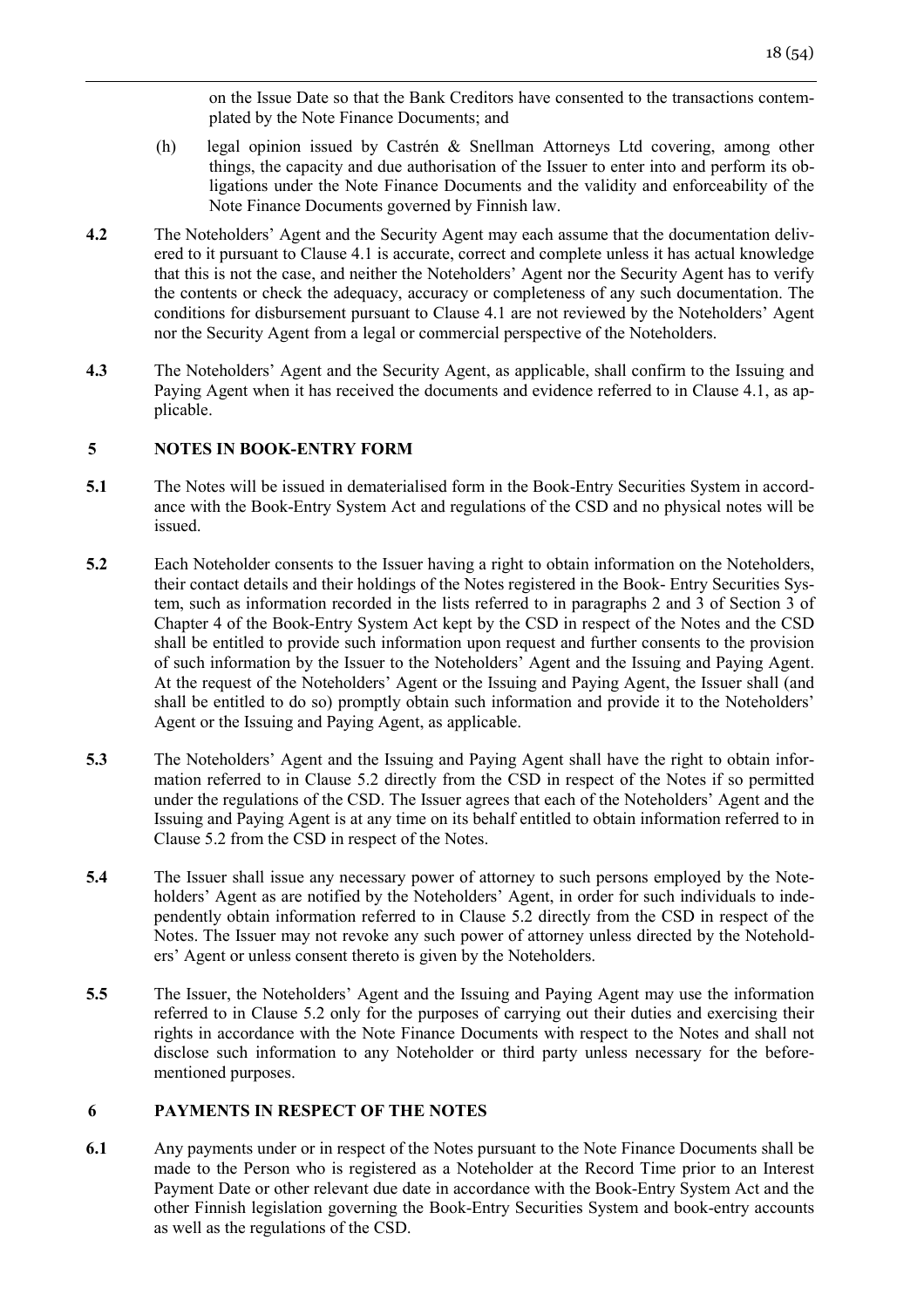- **6.2** If, due to any obstacle affecting the CSD, the Issuer cannot make a payment, such payment may be postponed until the obstacle has been removed. Any such postponement shall not affect the Record Time.
- **6.3** The Issuer is not liable to gross-up any payments under the Note Finance Documents by virtue of any withholding tax, public levy or the similar.
- **6.4** All payments to be made by the Issuer pursuant to these Terms and Conditions shall be made without (and free and clear of any deduction for) set-off or counterclaim.

## **7 INTEREST**

- **7.1** Each Note carries Interest at the Interest Rate from (and including) the Issue Date up to (but excluding) the relevant Redemption Date.
- **7.2** Interest accrues during an Interest Period. Payment of Interest in respect of the Notes shall be made to the Noteholders on each Interest Payment Date for the immediately preceding Interest Period.
- **7.3** Interest in respect of the Notes will be calculated on the basis of a 360-day year comprised of twelve months of 30 days each and, in case of an incomplete month, the actual number of days elapsed (30/360-days basis).
- **7.4** If the Issuer fails to pay any amount payable by it on its due date, default interest shall accrue on the overdue amount from (and including) the due date up to (but excluding) the date of actual payment at a rate which is two (2) percentage points higher than the Interest Rate. Accrued default interest shall not be capitalised. No default interest shall accrue where the failure to pay was solely attributable to the Noteholders' Agent, the Issuing and Paying Agent or the CSD, in which case the Interest Rate shall apply instead.

## **8 REDEMPTION AND REPURCHASE OF THE NOTES**

### **8.1 Redemption at maturity**

The Issuer shall redeem all of the outstanding Notes in full on the Final Maturity Date with an amount per Note equal to the Nominal Amount together with accrued but unpaid Interest. If the Final Maturity Date is not a CSD Business Day, then the redemption shall occur on the CSD Business Day determined by application of the Business Day Convention.

### **8.2 Issuer's purchase of Notes**

The Issuer may (subject to the terms of the Intercreditor Agreement) at any time and at any price purchase any Notes on the market or in any other way, provided that if purchases are made through a tender offer, the possibility to tender must be made available to all Noteholders on equal terms. The Notes held by the Issuer may at the Issuer's discretion be retained, sold or cancelled by the Issuer.

### **8.3 Mandatory repurchase due to a Change of Control Event (put option)**

- 8.3.1 **8.3.1**Upon the occurrence of a Change of Control Event, each Noteholder shall have the right to request that all of its Notes be repurchased at a price per Note equal to 101 per cent. of the Nominal Amount together with accrued but unpaid Interest, during a period of twenty (20) Business Days following a notice from the Issuer of the Change of Control Event pursuant to Clause 10.1.4 10.1.3 (after which time period such right shall lapse).
- 8.3.2 **8.3.2** The notice from the Issuer pursuant to Clause  $\frac{10.1.4 \cdot 10.1.3}{10.1.3}$  shall specify a repurchase date that is a CSD Business Day and include instructions about the actions that a Noteholder needs to take if it wants Notes held by it to be repurchased. If a Noteholder has so requested, and acted in accordance with the instructions in the notice from the Issuer, the Issuer shall (subject to the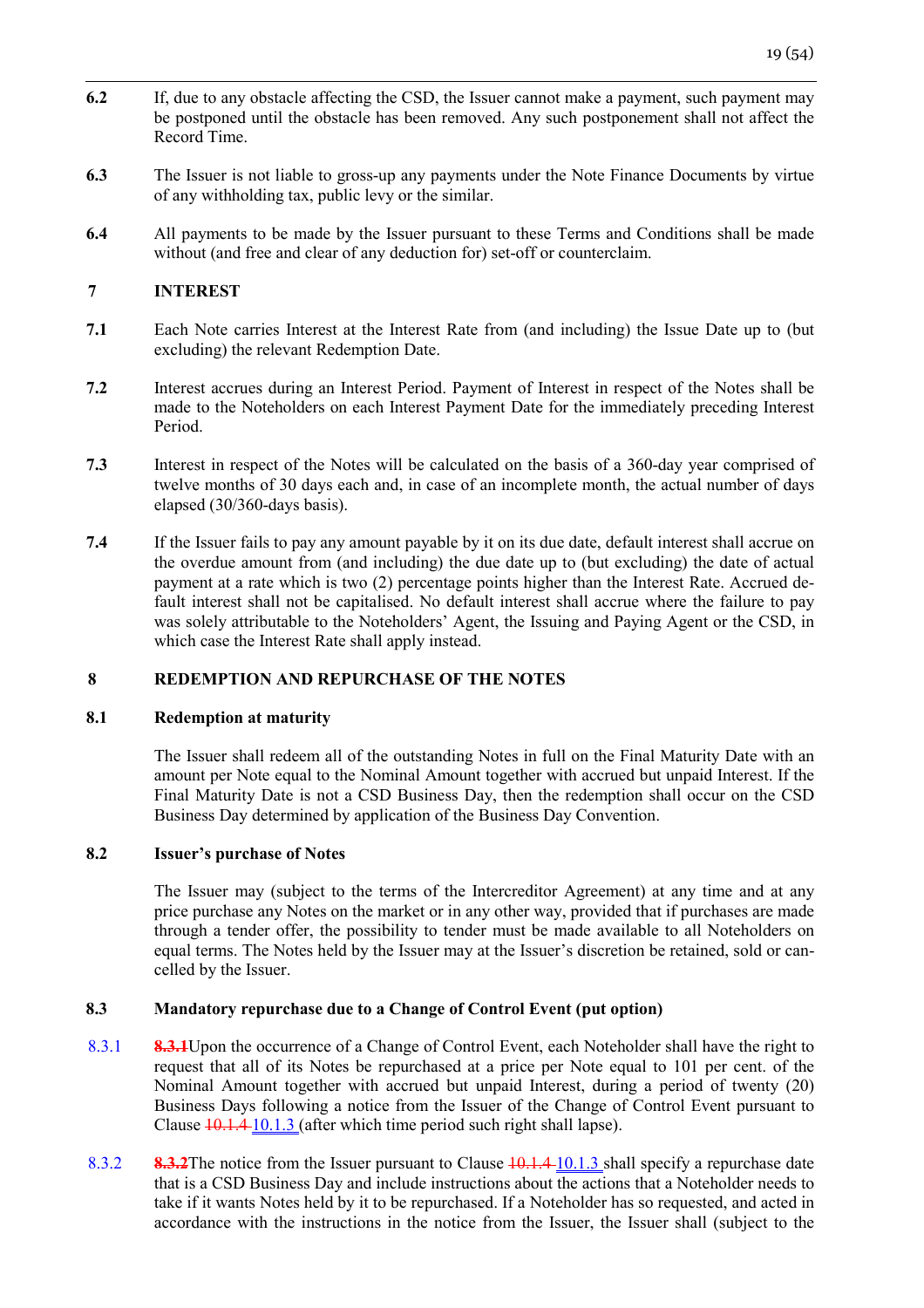terms of the Intercreditor Agreement), or shall procure that a Person designated by the Issuer will, repurchase the relevant Notes and the repurchase amount shall fall due on the repurchase date specified in the notice given by the Issuer pursuant to Clause  $\frac{10.11 \cdot 10.11 \cdot 3}{10.11 \cdot 3}$ . The repurchase date must fall no later than forty (40) Business Days after the end of the period referred to in Clause 8.3.1.

- 8.3.3 **8.3.3**The Issuer shall comply with the requirements of any applicable securities laws and regulations in connection with the repurchase of Notes. To the extent that the provisions of such laws and regulations conflict with the provisions in this Clause 8.3, the Issuer shall comply with the applicable securities laws and regulations and will not be deemed to have breached its obligations under this Clause 8.3 by virtue of the conflict.
- 8.3.4 **8.3.4**Any Notes repurchased by the Issuer pursuant to this Clause 8.3 may at the Issuer's discretion be retained, sold or cancelled by the Issuer.
- 8.3.5 **8.3.5**If Notes representing more than 75 per cent. of the aggregate nominal principal amount of the Notes have been repurchased pursuant to this Clause 8.3, the Issuer is entitled to repurchase all the remaining outstanding Notes at the price stated in Clause 8.3.1 above by notifying the remaining Noteholders of its intention to do so no later than fifteen (15) Business Days after the latest possible repurchase date pursuant to Clause 8.3.2. Such prepayment may occur at the earliest on the tenth CSD Business Day following the date of such notice.

### **8.4 Mandatory prepayment – Disposal Proceeds**

- 8.4.1 **8.4.1** Upon a sale or other disposal (voluntary or mandatory) of all or part of the shares in a Property Company, Partly Owned Company Shares, Parking Company Shares, Managing Company Shares or a Property, in accordance with Clause 11.4 (*Disposals*), the Issuer shall apply an amount equal to the relevant Release Price in prepayment of the Secured Obligations, in the amount and in the order of application contemplated by Clause 14 (*Distribution of Proceeds*) and subject to Clause 11.4(f) (*Disposals*).
- 8.4.2 **8.4.2** Notwithstanding Clause 8.4.1 above, in case a failure to be in compliance with the Fund Loan to Value Soft Covenant Test set out in Clause  $\frac{12.3(a|2.4(a)(i))}{2}$  or, if applicable, the Security Pool Loan to Value Soft Covenant Test set out in Clause 12.4(a)(iii) is continuing or would result from a disposal set out in Clause 11.4 (*Disposals*), the Disposal Proceeds relating to the Notes, calculated on a pro rata basis, shall be deposited into the Noteholder Repayment Account and be used for repayment in accordance with Clause 8.4.4 below.
- 8.4.3 **8.4.3** For the avoidance of doubt, the Issuer's obligation to deposit the Disposal Proceeds relating to the Notes on the Noteholder Repayment Account in accordance with Clause 8.4.2 shall cease as soon as the Issuer has delivered a Compliance Certificate to the Noteholders' Agent and the Security Agent evidencing that the Issuer is in compliance with the Fund Loan to Value Soft Covenant Test set out in Clause  $\frac{12.3(a)(i)}{12.4(a)(i)}$  and, if applicable, the Security Pool Loan to Value Soft Covenant Test set out in Clause 12.4(a)(iii) (for the avoidance of doubt such compliance meaning that the Fund Loan to Value Soft Covenant Test is measured on a pro forma basis, taking into account the impact on value of the disposal in question and resulting increase in cash as a result of the receipt of the Disposal Proceeds).
- 8.4.4 **8.4.4**In case the funds on the Noteholder Repayment Account exceed EUR 10,000,000, the Issuer shall deliver a Noteholder Repayment Account Certificate substantially in the form of Schedule 3 (*Noteholder Repayment Account Certificate*) to the Noteholders' Agent and the Security Agent evidencing the amount of funds on the Noteholder Repayment Account and the Security Agent shall procure that all funds on the Noteholder Repayment Account are used on the next Interest Payment Date to make an extraordinary amortisation of the Notes. Such extraordinary amortisation shall be made by way of reducing the Nominal Amount of each Note pro rata. Amortisations shall be made at 100 per cent. of the Nominal Amount. For the avoidance of doubt, the Security Agent shall be entitled to release the pledge over the Noteholder Repayment Account to the extent needed for the purpose of making an extraordinary amortisation of the Notes as set out in this Clause 8.4.4.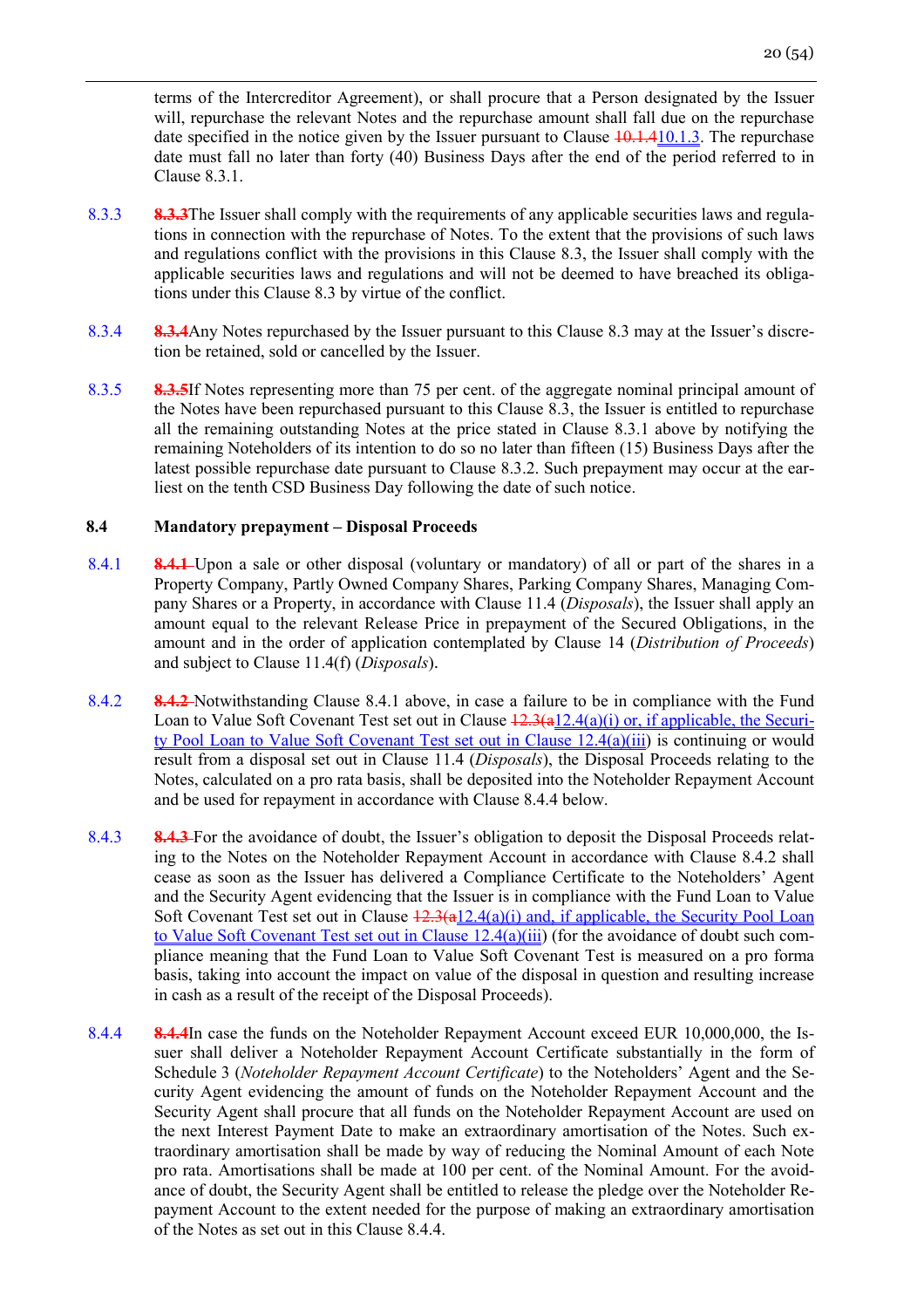## **8.5 Mandatory prepayment – Insurance Prepayment Proceeds**

- 8.5.1 **8.5.1** The Issuer must ensure that if the amount of any proceeds of Insurances equal to or exceed EUR 500,000 per insurance event, the Noteholders' pro rata share of any such proceeds shall be paid into the Noteholder Deposit Account. In case the Issuer intends to apply any proceeds of Insurances towards replacing, restoring or reinstating the respective Property within six (6) months from receipt, and the Security Agent has, acting reasonably, approved the Issuer's plan for replacing, restoring or reinstating the respective Property, the Security Agent shall release such funds from the Noteholder Deposit Account to be applied in accordance with the plan.
- 8.5.2 **8.5.2**Any proceeds of Insurances referred to in Clause 8.5.1 above that have not been or are not planned to be applied towards replacing, restoring or reinstating the respective Property within six (6) months from receipt constitute Insurance Prepayment Proceeds and shall be transferred by the instructions of the Security Agent from the Noteholder Deposit Account into the Noteholder Repayment Account and be applied for mandatory prepayment in accordance with  $Cl<sub>ause</sub> 8.4.4.4$

## **8.6 Voluntary Total Redemption**

- 8.6.1 The Issuer may, at any time, having given not less than thirty (30) nor more than sixty (60) days' notice (an "**Optional Redemption Notice**") to the Noteholders' Agent and to the Noteholders in accordance with Clause 23 (*Notices and Press Releases*) (which notice shall be irrevocable and specify the date fixed for redemption) redeem, in whole but not in part, the aggregate outstanding Nominal Amount of the Notes on the relevant date (the "**Optional Redemption Date**") specified for redemption in the relevant Optional Redemption Notice at a redemption price equal to:
	- (a) in the case of an Optional Redemption Date occurring before the date falling one (1) month prior to the Redemption Date, the Make-Whole Redemption Amount; or
	- (b) in the case of an Optional Redemption Date occurring on or after the date falling one (1) month prior to the Redemption Date, 100 per cent. of the outstanding Nominal Amount of the Notes,

in each case together with accrued but unpaid interest up to (but excluding) the relevant Optional Redemption Date.

- 8.6.2 For the purposes of this Clause 8.6 (*Voluntary Total Redemption*):
	- (i) "**Make-Whole Redemption Amount**" shall be calculated by the Issuer or on behalf of the Issuer by such a person as the Issuer shall designate and will be the greater of (a) 100 per cent. of the Nominal Amount of the Notes to be redeemed and (b) the sum of the then present values of each remaining scheduled payment of principal and interest up to, but excluding, the Redemption Date (for the avoidance of doubt, not including any interest accrued on the Notes to, but excluding, the relevant Optional Redemption Date) discounted to the relevant Optional Redemption Date on an annual basis at the Make-Whole Redemption Rate plus the Make-Whole Redemption Margin;
	- (ii) "**Make-Whole Redemption Margin**" means 0.5 per cent;
	- (iii) "**Make-Whole Redemption Rate**" means, with respect to the relevant Optional Redemption Date, the rate *per annum* equal to the annual yield to maturity or interpolated yield to maturity (on the relevant day count basis) of the Reference Bond, assuming a price for the Reference Bond (expressed as a percentage of its nominal amount) equal to the Reference Bond Price for the Reference Date;
	- (iv) "**Reference Bond**" means OBL #178 10/2023;
	- (v) "**Reference Bond Dealer**" means each of the banks selected by the Issuer, or their affil-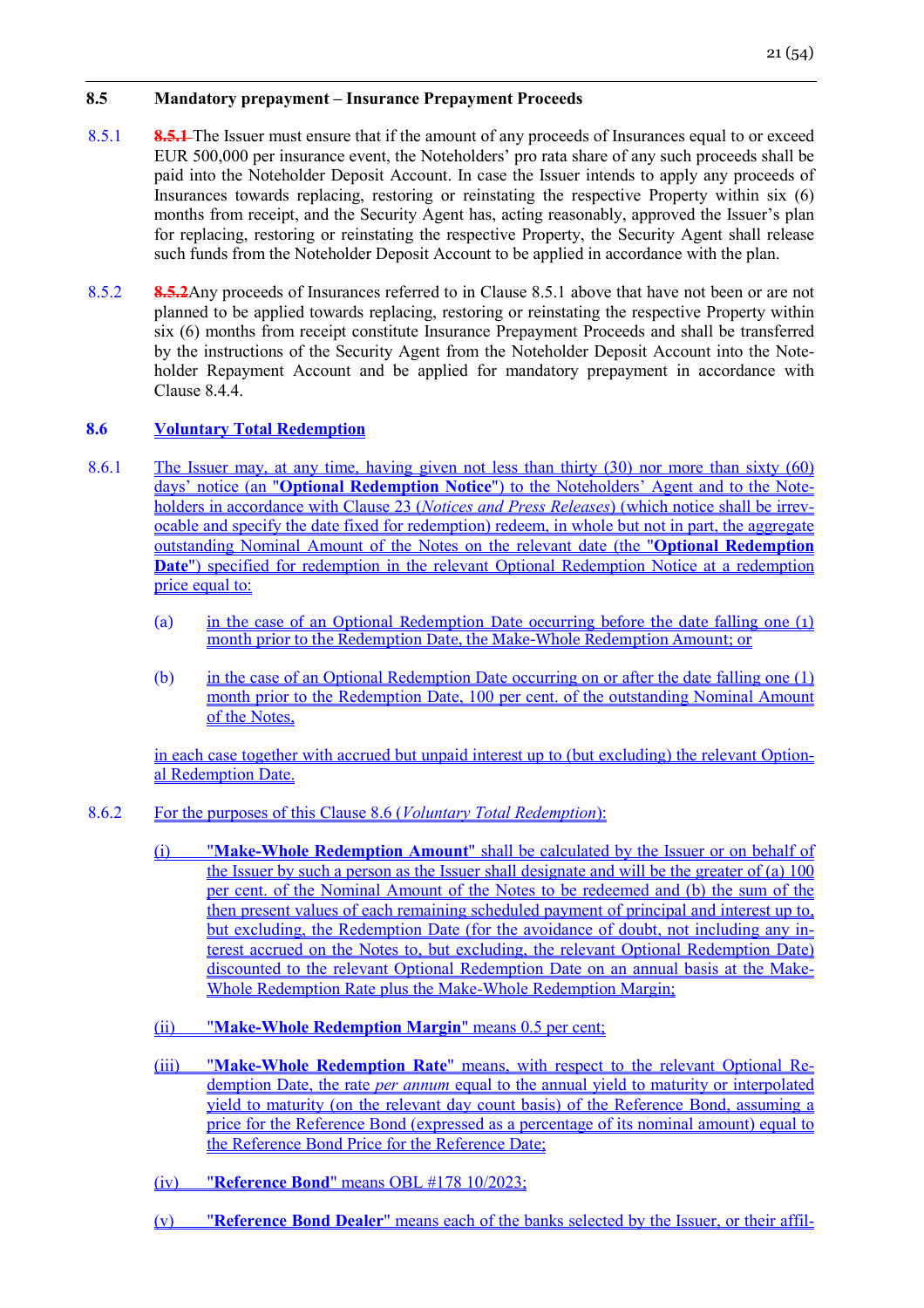iates, which are (a) primary government securities dealers, and their respective successors, or (b) market makers in pricing corporate bond issues:

- (vi) "**Reference Bond Dealer Quotations**" mean, with respect to each Reference Bond Dealer and the relevant Optional Redemption Date, the arithmetic average, as determined by the Issuer or on behalf of the Issuer by such person as the Issuer shall designate, of the bid and offered prices for the Reference Bond (expressed in each case as a percentage of its nominal amount) at 11.00 a.m. (Brussels time) on the Reference Date quoted by such Reference Bond Dealer;
- (vii) "**Reference Bond Price**" means (a) the average of five (5) Reference Bond Dealer Quotations, after excluding the highest and lowest of such Reference Bond Dealer Quotations; or (b) if the Issuer obtains fewer than five (5) such Reference Bond Dealer Quotations, the average of all such Reference Bond Dealer Quotations; and
- (viii) "**Reference Date**" means the third (3rd) Business Day prior to the Optional Redemption Date.
- 8.6.3 The calculations and determinations related to the Make-Whole Redemption Amount made by the Issuer or any party on behalf of the Issuer shall (save for manifest error) be final and binding upon all Noteholders.
- 8.6.4 Any Optional Redemption Notice is irrevocable, but an Optional Redemption Notice made under Clause 8.6.1(a) may, at the Issuer's discretion, contain one or more conditions precedent. Upon expiry of such notice and fulfilment of the conditions precedent (if any), the Issuer shall redeem the Notes in full at the applicable amounts.

## **9 TRANSACTION SECURITY**

#### **9.1 Transaction Security**

- 9.1.1 **9.1.1**The Transaction Security will be held and administered by the Security Agent. The Security Documents or Intercreditor Agreement evidencing such Transaction Security, as applicable, have been and in the future will be executed, by the Security Agent for and on behalf of all the Secured Creditors in accordance with the Intercreditor Agreement to which the Noteholders' Agent is a party as an agent and representative of the Noteholders.
- 9.1.2 **9.1.2**The Security Agent shall (without first having to obtain the Noteholders' Agent's or the Noteholders' consent) be entitled to enter into agreements with the Issuer or a third party or take any other actions, if it is, in the Security Agent's opinion, necessary for the purpose of maintaining, releasing or enforcing the Transaction Security or for any other purposes in accordance with the terms of the Intercreditor Agreement.
- 9.1.3 **9.1.3**The Noteholders' Agent shall be entitled to give instructions (on behalf of the Noteholders) relating to the Transaction Security to the Security Agent in accordance with the Intercreditor Agreement.
- 9.1.4 **9.1.4**The Transaction Security are shared among the Secured Creditors. All the Secured Obligations secured by the Transaction Security shall rank in right and priority of payment and the Transaction Security shall secure the Secured Obligations, pari passu and pro rata without preference between them, except for liabilities owed to the Security Agent, certain costs incurred by the Secured Creditors which have priority to enforcement proceeds relating to Transaction Security in accordance with Clause 14 (*Distribution of proceeds*).
- 9.1.5 **9.1.5**A Noteholder, that receives or recovers (including by way of set-off) any amount in excess of what it is permitted to receive pursuant to the Intercreditor Agreement, shall not be entitled to retain such amount and shall promptly pay such amount to the Security Agent for application in accordance with Clause 14 (*Distribution of proceeds*).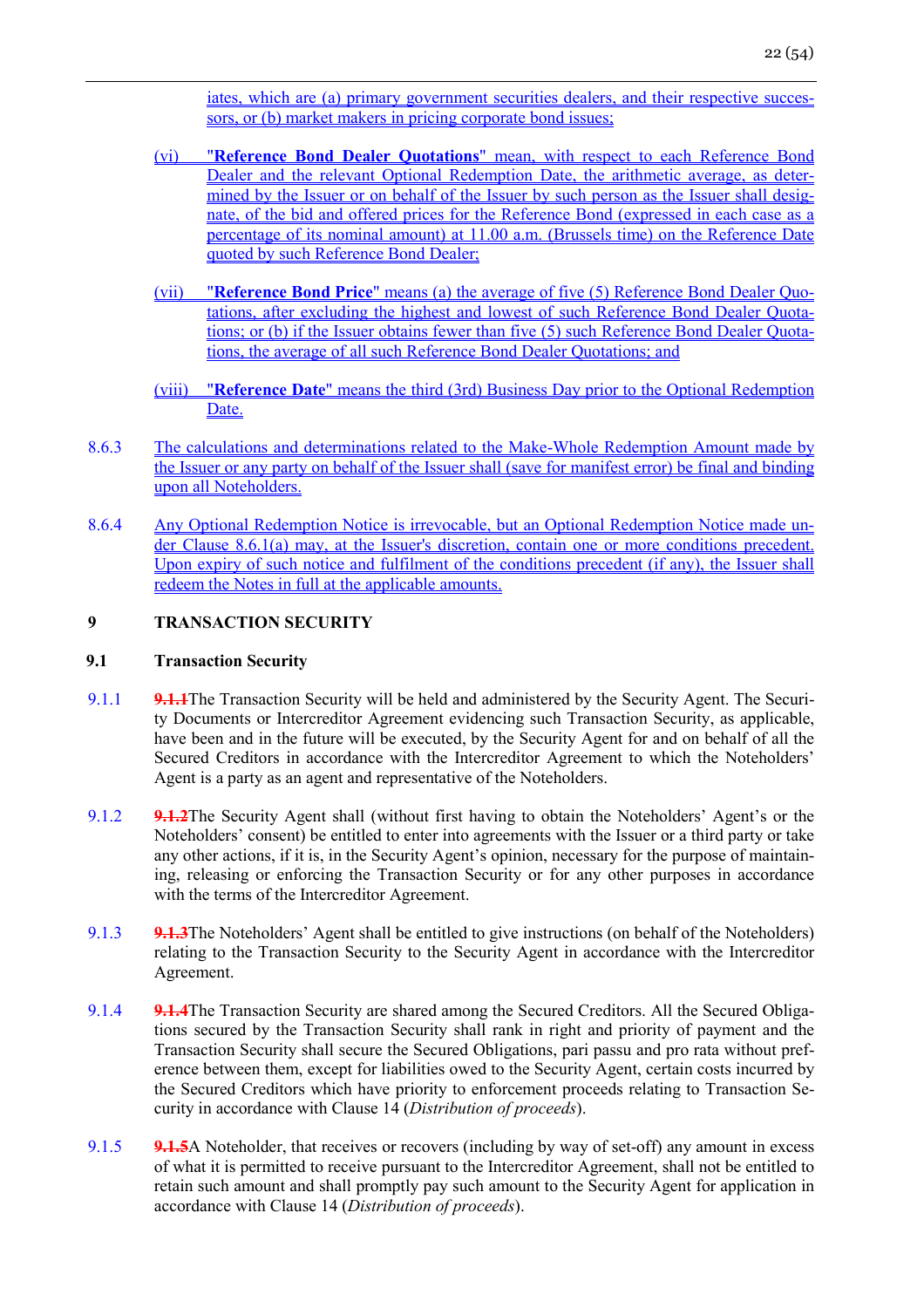## **9.2 Release of Transaction Security**

- 9.2.1 **9.2.1** If a Property Company has ceased to be an Obligor in a manner allowed by the Debt Documents and has no further rights or obligations under the Debt Documents, the Noteholders' Agent will (without the prior written consent of the Noteholders) instruct the Security Agent to release any security created by that Property Company over its assets under the Security Documents.
- 9.2.2 **9.2.2** If a disposal of any asset subject to security created by a Security Document is made in the following circumstances:
	- (i) the disposal is permitted by the Debt Documents;
	- (ii) the disposal is being made at the request of the Security Agent in circumstances where any security created by the Security Documents has become enforceable; or
	- (iii) the disposal is being effected by enforcement of a Security Document,

the Security Agent may release the asset(s) being disposed of (and, in the case of a disposal of shares in an Obligor which results in it ceasing to be a member of the Group, all the assets of that Obligor) from any security over those assets created by a Security Document. However, the proceeds of any disposal (or an amount corresponding to them) must be applied in accordance with Clause 14 (*Distribution of Proceeds*).

- 9.2.3 **9.2.3** If a release is allowed under the Debt Documents (at the request and expense of the Issuer) the Noteholders' Agent (representing the Noteholders) must enter into any document and do all such other things which are reasonably required to achieve that release. Any release will not affect the obligations of any other Obligor under the Debt Documents.
- 9.2.4 In addition to the release made pursuant to Clauses 9.2.1 and 9.2.2 above, the Borrower may request that the Secured Creditors represented by the Security Agent release assets subject to Transaction Security in accordance with clause 11.4 (*Releases at the request of the Company*) of the Intercreditor Agreement. The Noteholders' Agent, the Bank Agent and the Security Agent may consider in good faith any such request. The Bank Agent, the Security Agent and the Noteholders' Agent shall answer to the Company's request within thirty (30) Business Days after receipt of the request. Any such release shall require the consent of the Noteholders in accordance with Clause 16.5.
- 9.2.5 **9.2.4** For the avoidance of doubt, the remaining Transaction Security will continue with the same terms and rank in accordance with the Intercreditor Agreement.

### **9.3 Enforcement of Transaction Security**

- 9.3.1 **9.3.1**Only the Security Agent may exercise the rights under the Security Documents and only the Security Agent has the right to enforce the Transaction Security based on the instructions given by the Instructing Group under the Intercreditor Agreement.
- 9.3.2 **9.3.2**The Noteholders shall not be entitled, individually or collectively, to take any direct action to enforce any rights in their favor under the Security Documents.
- 9.3.3 **9.3.3**The Security Agent shall enforce the Transaction Security in accordance with the terms of the Security Documents and Intercreditor Agreement.
- 9.3.4 **9.3.4**All security and/or guarantee or arrangement having similar effects may be released by the Security Agent, without need for any further referral to or authority from anyone in case of a distressed disposal or an appropriation in accordance with the Intercreditor Agreement.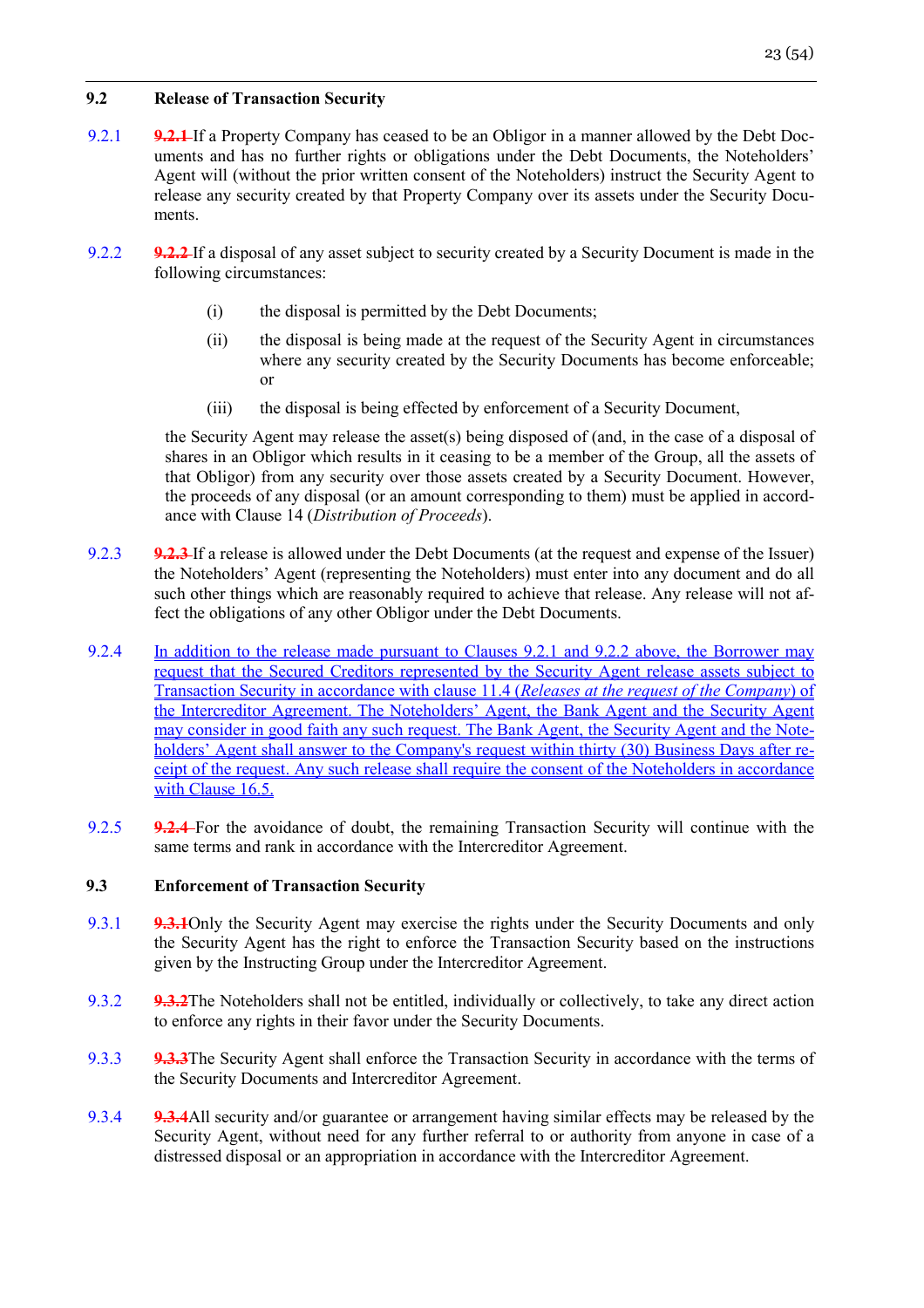## **10 INFORMATION TO NOTEHOLDERS**

#### **10.1 Information from the Issuer**

- 10.1.1 **10.1.2**The Issuer will make the following information available to the Noteholders by publication on the website of the Issuer:
	- (a) as soon as the same become available, but in any event within four (4) months after the end of each financial year, the audited consolidated financial statements of the Group for that financial year containing:
		- (i) the audited consolidated balance sheet of the Issuer as at the end of the most recent financial year and audited consolidated income statements and statements of cash flow of the Issuer for the most recent two (2) financial years, including appropriate footnotes to such financial statements, for and as at the end of such financial years and the report of the independent auditors on the financial statements;
		- (ii) a description of changes to the management of the Issuer, aggregate amounts of fund subscriptions and redemptions during the financial year in question, all material transactions with Affiliates and a description of the changes to all material debt instruments;
		- (iii) a summary of any material acquisitions, dispositions or recapitalisations that have occurred since the beginning of the most recently completed financial year as to which such annual report relates; and
		- (iv) information on the Fund Loan to Value ratio and the Interest Cover Ratio and, if applicable, Security Pool Loan to Value as per 31 December of the relevant year-; and
		- (v) a description of the Transaction Security, including a confirmation of the value of the Properties and Partly Owned Company Shares subject to Transaction Security as per 31 December of the relevant year based on then most recent Valuations.
	- (b) as soon as the same become available, but in any event within two (2) months after the end of each interim half of its financial year, the unaudited consolidated interim report or the year-end report (as applicable) of the Group for such period containing:
		- (i) the Issuer's unaudited condensed consolidated balance sheet as at the end of such period and unaudited condensed statements of income and cash flow for the most recent interim half of its financial year;
		- (ii) an operating and financial review of the unaudited financial statements;
		- (iii) the aggregate amounts of fund subscriptions and redemptions during the period in question;
		- (iv) a summary of any material acquisitions, dispositions or recapitalisations that have occurred since the beginning of the most recently completed financial year;
		- (v) a summary of material changes in material debt instruments since the most recent report; and
		- (vi) information on the Fund Loan to Value ratio and the Interest Cover Ratio and, if applicable, Security Pool Loan to Value for the relevant date,; and
		- (vii) a description of the Transaction Security, including a confirmation of the value of the Properties and Partly Owned Company Shares subject to Transaction Security on the relevant date based on then most recent Valuations.
	- (c) as soon as practicable following an acquisition or disposal of more than ten (10) per cent. of Notes by a Group Company, the aggregate Nominal Amount held by the Group Companies, or the amount of Notes cancelled by the Issuer upon which a notice of can-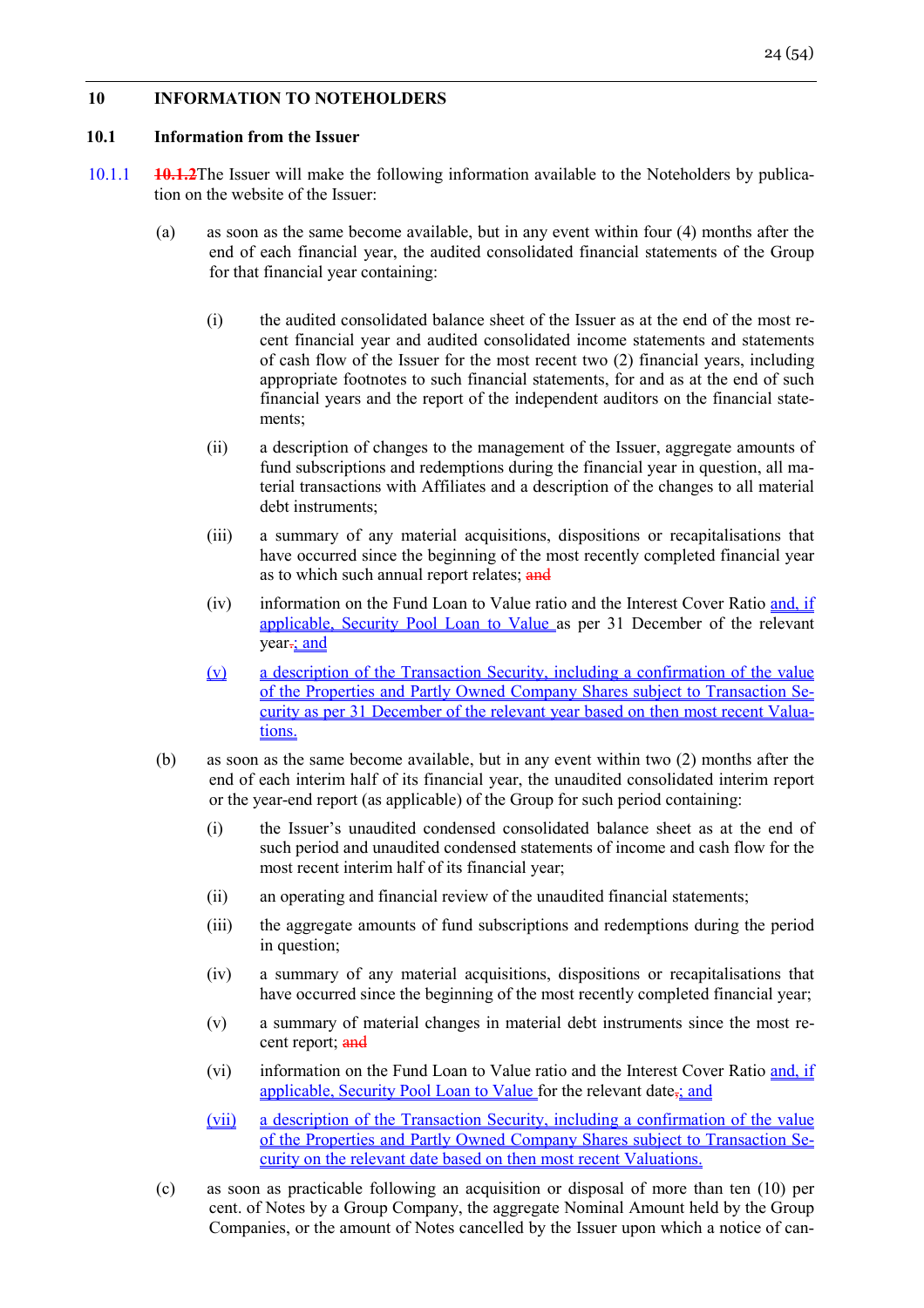cellation shall be provided to the Issuing and Paying Agent, the Noteholders' Agent and the Security Agent; and

- (d) promptly following a material Acquisition acquisition or disposal by the Issuer or any other Obligor. For purposes of this paragraph, an Acquisition acquisition or disposal shall be deemed to be material if the assets acquired or disposed of represents 10 per cent. or more of the consolidated total assets of the Group.
- 10.1.2 **10.1.3**The Issuer shall supply (at its own expense) in respect of Properties to the Noteholders' Agent annual Valuations for all Properties prepared by the Valuer by 28 February each year.
- 10.1.3 **10.1.4**The Issuer shall notify the Noteholders' Agent, and the Noteholders' Agent shall notify the Noteholders, immediately upon becoming aware of the occurrence of a Change of Control Event. Such notice may also be given in advance of the occurrence of a Change of Control Event and be conditional upon the occurrence of such Change of Control Event if a definitive agreement is in place providing for a Change of Control Event.
- 10.1.4 **10.1.5**The Issuer shall notify the Noteholders' Agent, and the Noteholders' Agent shall notify the Noteholders, of an extraordinary amortisation of the Notes in accordance with Clause 8.4 by giving not less than 20 Business Days' notice prior to such amortisation date unless an Interest Payment Date would occur during the notice period, in which case the notice shall be given not less than 10 Business Days' notice prior to such amortisation date. Such notice shall be irrevocable.
- 10.1.5 **10.1.6**When the financial statements and other information are made available to the Noteholders pursuant to Clause  $10.1.210.1.1$ , the Issuer shall send copies of such financial statements and other information to the Noteholders' Agent and the Security Agent.
- 10.1.6 **10.1.7**The Issuer shall:
	- (i) in connection with the incurrence of Financial Indebtedness for which the Fund Loan to Value Ratio as set out in Clause 12.1 and the Interest Cover Ratio as set out in Clause 12.2 and, if applicable, the Security Pool Loan to Value as set out in Clause 12.3 are required to be met and/or in connection with a restricted payment that requires that the Soft Covenant Test is met, respectively; and
	- (ii) in connection with the delivery of the financial statements and Valuations as set out in Clauses 10.1.1 and 10.1.2 and 10.1.3,

submit to the Noteholders' Agent and the Security Agent a Compliance Certificate (i) setting out calculations and figures as to compliance with Clause 12 (*Financial Covenants*) and <sub>1</sub>(ii) containing a confirmation that no Event of Default has occurred (or if an Event of Default has occurred, what steps have been taken to remedy it) and (iii) containing a confirmation if the Security Pool Closing has occurred.

10.1.7 **10.1.8**The Issuer shall immediately notify the Noteholders' Agent and the Security Agent (with full particulars) upon becoming aware of the occurrence of any event or circumstance which constitutes an Event of Default, or any event or circumstance which would (with the expiry of a grace period, the giving of notice, the making of any determination or any combination of any of the foregoing) constitute an Event of Default, and shall provide the Noteholders' Agent with such further information as it may reasonably request in writing following receipt of such notice. Should the Noteholders' Agent or the Security Agent not receive such information, the Noteholders' Agent or the Security Agent, as applicable, is entitled to assume that no such event or circumstance exists or can be expected to occur, provided that the Noteholders' Agent or the Security Agent, as applicable, does not have actual knowledge of such event or circumstance.

#### **10.2 Information from the Noteholders' Agent**

Subject to the restrictions of a non-disclosure agreement entered into by the Noteholders' Agent with the Issuer, the Noteholders' Agent is entitled to disclose to the Noteholders any event or circumstance directly or indirectly relating to the Issuer or the Notes. Notwithstanding the fore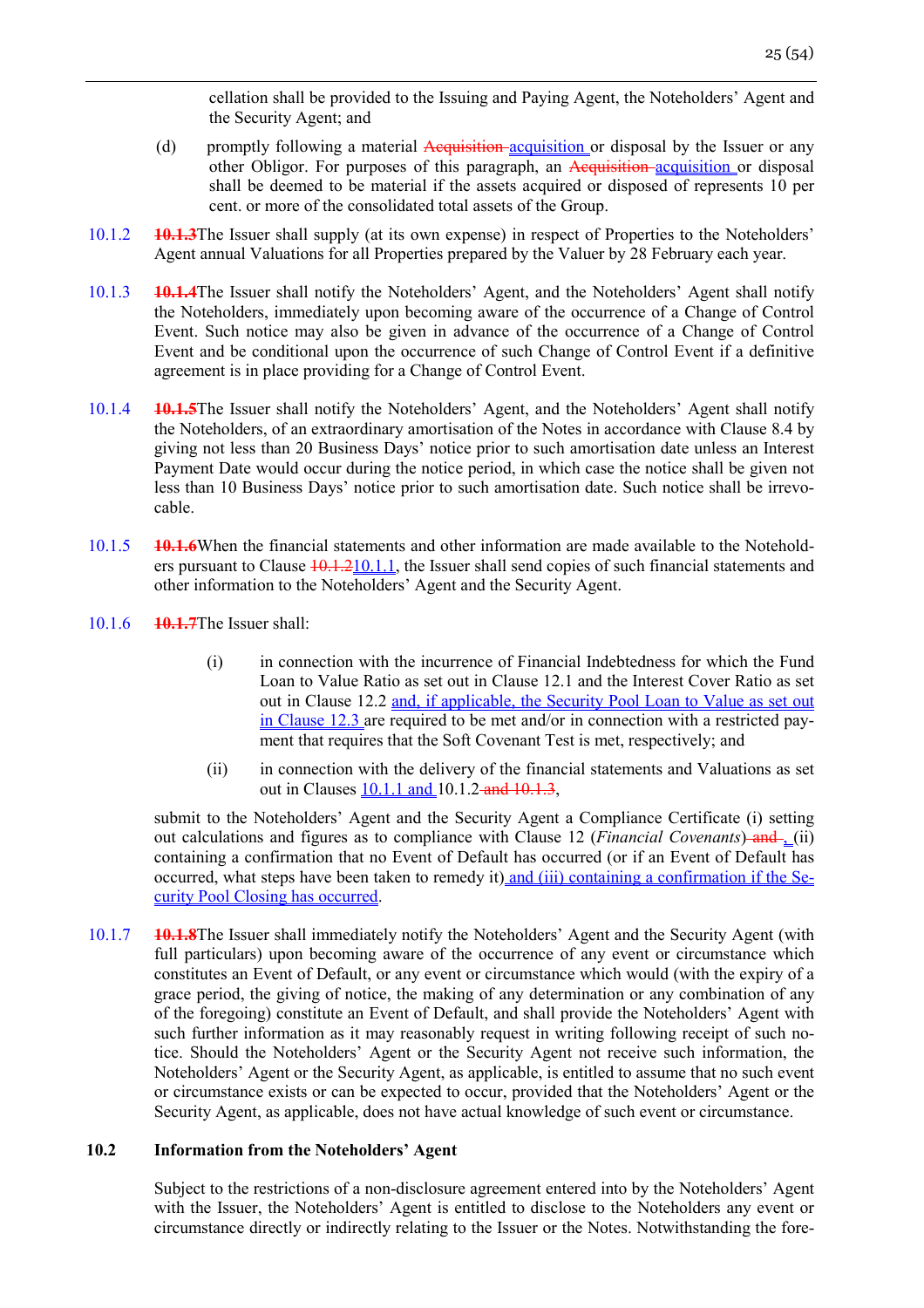going, the Noteholders' Agent shall notify the Noteholders of the occurrence of an Event of Default in accordance with Clause 13.3.

### **10.3 Publication of Note Finance Documents**

- 10.3.1 **10.3.1**The latest version of these Terms and Conditions (including any document amending these Terms and Conditions) shall be available on the websites of the Issuer and the Noteholders' Agent.
- 10.3.2 **10.3.2**The latest versions of the Note Finance Documents shall be available to the Noteholders at the office of the Noteholders' Agent during normal business hours.

#### **11 GENERAL UNDERTAKINGS**

#### **11.1 General**

The Issuer undertakes to (and shall, where applicable, procure that the other Group Companies or Obligors, as applicable, will) comply with the undertakings set forth in this Clause 11 for so long as the Notes remain outstanding.

#### **11.2 Compliance with laws**

The Issuer shall (and shall procure that each other Obligor will) comply in all respects with all laws to which it may be subject, if failure so to comply has or is reasonably likely to have a Material Adverse Effect.

#### **11.3 Negative pledge**

- (a) The Issuer shall not create or permit to subsist any Security over any of its assets and the Issuer shall procure that no Group Company will create or permit to subsist any Security over any of its assets.
- (b) Paragraph (a) above does not apply to any Security listed below:
	- (i) the Transaction Security;
	- (ii) any lien arising by operation of law and in the ordinary course of business;
	- (iii) easements required by law or as permitted in any Security Document;
	- (iv) on customary terms and in customary amounts mortgages or other security Security required by municipalities in relation to land leaseholds to secure land lease payments, as permitted in any Security Document;
	- (v) any Security created by the Issuer or a Development Company in favour of a third party contractor in a Property property with a building or part of a building under construction and to which such Development Company has a title, in each case in relation to the construction work of the said Property property until such construction work has been finalised and the building (or part of the building (as applicable) subject to the construction work) has been handed over to the possession of such Development Company; and
	- (vi) any Security over assets in favour of creditors financing the acquisition of such assets after the occurrence of the Security Pool Closing (provided that such acquisition is not financed (in full or in part) by using funds standing to the credit of the Deposit Accounts);
	- (vii)  $(vii)$   $(viii)$  Security securing indebtedness permitted under item (vii) of paragraph 11.5(b)(vi) of Clause 11.5 (Financial Indebtedness).(b) of Clause 11.5 (*Financial Indebtedness*); and
	- (viii) any Security securing indebtedness permitted under item (ix) of paragraph (b) of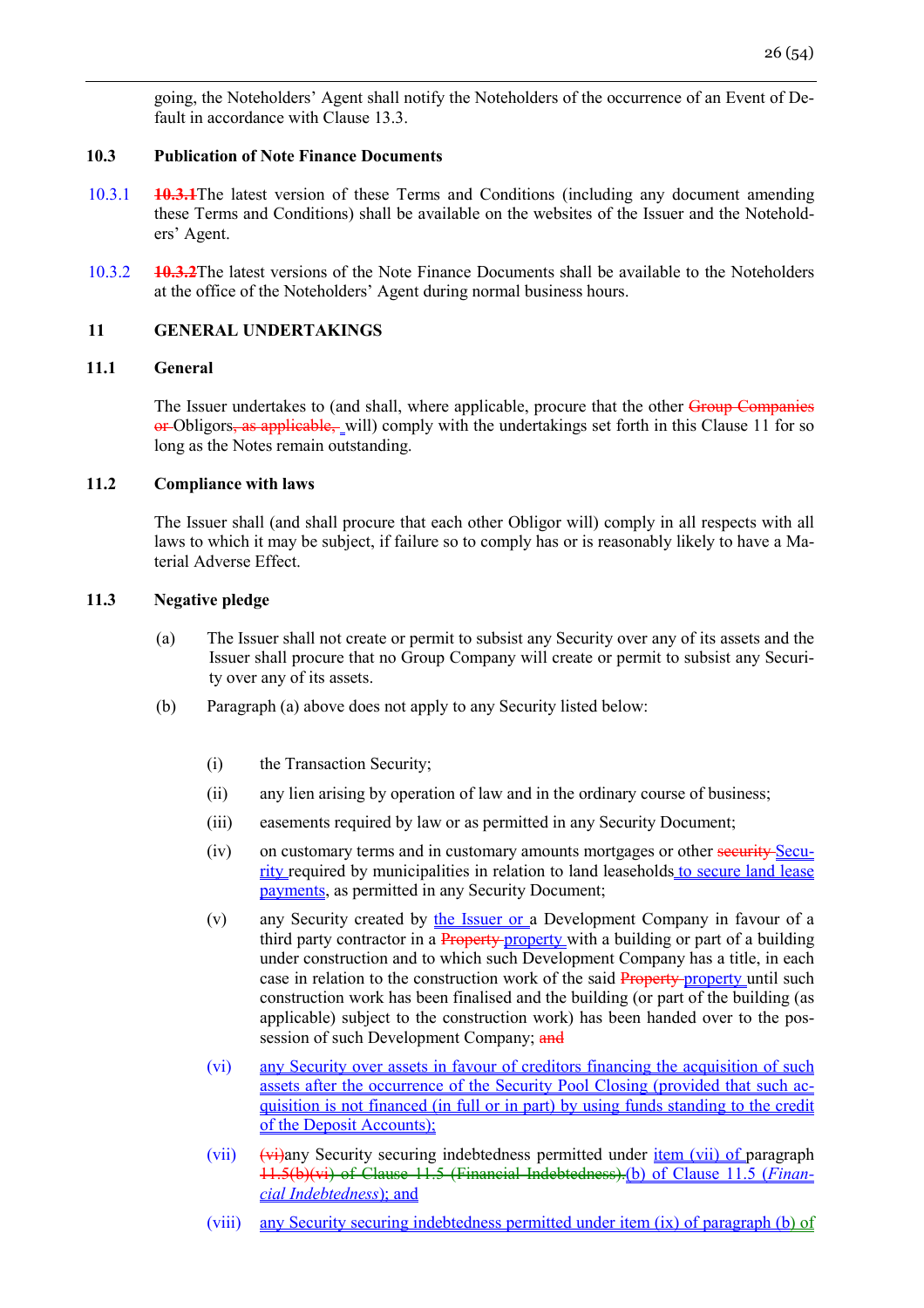## Clause 11.5 (*Financial Indebtedness*).

### **11.4 Disposals**

- (a) The Issuer shall not enter into a single transaction or a series of transactions (whether related or not and whether voluntary or involuntary) to dispose of all or any part of any asset in relation to the Property Companies or the Properties or the Partly Owned Company Shares or the Parking Company Shares or the Managing Company Shares, and the Issuer shall procure that no other Obligor will enter into a single transaction or a series of transactions (whether related or not and whether voluntary or involuntary) to dispose of all or any part of any asset.
- (b) Paragraph (a) above does not apply to any disposal:
	- (i) of a Property or the shares in a Property Company or the Partly Owned Company Shares or Parking Company Shares or Managing Company Shares, in each case in accordance with paragraph (c) below;
	- (ii) of other assets not subject to Transaction Security; or
	- (iii) of cash by way of a payment out of any Deposit Account in accordance with these Terms and Conditions.
- (c) An Obligor may, fully or partially, dispose of its Property or its shares in a Property Company or the Partly Owned Company Shares or the Parking Company Shares or the Managing Company Shares if:
	- (i) no Default is continuing or would result from that disposal;
	- (ii) except for as provided in paragraph (d) below, no failure to be in compliance with the Fund Loan to Value Soft Covenant Test is continuing or would result from that disposal;
	- (iii) that disposal is on arm's length terms; and
	- (iv) the net disposal proceeds are not less than the aggregate of:
		- (A) the Release Price of that Property or the Property owned by that Property Company or the Partly Owned Company Shares (or, in case of a partial disposal, the proportionate Release Price as determined by the Issuer in consultation with the Bank Agent); and
		- (B) an amount determined by the Bank Agent in consultation with the Hedge Counterparties (as such term is defined in the Intercreditor Agreement) to provide for any amount that will become due and payable under the Hedging Agreements (as such term is defined in the Intercreditor Agreement) and any other amount that is or will become due and payable in accordance with the Senior Facilities Agreement as a result of the application of the net disposal proceeds in prepayment of the Secured Obligations.
- (d) Notwithstanding paragraph (c)(ii) above, an Obligor may fully or partially, dispose of its Property or its shares in a Property Company or the Partly Owned Company Shares or the Parking Company Shares or the Managing Company Shares in case a failure to be in compliance with the Fund Loan to Value Soft Covenant Test is continuing or would result from such disposal, provided however that the pro rata amount of the Disposal Proceeds relating to the Notes (calculated by comparing the Total Nominal Amount to the Secured Obligations existing at the time of receipt of the Disposal Proceeds) shall be deposited into the Noteholder Repayment Account and be used for repayment in accordance with Clause 8.4.4 until such time when the Issuer has delivered a Compliance Certificate evidencing that the Issuer is in compliance with the Fund Loan to Value Soft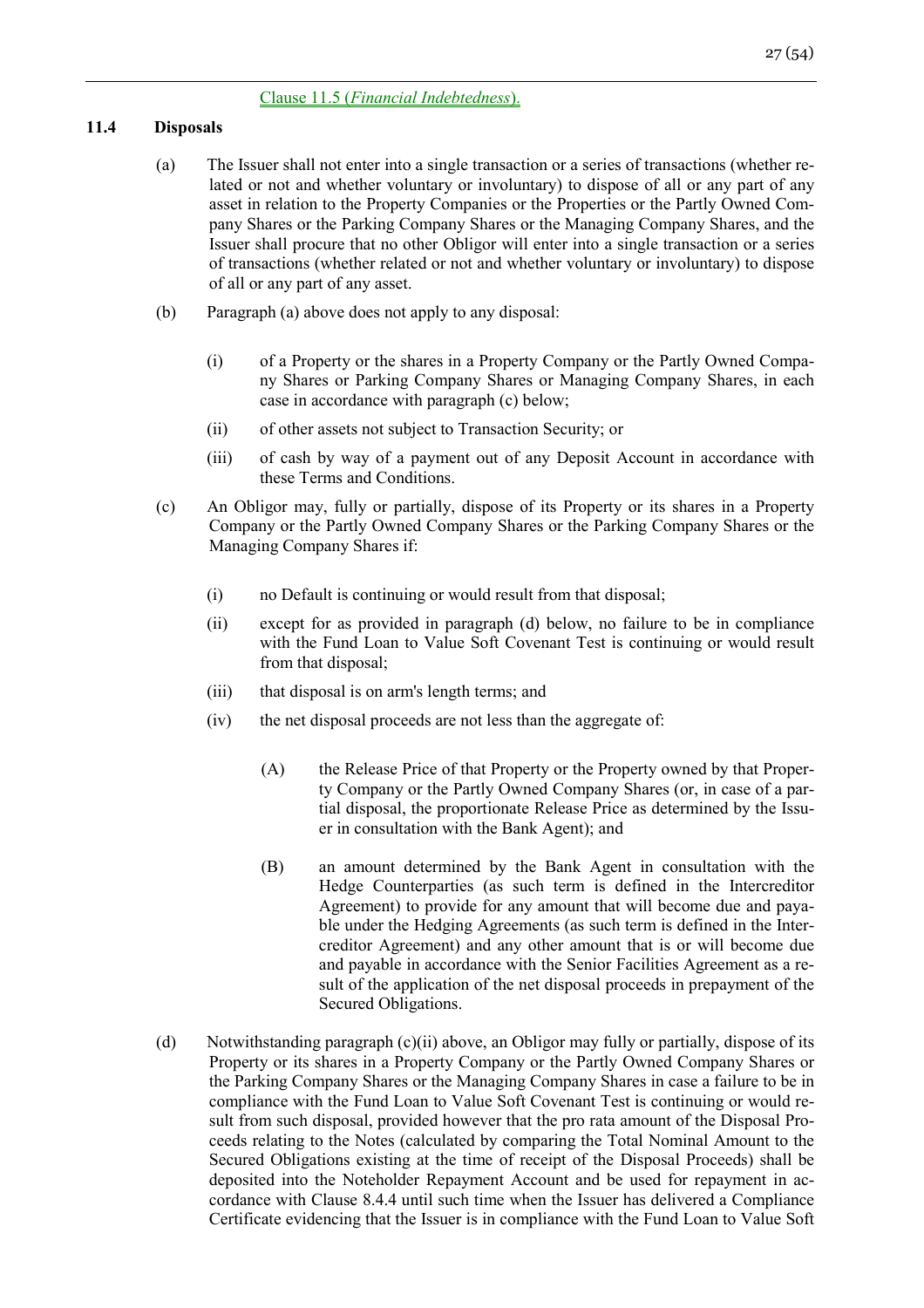Covenant Test.

- (e) The Issuer must ensure that the Disposal Proceeds are immediately applied either:
	- (i) in accordance with Clause 8.4 (*Mandatory prepayment Disposal Proceeds*); or
	- (ii) paid into the Bank Deposit Account and the Noteholder Deposit Account on a pro rata basis of the Secured Obligations existing at the time of receipt of the Disposal Proceeds for application in accordance with paragraph (f) below.
- (f) The Issuer may re-utilize any Disposal Proceeds deposited into the Deposit Accounts on a pro rata basis within twelve (12) months of the receipt of the funds by the Issuer for the purpose of an Acquisition provided that the Acquisition is made in accordance with Clause 11.9 (*Acquisitions and investments*).
- (g) In case the Issuer has not re-invested the Disposal Proceeds within the times and on the terms set out in paragraph (f) above, the Issuer shall inform the Security Agent which shall, promptly following the lapse of the time set out in paragraph (f) above, withdraw such funds from the Noteholder Deposit Account and deposit such funds on the Noteholder Repayment Account and use them for repayment of the Secured Obligations in accordance with Clause 8.4 (*Mandatory Prepayment – Disposal Proceeds*).
- (h) For the purposes of this Clause 11.4, net disposal proceeds means the gross proceeds of any disposal permitted under paragraph (c) above less an amount determined by the Security Agent as the reasonable costs and expenses associated with that disposal.
- (i) A Property disposed of, or a Property owned by a Property Company the shares of which are disposed of, in accordance with paragraph (c) above will cease to be a Property and the Property Company the shares of which are disposed of will cease to be a Property Company and the Partly Owned Company the shares of which are disposed of will cease to be a Partly Owned Company and the Parking Company the shares of which are disposed of will cease to be a Parking Company and the Managing Company the shares of which are disposed of will cease to be a Managing Company, as applicable.

## **11.5 Financial Indebtedness**

- (a) Except as provided under paragraph (b) below, the Issuer may not incur or permit to be outstanding any Financial Indebtedness and the Issuer shall procure that no other member of the Group will incur or permit to be outstanding Financial Indebtedness, provided that the Issuer and such Group Company may incur Financial Indebtedness if:
	- (i) no Event of Default is continuing or would occur as a result thereof;
	- (ii) the Fund Loan to Value  $\frac{Ratio ratio}{ratio}$  as set out in Clause 12.1 and Interest Cover Ratio shall as set out in Clause 12.2 and, if applicable, the Security Pool Loan to Value as set out in Clause 12.3shall not be exceeded (for the avoidance of doubt meaning that the Fund Loan to Value Ratio-ratio and Interest Cover Ratio are measured on a pro forma basis, including such new Financial Indebtedness, in accordance with Clause 12 (*Financial Covenants*)); and
	- (iii) such Financial Indebtedness ranks pari passu or is subordinated to the obligations of the Issuer under the Debt Documents, and has a final maturity date or a final redemption date or, when applicable, early redemption dates or instalment dates which occur after the Final Maturity Date.
- (b) Paragraph (a) above does not apply to:
	- (i) any Financial Indebtedness existing on the Issue Date;
	- (ii) any Financial Indebtedness incurred under the Senior Facilities Agreement as in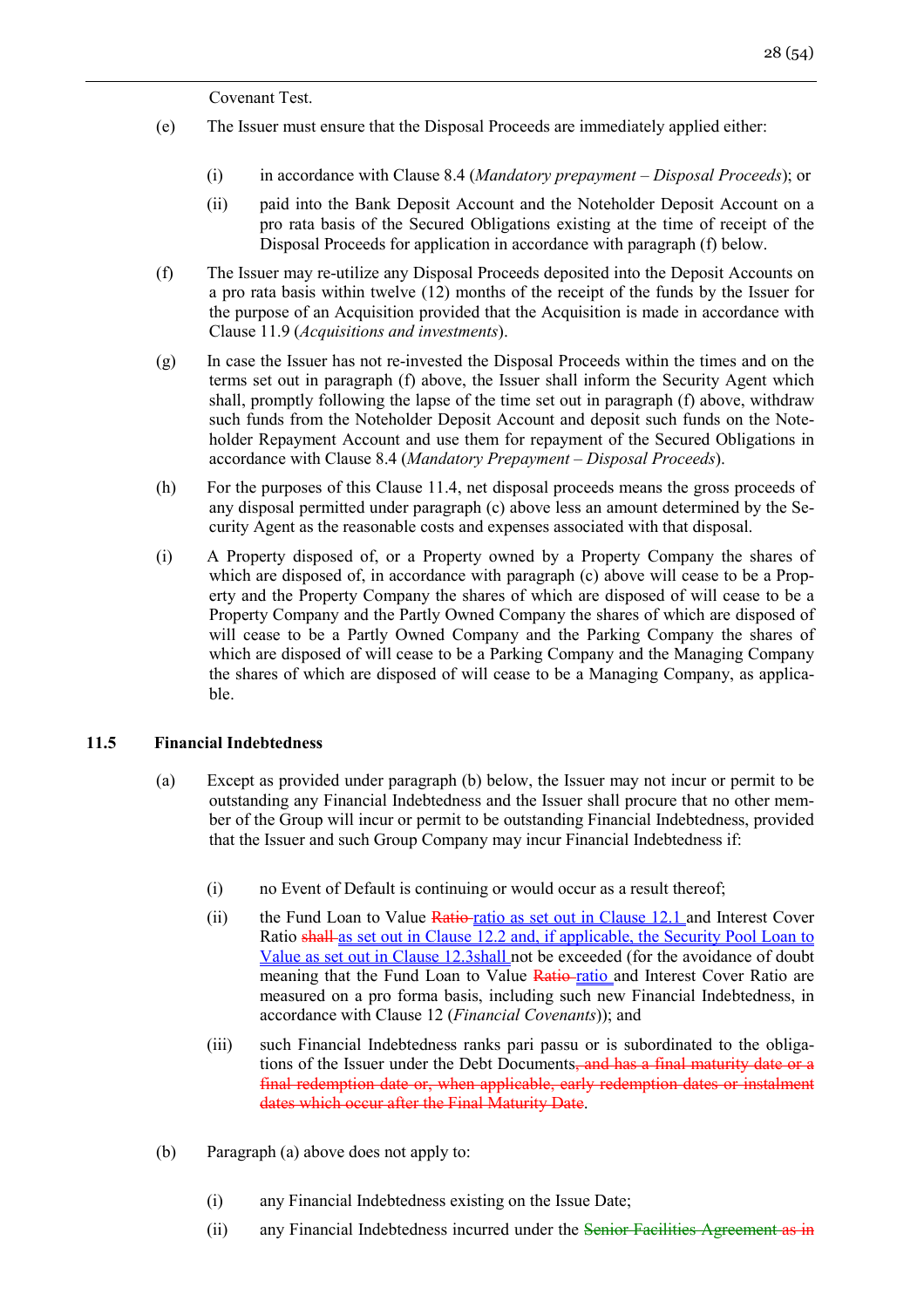force on the Issue Date Bank Finance Documents (including for the avoidance of doubt the Accordion Facility I and Accordion Facility C as defined therein), provided that no Default is continuing at the time the relevant Financial Indebtedness is incurred or would result from the incurrence of such Financial Indebtedness;

- (iii) Financial Indebtedness granted by the Issuer to a Property Company member of a Group arising under any intra-Group loan or granted by the Issuer to a Partly Owned Company partly owned company arising under any intra-Group loan, provided that such intra-Group loans are pledged to the Secured Creditors under a Security Document to the extent any Property Company or Partly Owned Company is a debtor;
- (iv) Financial Indebtedness granted by any Subsidiary of the Issuer to the Issuer;
- (v) in respect of any Propertyproperty, any guarantee or similar undertaking or commitment granted to any city or municipality to secure any construction liabilities and/or liabilities in respect of a building permit or a planning or construction permission;
- (vi) Financial Indebtedness of <u>Development Companies or Issuer in relation to D</u>evelopment Companies up to an aggregate amount equaling four (4) per cent. of the aggregate value of the Properties-properties owned by the Group in relation to a building or part of a building under construction and to which such Development Companies have a title until such construction work has been finalised and the building (or part of the building (as applicable) subject to the construction work) has been handed over to the possession of the relevant Development Company;
- (vii) any Financial Indebtedness in relation to any interest rate hedging made on nonspeculatice terms;
- (viii) any Financial Indebtedness after the occurrence of the Security Pool Closing, however, subject to compliance with Clause 12.1 (*Fund Loan to Value Ratio*);
- (ix)  $(vii)$  (vii)any Financial Indebtedness not referred to in paragraphs (i) to  $(v(iii)$  above in the aggregate principal  $\frac{d$ rawn amount not exceeding two five (25) per cent. of the aggregate value of the Properties properties owned by the Group at any time; and
- $(x)$  (viii)any refinancing of Financial Indebtedness provided that the principal amount of such refinancing does not exceed the principal amount of the Financial Indebtedness being refinanced and that the borrower in respect of such refinancing is the same as the borrower of the Financial Indebtedness being refinanced.
- (c) For the avoidance of doubt, additional Financial Indebtedness in accordance with paragraphs (a) and (b) above may be incurred in the form of Subsequent Notes.

### **11.6 Lending and guarantees**

The Issuer may only grant loans and guarantees-:

- (a) on customary terms for the obligations arising under the acquisition agreement in connection with an acquisition when the acquiring entity is a property company owned by the Issuer;
- (b) as permitted in paragraph (b)(iii) of Clause 11.5 (*Financial Indebtedness*); or
- (c) in accordance with the rules of the Issuer and as permitted by Clause 11.9 (*Acquisitions and investments*).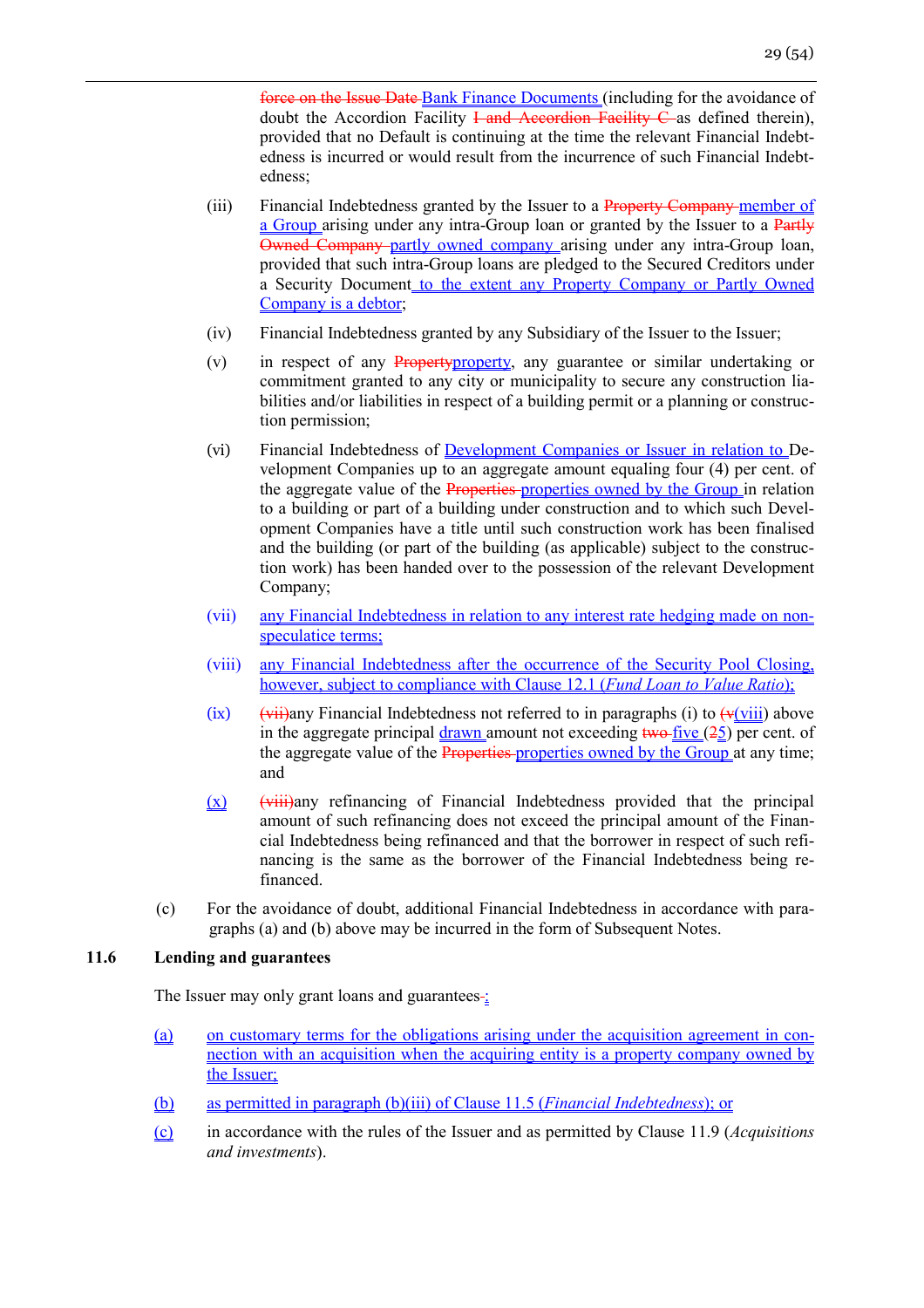## **11.7 Merger**

- (a) The Issuer shall not, and shall procure that no Property Company will, enter into any amalgamation, demerger, merger or corporate reconstruction other than (i) a merger of a Property Company into its Holding Company on terms acceptable to the Security Agent and (ii) subject to paragraphs (b) and (c) of this Clause 11.7, a Compulsory Restructuring provided that no Property Company shall be merged into the Issuer.
- (b) The Issuer shall inform the Security Agent of any Compulsory Restructuring before its initiation and provide any information or documents relating thereto at the reasonable request of the Security Agent.
- (c) The Issuer shall procure that each Compulsory Restructuring is completed within nine (9) months from the date of the relevant Acquisition. However, in the event that it becomes evident that a Compulsory Restructuring may not be completed within nine (9) months from the date of the relevant Acquisition, the Issuer shall promptly inform the Security Agent upon becoming aware of it.

## **11.8 Insurances**

- (a) The Issuer shall ensure that in respect of each Property the Issuer or the relevant Property Company owning such Property shall, effect and maintain insurance against the risk of fire and any other risks against which residential and commercial properties are generally insured from time to time for full reinstatement value (in Finnish *täysarvovakuutus*).
- (b) The Borrower shall use its best efforts that the Security Agent (on behalf of the Secured Creditors) shall be named as beneficiary<del>, co-insured and as sole assignee</del> of all and any rights or interest in such Insurance in each such insurance agreement policy.
- (c) The Issuer shall procure that each Property Company promptly pays all premiums and does all other things necessary or advisable to keep the insurance policies in force.

## **11.9 Acquisitions and investments**

- (a) The Issuer may not (and the Issuer shall procure that no other member of the Group Obligor will) make any acquisition or investment (including granting any loans and guarantees to its Subsidiaries or joint ventures that are not Obligors) other than as permitted under the Debt Documents.
- (b) Paragraph (a) above shall not apply to Acquisitions acquisitions or investments by the Issuer or a Property Company that fulfil the following criteria:
	- (i) if the acquisition will be financed under the Bank Finance Documents and/or Notes Finance Documents or by funds standing to the credit of the Deposit Accounts, the contemplated Acquisition acquisition is in compliance with the Investment Criteria;
	- (ii) no Default is continuing or would occur as a result of such Acquisition acquisition or investment;
	- (iii) no failure to be in compliance with a Soft Covenant Test is continuing or would occur as a result of such Acquisition acquisition or investment; and
	- (iv) if the acquisition will be financed under the Bank Finance Documents and/or Notes Finance Documents or by funds standing to the credit of the Deposit Accounts, the criteria set out in clause 2.2.4 of the Intercreditor Agreement have been fulfilled,

and in each case, the Noteholders' Agent shall inform the Issuer and the Security Agent promptly upon being so satisfied.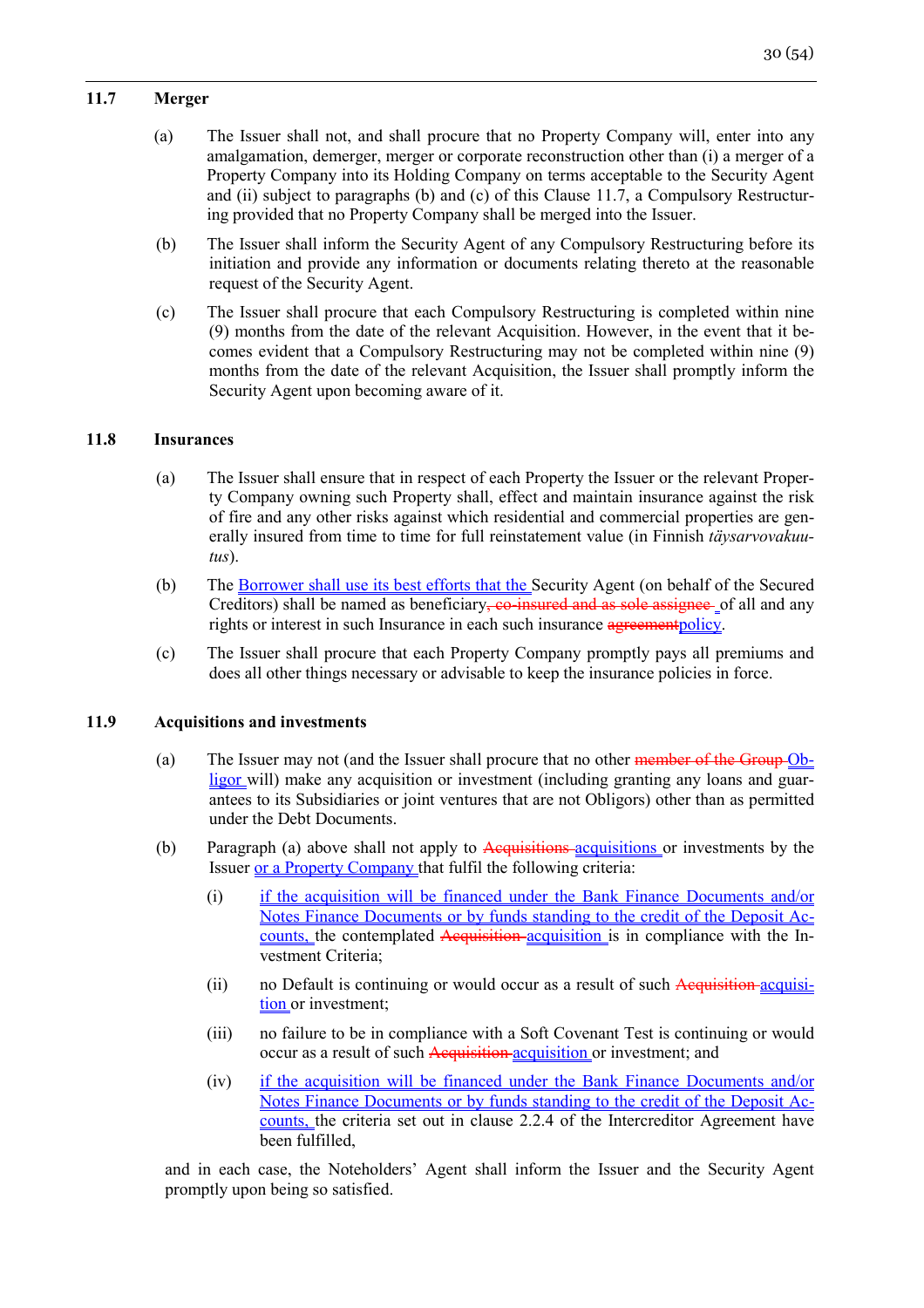## **11.10 Shares, dividends and share redemption**

- (a) The Issuer shall procure that no Property Company will make any payments of management, advisory or other fee to the order of the Fund Company or any shareholder of the Fund Company.
- (b) If the Soft Covenant Test is not met in accordance with the most recent Compliance Certificate supplied to the Noteholders' Agent and to the Security Agent, then the Issuer may not for as long as the Soft Covenant Test is not met make any distribution to the unit holders exceeding  $\frac{3}{4}$  of the Issuer's net profit of the preceding financial year (excluding any unrealized value appreciation).

## **11.11 Ownership**

The Issuer must ensure that at all times it legally and beneficially owns and controls the entire share capital of each Property Company and with respect to the Partly Owned Companies at least the share capital specified in Schedule 1 (*The Property Companies and the Properties*) of the Intercreditor Agreement, other than as a result of a permitted disposal as set out in Clause 11.4 (*Disposals*).

## **11.12 Constitutional documents and fund regulation**

- (a) The Issuer shall at all times comply with its constitutional documents (including the rules and the investment strategy of the Issuer) and may not amend its constitutional documents (including the rules and the investment strategy of the Issuer) without the prior written consent of the Noteholders' Agent (such consent not to be unreasonably withheld). The Issuer shall inform the Noteholders' Agent of any contemplated changes to the rules of the Issuer at the same time as the Issuer informs the Finnish Financial Supervisory Authority of such changes and the Noteholders' Agent shall within twenty (20) days from receipt of such notice inform the Issuer if the Noteholders' Agent objects to such change.
- (b) Notwithstanding paragraph (a) above, the Issuer may amend its constitutional documents (including the rules and the investment strategy of the Issuer) without the prior written consent of the Noteholders' Agent if such amendments do not materially adversely affect the Noteholders. The Issuer shall inform the Noteholders' Agent of any changes to the rules and the investment strategy of the Issuer in accordance with this paragraph (b) promptly following the approval of any changes.
- (c) The Issuer shall at all times comply with all regulation and instructions by the Finnish Financial Supervisory Authority.
- (d) Notwithstanding paragraphs (a) and (c) above, the Issuer may deviate from or amend the rules or the investment strategy of the Issuer and deviate from the regulation or instructions of the Finnish Financial Supervisory Authority if:
	- (i) the amendments or deviations are purely technical of their nature;
	- (ii) the amendments or deviations are minor, allowed by the Finnish Financial Supervisory Authority; or
	- (iii) the Noteholders' Agent deems (in its sole discretion) that the deviations are capable of remedy and those are remedied in a manner satisfactory to the Noteholders' Agent within thirty (30) days of the Issuer becoming aware of the deviations.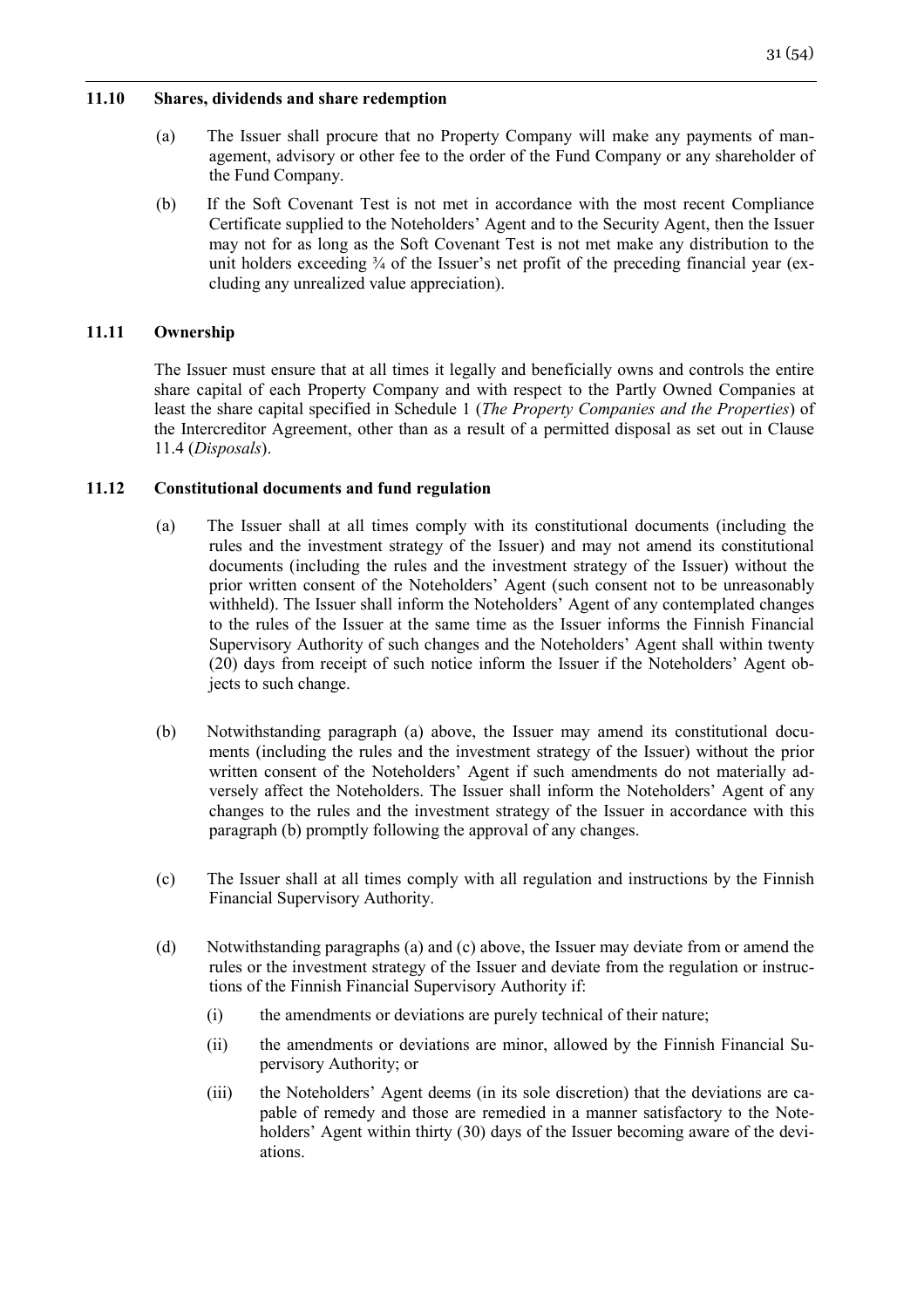## **11.13 Conversion of ordinary real estate companies**

The Issuer shall ensure that in case of an Acquisition of a Target-Property Company that is an ordinary real estate company, such Target-Property Company will be converted or restructured into a mutual real estate company within a period of nine (9) months after the relevant acquisition.

## **11.14 Undertakings relating to the Agency Agreement and the Security Agent Fee Letter**

The Issuer shall, in accordance with the Agency Agreement and the Security Agent Fee Letter:

- (a) pay fees to the Noteholders' Agent and to the Security Agent;
- (b) indemnify the Noteholders' Agent and the Security Agent for costs, losses and liabilities;
- (c) furnish to the Noteholders' Agent and to the Security Agent all information requested by or otherwise required to be delivered to the Noteholders' Agent and/or to the Security Agent; and
- (d) not act in a way which would give (i) the Noteholders' Agent a legal or contractual right to terminate the Agency Agreement or (ii) the Security Agent a legal or contractual right to terminate the Security Agent Fee Letter.

The Issuer and the Noteholders' Agent shall not amend any provisions of the Agency Agreement without the prior consent of the Noteholders if the amendment would be detrimental to the interests of the Noteholders.

### **11.15 No substantial change of business**

The Issuer shall not make any substantial change to the general nature of the business of the Group from that carried on at the Issue Date or take any action which could be prejudicial to value of the Transaction Security.

### **12 FINANCIAL COVENANTS**

### **12.1 Fund Loan to Value Ratio**

The Issuer must ensure that the Fund Loan to Value Ratio-ratio does not, at any time, equal to or exceed 50.0 per cent.

## **12.2 Interest Cover Ratio**

The Issuer shall ensure that the Interest Cover Ratio is at all times at least 1.80:1.

## **12.3 Security Pool Loan to Value**

The Issuer must ensure that the Security Pool Loan to Value does not, at any time after the occurrence of the Security Pool Closing or a Security Pool Loan to Value Trigger Event, exceed 50.0 per cent.

## **12.4 12.3Soft Covenant Test**

- (a) For the purposes of Clause 11.4 (*Disposals*), 11.9 (*Acquisitions and investments*) and 11.10 (*Shares, dividends and share redemption*), the Soft Covenant Test is met if:
	- $(i)$  (a)the Fund Loan to Value is less than  $45-48.5$  per cent.; and
	- (ii) (b)the Interest Cover Ratio is at least  $3.0:1$ , and
	- (iii) the Security Pool Loan to Value (if applicable) is less than 48.5 per cent.,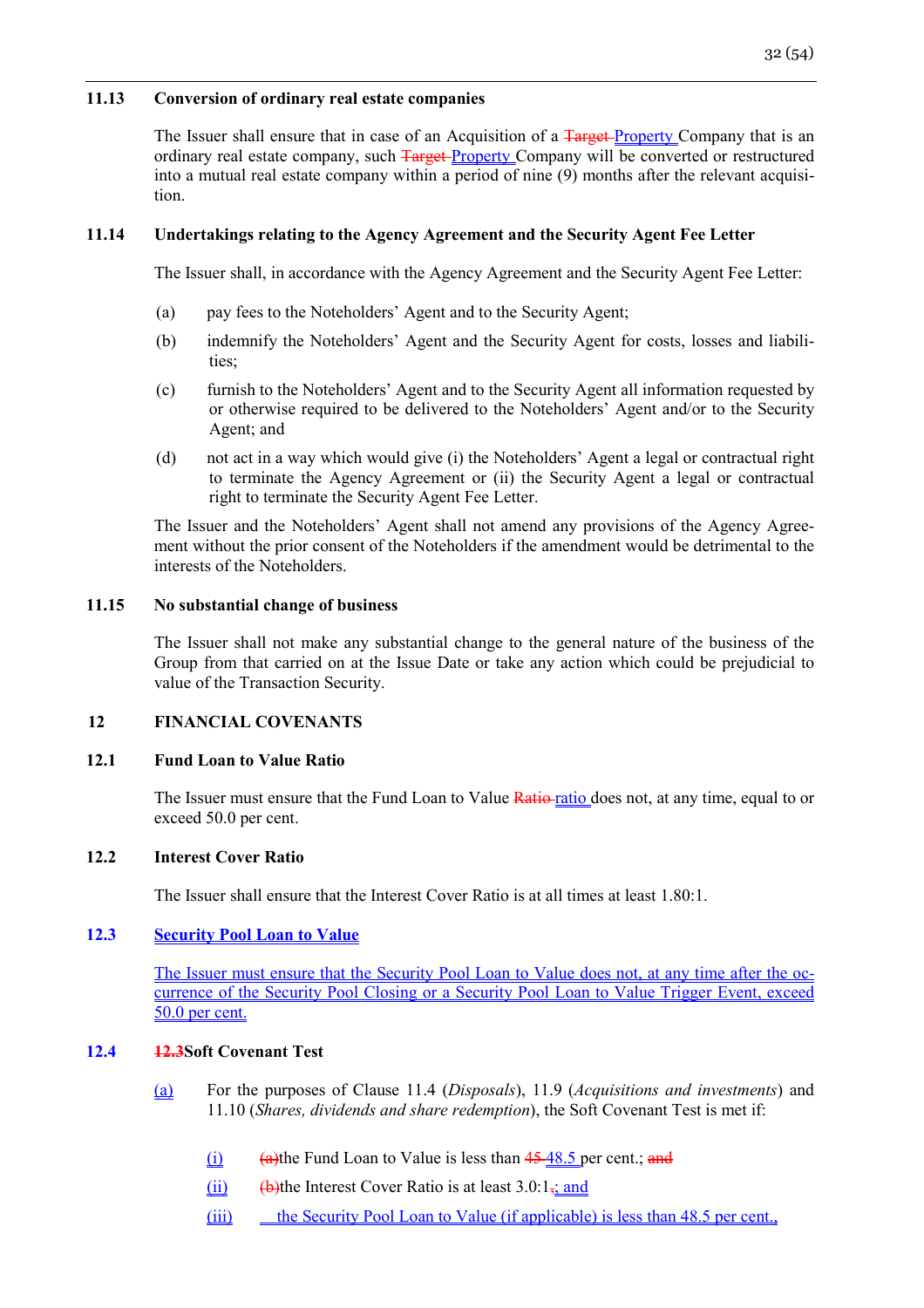in accordance with the most recent Compliance Certificate supplied to the Noteholders' Agent together with the financial statements delivered pursuant to Clause  $\frac{10.1.21011}{10.1.1}$ . For the avoidance of doubt, in case of disposals in accordance with Clause 11.4 (*Disposals*), no testing of the Interest Cover Ratio shall be made.

(b) If the Soft Covenant Test in relation to Security Pool Loan to Value and/or Fund Loan to Value is not met on two (2) consecutive Testing Dates, the Issuer shall procure that Transaction Security shall be promptly created over all properties or shares owned by the Group that are not pledged to any creditor. If the non-compliance with the Soft Covenant Test relates to the Security Pool Loan to Value, such obligation to provide additional Transaction Security shall apply until the Security Pool Loan to Value does not exceed 47 per cent.

## **12.5 Testing dates**

- (a) 12.4The financial covenants set out in Clauses 12.1 and 12.2 above shall be calculated and tested on each Testing Date, where applicable, by reference to the most recent financial statements and/or semi-annual unaudited interim accounts delivered pursuant to Clause 10.1 (*Information from the Issuer*) and/or each Compliance Certificate delivered pursuant to Clause  $10.1.710.1.6$  or the latest Valuations, as applicable.
- (b) The financial covenant set out in Clause 12.3 above shall be calculated and tested on each Testing Date, where applicable, by reference to the most recent financial statements and/or semi-annual unaudited interim accounts delivered pursuant to Clause 10.1 (*Information from the Issuer*) and/or each Compliance Certificate delivered pursuant to Clause 10.1.6 or the latest Valuations, as applicable. The financial covenant set out in Clause 12.3 above shall be tested first time no later than by the date falling thirty (30) days after the end of the first interim half of its financial year following the occurrence of the Security Pool Closing or a Security Pool Loan to Value Trigger Event.

### **13 ACCELERATION OF THE NOTES**

**13.1** Subject to the Intercreditor Agreement, if an Event of Default (as defined below) occurs, the Noteholders' Agent is entitled to, and shall following a demand in writing from a Noteholder (or Noteholders) representing at least twenty-five (25) per cent. of the Adjusted Nominal Amount (such demand may only be validly made by a Person who is a Noteholder at the end of the Business Day on which the demand is received by the Noteholders' Agent and shall, if made by several Noteholders, be made by them jointly) or following an instruction given pursuant to Clause 13.4, on behalf of the Noteholders (i) by notice to the Issuer, declare all, but not only some, of the outstanding Notes due and payable together with any other amounts payable under the Note Finance Documents, immediately or at such later date as the Noteholders' Agent determines, and/or (ii) exercise any or all of its rights, remedies, powers and discretions under the Note Finance Documents.

Each of the following events shall constitute an "Event of Default":

- (a) Non-payment: the Issuer does not pay on the due date any amount payable by it under the Note Finance Documents, unless the non-payment:
	- (i) is caused by technical or administrative error; and
	- $(ii)$  is remedied within five (5) Business Days from the due date;
- (b) Financial covenants: Any financial covenant in Clauses 12.1 or 12.2 is not satisfied;
- (c) Non-compliance with other obligations: the Issuer or any other Obligor does not comply with any material terms or conditions of the Note Finance Documents to which it is a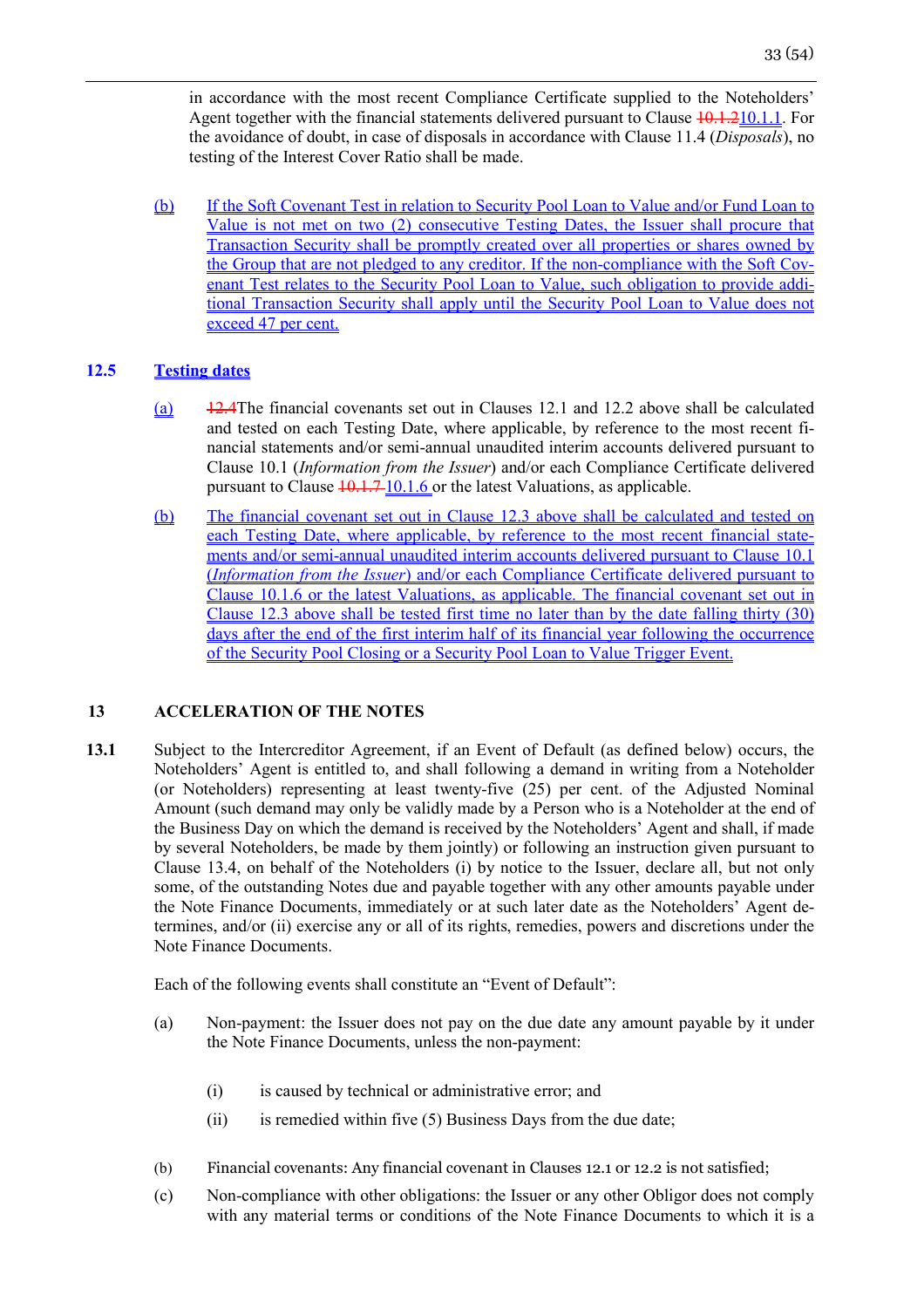party (other than those terms referred to in paragraph (a) above), unless the noncompliance:

- (i) is capable of remedy; and
- (ii) is remedied within twenty (20) Business Days of the earlier of the Noteholders' Agent giving notice and the Issuer or the relevant other Obligor becoming aware of the non-compliance;
- (d) (d) (d) Invalidity of Note Finance Documents: any Note Finance Document becomes invalid, ineffective or varied (other than in accordance with the provisions of the Note Finance Documents), and such invalidity, ineffectiveness or variation has a material detrimental effect on the interests of the Noteholders;
- (e)  $\leftrightarrow$ Insolvency: any Obligor or the Fund Company is, or is deemed for the purposes of any applicable law to be, Insolvent, or any member of the Group which is not an Obligor is, or is deemed for the purposes of any applicable law to be, Insolvent for more than thirty (30) Business Days;
- $(f)$  (f) (f)Creditors' process: any attachment, sequestration, distress or execution, or any analogous process in any jurisdiction, affects substantially all assets of an Obligor a member of the Group and is not discharged within thirty (30) Business Days;
- $(g)$   $(g)$ Cross Default:
	- (i) any Financial Indebtedness of any Obligor member of the Group is not paid when due nor within any originally applicable grace period;
	- (ii) any Financial Indebtedness of any Obligor-member of the Group is declared to be or otherwise becomes due and payable prior to its specified maturity as a result of an event of default (however described);
	- (iii) any commitment for any Financial Indebtedness of any Obligor member of the Group is cancelled or suspended by a creditor of any Obligor-member of the Group as a result of any event of default (however described); or
	- (iv) any creditor of any Obligor member of the Group becomes entitled to declare any Financial Indebtedness of any Obligor member of the Group due and payable prior to its specified maturity as a result of an event of default (however described),

provided that no Event of Default will occur under this Clause 13.1 (g) if (i) any relevant payment to be made is contested in good faith and as long as it has not resulted in a payment obligation of the relevant Obligor member of the Group (confirmed by a court, arbitral tribunal or a government authority, subject to Clause 13.5) or (ii) in case of a member of a Group which is not an Obligor if such event has been remedied within thirty (30) Business Days or (iii) the aggregate amount of Financial Indebtedness or commitment for Financial Indebtedness falling within paragraphs (i) to (iv) above is less than EUR  $5,000,000$  (or its equivalent in any other currency or currencies);

- $(h)$  (h) (h) (h) (h) (h)Cessation of business: the Issuer or an Obligor suspends or ceases to carry on all or a material part of its business except as a result of any disposal allowed under these Terms and Conditions; and
- (i)  $\leftrightarrow$  Ownership of the Obligors: a Property Company is not or ceases to be legally and beneficially wholly and directly owned Subsidiary of the Issuer or the Partly Owned Companies are not or cease to be legally and beneficially partly owned by the Issuer except as a result of any disposal allowed under these Terms and Conditions.
- **13.2** The Noteholders' Agent may not accelerate the Notes in accordance with Clause 13.1 by refer-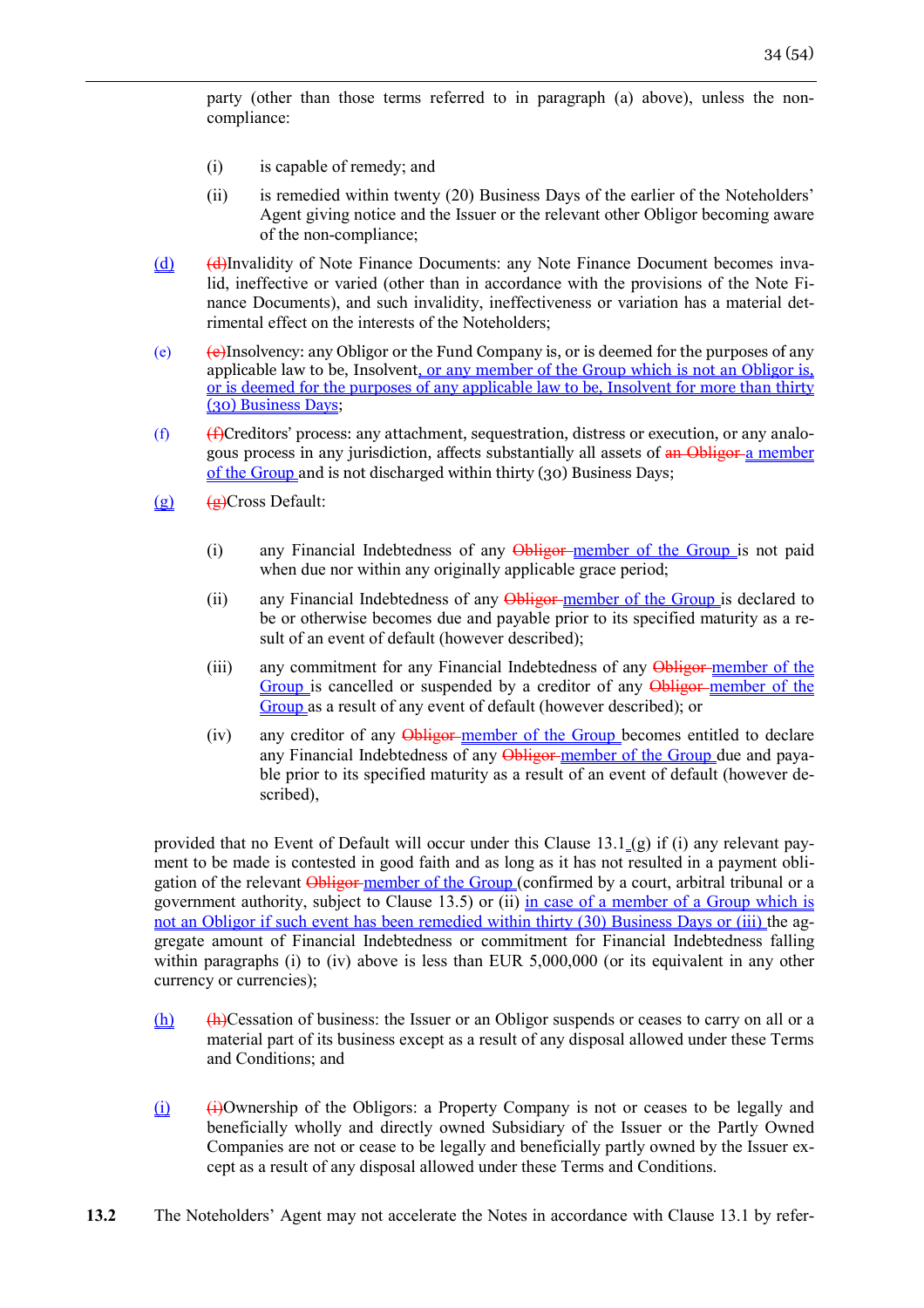ence to a specific Event of Default if it is no longer continuing.

- **13.3** The Noteholders' Agent shall notify the Noteholders of an Event of Default within five (5) Business Days of the date on which the Noteholders' Agent received actual knowledge of that an Event of Default has occurred and is continuing, except if the Event of Default does not relate to a payment failure in respect of the Notes and the Noteholders' Agent considers that withholding the notice is not detrimental to the interests of the Noteholders. The Noteholders' Agent shall, within twenty (20) Business Days of the date on which the Noteholders' Agent received actual knowledge of that an Event of Default has occurred and is continuing (and if the Event of Default does not relate to a payment failure in respect of the Notes, within sixty (60) Business Days, decide if the Notes shall be so accelerated. If the Noteholders' Agent decides not to accelerate the Notes, the Noteholders' Agent shall promptly seek instructions from the Noteholders in accordance with Clause 16 (*Decisions by Noteholders*). The Noteholders' Agent shall always be entitled to take the time necessary to consider carefully whether an occurred event or circumstance constitutes an Event of Default.
- **13.4** If the Noteholders instruct the Noteholders' Agent to accelerate the Notes, the Noteholders' Agent shall promptly declare the Notes due and payable and take such actions as may, in the opinion of the Noteholders' Agent, be necessary or desirable to enforce the rights of the Noteholders under the Note Finance Documents, subject to the terms of the Intercreditor Agreement, unless the relevant Event of Default is no longer continuing. Notwithstanding anything to the contrary, if the Security Agent has enforced the Transaction Security in accordance with the Intercreditor Agreement, the Noteholders' Agent shall (without having to obtain instructions from the Noteholders) immediately declare all, but not only some, of the outstanding Notes due and payable together with any other amounts payable under the Note Finance Documents.
- **13.5** If the right to accelerate the Notes is based upon a decision of a court of law, an arbitral tribunal or a government authority, it is not necessary that the decision has become enforceable under law or that the period of appeal has expired in order for cause of acceleration to be deemed to exist.
- 13.6 In the event of an acceleration of the Notes in accordance with this Clause 13 the Issuer shall redeem all Notes at an amount per Note equal to 100 per cent. of the Nominal Amount together with accrued but unpaid Interest.

### **14 DISTRIBUTION OF PROCEEDS**

- **14.1** All payments by the Issuer relating to the Notes and the Debt Documents following an acceleration of the Notes in accordance with Clause 13 (*Acceleration of the Notes*) or any other Secured Obligations in accordance with their terms and any proceeds received from an enforcement of Transaction Security (in each case to the extent proceeds from the Transaction Security can be applied towards satisfaction of the Secured Obligations) shall be distributed as set out in the Intercreditor Agreement.
- **14.2** Any amount which in compliance with the Intercreditor Agreement (if applicable) is payable in respect of the Notes shall be applied in the following order of priority, in accordance with the instructions of the Noteholders' Agent:
	- (a) firstly, in or towards payment pro rata of (i) all unpaid fees, costs, expenses and indemnities payable by the Issuer to the Noteholders' Agent in accordance with the Agency Agreement (other than any indemnity given for liability against the Noteholders) and/or the Issuing and Paying Agent in accordance with the Issuing and Paying Agency Agreement, (ii) other costs, expenses and indemnities relating to the acceleration of the Notes, exercising rights for the enforcement of Transaction Security or the protection of the Noteholders' rights in each case as may have been incurred by the Noteholders' Agent, (iii) any costs incurred by the Noteholders' Agent for external experts that have not been reimbursed by the Issuer in accordance with Clause 20.2.7, and (iv) any costs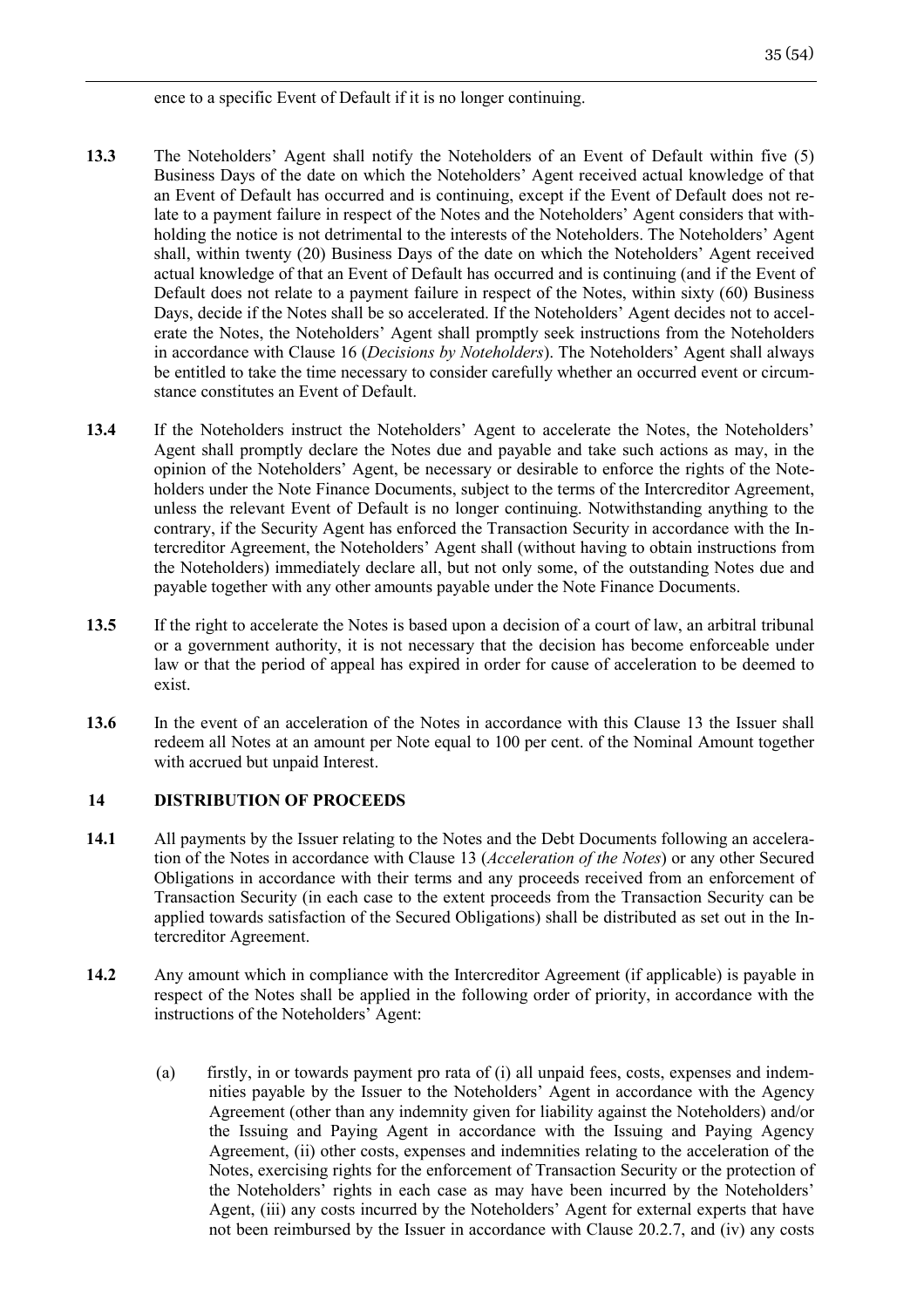and expenses incurred by the Noteholders' Agent in relation to a Noteholders' Meeting or a Written Procedure that have not been reimbursed by the Issuer in accordance with Clause 16.12;

- (b) secondly, in or towards payment pro rata of accrued but unpaid Interest under the Notes (Interest due on an earlier Interest Payment Date to be paid before any Interest due on a later Interest Payment Date) and default interest payable pursuant to Clause 7.4;
- (c) thirdly, in or towards payment pro rata of any unpaid principal under the Notes; and
- (d) fourthly, in or towards payment pro rata of any other costs or outstanding amounts unpaid under the Note Finance Documents.
- **14.3** If a Noteholder or another party has with the consent of the Noteholders' Agent paid any fees, costs, expenses or indemnities referred to in Clause 14.2 (a), such Noteholder or other party shall be entitled to reimbursement by way of a corresponding distribution in accordance with Clause 14.2 (a).
- **14.4** Funds that the Noteholders' Agent receives (directly or indirectly) in connection with the acceleration of the Notes or the enforcement of the Transaction Security constitute escrow funds and must be held on a separate interest-bearing account on behalf of the Noteholders and the other interested parties. The Noteholders' Agent shall arrange for payments of such funds in accordance with this Clause 14 as soon as reasonably practicable.
- **14.5** If the Issuer or the Noteholders' Agent shall make any payment under this Clause 14, the Issuer or the Noteholders' Agent, as applicable, shall notify the Noteholders of any such payment at least fifteen (15) Business Days before the payment is made. Such notice shall specify the Record Time, the payment date and the amount to be paid. Notwithstanding the foregoing, for any Interest due but unpaid the Record Time specified in Clause 6.1 shall apply.

#### **15 RIGHT TO ACT ON BEHALF OF A NOTEHOLDER**

- **15.1** If any Person other than a Noteholder wishes to exercise any rights specifically allocated to Noteholders under the Note Finance Documents, it must obtain a power of attorney from the Noteholder or a successive, coherent chain of powers of attorney starting with the Noteholder and authorising such Person or provide other evidence of ownership or authorisation satisfactory to the Noteholders' Agent.
- **15.2** A Noteholder may issue one or several powers of attorney to third parties to represent it in relation to some or all of the Notes held by it. Any such representative may act independently under the Note Finance Documents in relation to the Notes for which such representative is entitled to represent the Noteholder and may further delegate its right to represent the Noteholder by way of a further power of attorney.
- **15.3** The Noteholders' Agent shall only have to examine the face of a power of attorney or other evidence of authorisation that has been provided to it pursuant to Clause 15.1 and may assume that it has been duly authorised, is valid, has not been revoked or superseded and that it is in full force and effect, unless otherwise is apparent from its face or is otherwise notified to the Noteholders' Agent.

### **16 DECISIONS BY NOTEHOLDERS**

- **16.1** A request by the Noteholders' Agent for a decision by the Noteholders on a matter relating to the Note Finance Documents shall (at the option of the Noteholders' Agent) be dealt with at a Noteholders' Meeting or by way of a Written Procedure.
- **16.2** Any request from the Issuer or a Noteholder (or Noteholders) representing at least ten (10) per cent. of the Adjusted Nominal Amount (such request may only be validly made by a Person who is a Noteholder on the Business Day immediately preceding the day on which the request is received by the Noteholders' Agent and shall, if made by several Noteholders, be made by them jointly) for a decision by the Noteholders on a matter relating to the Note Finance Documents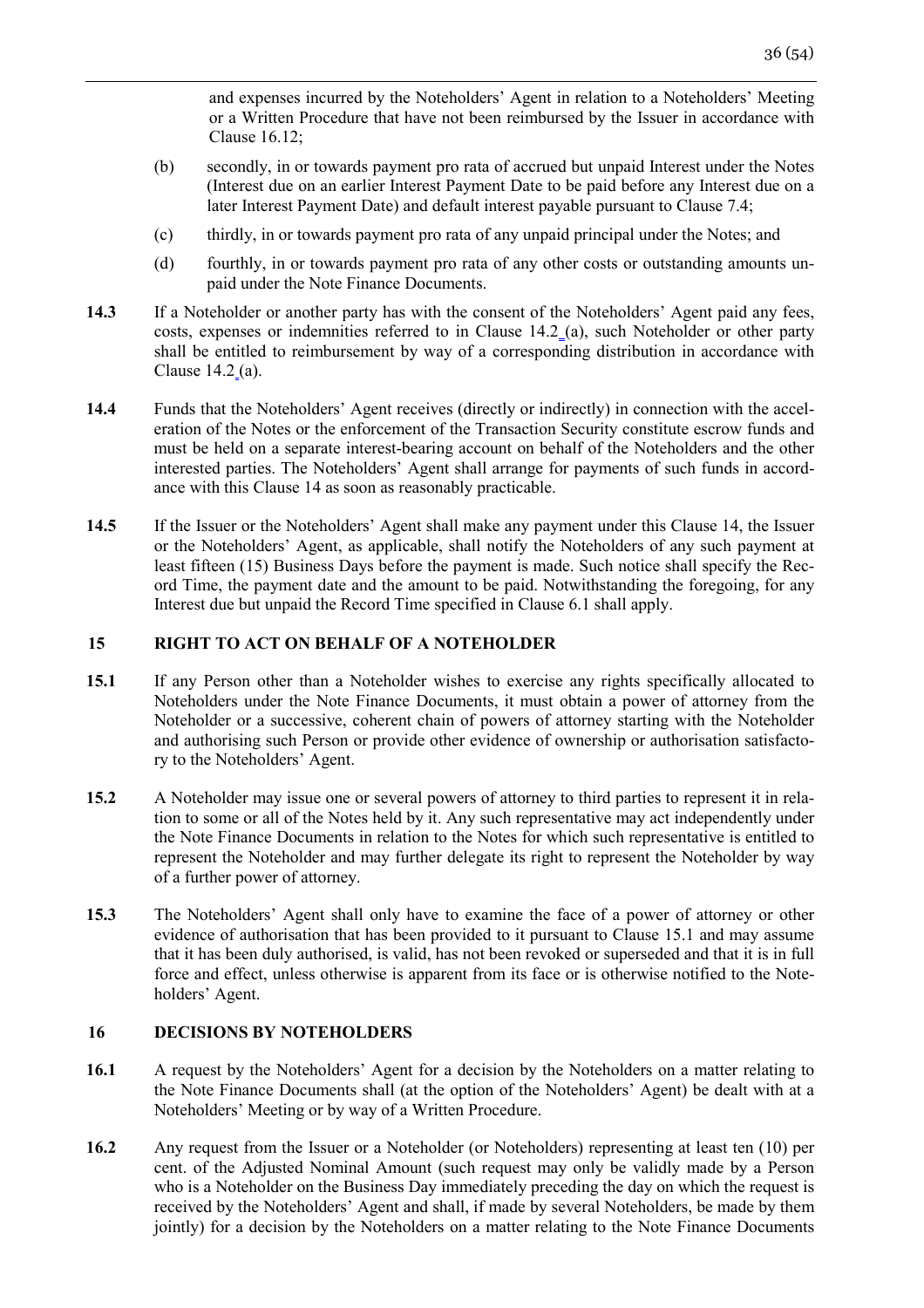shall be directed to the Noteholders' Agent and dealt with at a Noteholders' Meeting or by way of a Written Procedure, as determined by the Noteholders' Agent. The Person requesting the decision may suggest the form for decision making, but if it is in the Noteholders' Agent's opinion more appropriate that a matter is dealt with at a Noteholders' Meeting or by way of a Written Procedure, the Noteholders' Agent shall have the right to decide where such matter shall be dealt with.

- **16.3** The Noteholders' Agent may refrain from convening a Noteholders' Meeting or instigating a Written Procedure if (i) the suggested decision must be approved by any Person in addition to the Noteholders and such Person has informed the Noteholders' Agent that an approval will not be given, or (ii) the suggested decision is not in accordance with applicable laws.
- **16.4** Only a Person who is, or who, directly or indirectly, has been provided with a power of attorney pursuant to Clause 15 (*Right to act on behalf of a Noteholder*) from a Person who is registered as a Noteholder:
	- (a) at the Record Time on the CSD Business Day specified in the communication pursuant to Clause 17.3, in respect of a Noteholders' Meeting, or
	- (b) at the Record Time on the CSD Business Day specified in the communication pursuant to Clause 18.3, in respect of a Written Procedure,

may exercise voting rights as a Noteholder at such Noteholders' Meeting or in such Written Procedure in respect of Notes held by such Person at the relevant Record Time, provided that the relevant Notes are included in the Adjusted Nominal Amount.

- **16.5** The following matters shall require the consent of Noteholders representing at least 66⅔ per cent. of the Adjusted Nominal Amount for which Noteholders are voting at a Noteholders' Meeting or for which Noteholders reply in a Written Procedure in accordance with the instructions given pursuant to Clause 18.3:
	- (a) a change to the terms of any of Clause 2.1, and Clauses 2.5 and 2.6;
	- (b) a reduction of the premium payable upon the redemption or repurchase of any Note pursuant to Clause 8.2 (Issuer's purchase of Notes);
	- (c) a change to the Interest Rate or the Nominal Amount;
	- (d) a change to the terms for the distribution of proceeds set out in Clause 14 (*Distribution of proceeds*);
	- (e) a change to the terms dealing with the requirements for Noteholders' consent set out in this Clause 16;
	- (f) a change of issuer, an extension of the tenor of the Notes or any delay of the due date for payment of any principal or interest on the Notes;
	- (g) a release of the Transaction Security (except in accordance with the Intercreditor Agreement and Clause 9.2 (other than Clause 11.4 (*Releases at the request of the Company*) thereof) and Clauses 9.2.1–9.2.3 (*Release of Transaction Security*));
	- (h) any amendment of the Intercreditor Agreement pursuant to which the ranking of external debt of the Group and the priority of payments among such debt becomes less beneficial to the Noteholders than under the Intercreditor Agreement in force on the Issue Date;
	- (i) a mandatory exchange of the Notes for other securities; and
	- (j) early redemption of the Notes, other than upon an acceleration of the Notes pursuant to Clause 13 (*Acceleration of the Notes*) or as otherwise permitted or required by these Terms and Conditions.
- **16.6** Any matter not covered by Clause 16.5 shall require the consent of Noteholders representing more than 50 per cent. of the Adjusted Nominal Amount for which Noteholders are voting at a Noteholders' Meeting or for which Noteholders reply in a Written Procedure in accordance with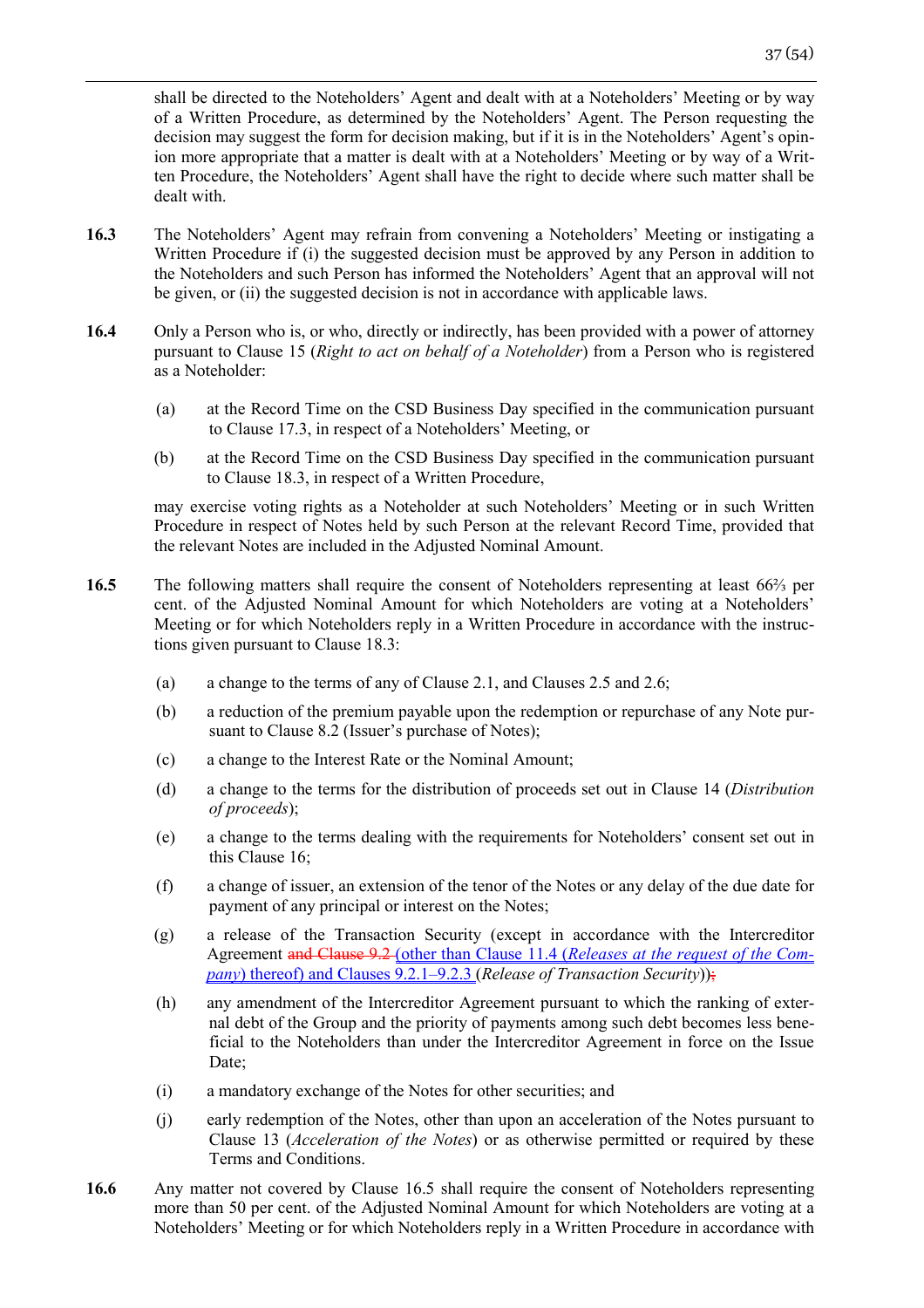the instructions given pursuant to Clause 18.3. This includes, but is not limited to, any amendment to, or waiver of, the terms of any Note Finance Document that does not require a higher majority (other than an amendment permitted pursuant to Clause 19.1 (a) or (b)), an acceleration of the Notes or the enforcement of any Transaction Security.

- **16.7** Quorum at a Noteholders' Meeting or in respect of a Written Procedure only exists if a Noteholder (or Noteholders) representing at least fifty (50) per cent. of the Adjusted Nominal Amount in case of a matter pursuant to Clause 16.5, and otherwise twenty (20) per cent. of the Adjusted Nominal Amount:
	- (a) if at a Noteholders' Meeting, attend the meeting in person (or appear through duly authorised representatives); or
	- (b) if in respect of a Written Procedure, reply to the request.
- **16.8** If a quorum does not exist at a Noteholders' Meeting or in respect of a Written Procedure, the Noteholders' Agent or the Issuer shall convene a second Noteholders' Meeting (in accordance with Clause 17.1) or initiate a second Written Procedure (in accordance with Clause 18.1), as the case may be, provided that the relevant proposal has not been withdrawn by the Person(s) who initiated the procedure for Noteholders' consent. The quorum requirement in Clause 16.7 shall not apply to such second Noteholders' Meeting or Written Procedure.
- **16.9** Any decision which extends or increases the obligations of the Issuer or the Noteholders' Agent, or limits, reduces or extinguishes the rights or benefits of the Issuer or the Noteholders' Agent, under the Note Finance Documents shall be subject to the Issuer's or the Noteholders' Agent's consent, as applicable.
- **16.10** The Issuer may not, directly or indirectly, pay or cause to be paid any consideration to or for the benefit of any Noteholder for or as inducement to any consent under these Terms and Conditions, unless such consideration is offered to all Noteholders that consent at the relevant Noteholders' Meeting or in a Written Procedure within the time period stipulated for the consideration to be payable or the time period for replies in the Written Procedure, as the case may be.
- **16.11** A matter decided at a duly convened and held Noteholders' Meeting or by way of a Written Procedure is binding on all Noteholders, irrespective of them being present or represented at the Noteholders' Meeting or responding in the Written Procedure.
- **16.12** All costs and expenses incurred by the Issuer or the Noteholders' Agent for the purpose of convening a Noteholders' Meeting or for the purpose of carrying out a Written Procedure, including reasonable fees to the Noteholders' Agent, shall be paid by the Issuer.
- **16.13** If a decision is to be taken by the Noteholders on a matter relating to the Note Finance Documents, the Issuer shall promptly at the request of the Noteholders' Agent provide the Noteholders' Agent with a certificate specifying the number of Notes owned by Group Companies or (to the knowledge of the Issuer) its Affiliates other than funds managed by the AIFM other than the Issuer, irrespective of whether such Person is directly registered as owner of such Notes. The Noteholders' Agent shall not be responsible for the accuracy of such certificate or otherwise be responsible for determining whether a Note is owned by a Group Company or an Affiliate of the Issuer.
- **16.14** Information about decisions taken at a Noteholders' Meeting or by way of a Written Procedure shall promptly be sent by notice to the Noteholders and published on the websites of the Issuer and the Noteholders' Agent, provided that a failure to do so shall not invalidate any decision made or voting result achieved. The minutes from the relevant Noteholders' Meeting or Written Procedure shall at the request of a Noteholder be sent to it by the Issuer or the Noteholders' Agent, as applicable.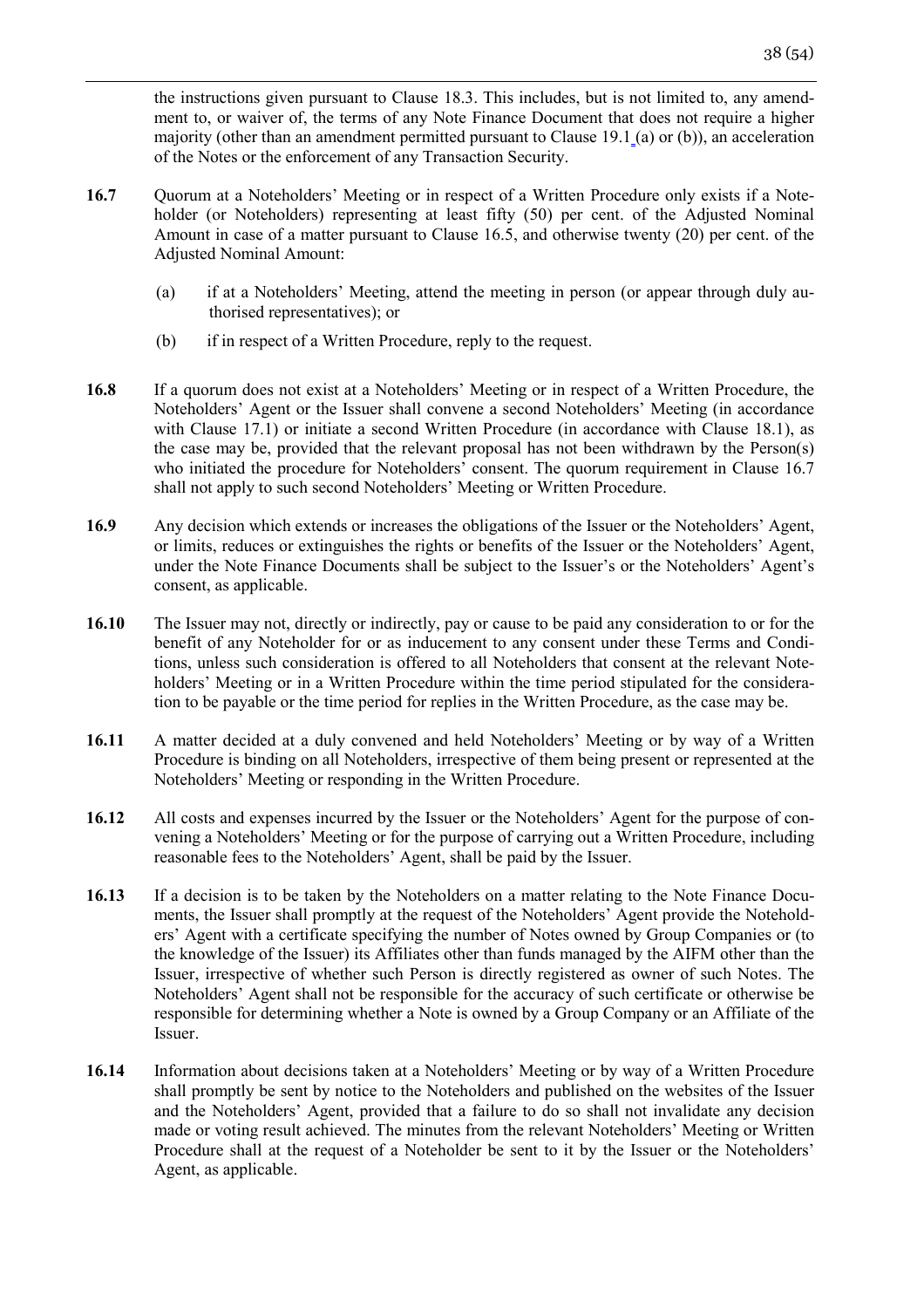## **17 NOTEHOLDERS' MEETING**

- **17.1** The Noteholders' Agent shall convene a Noteholders' Meeting by sending a notice thereof to the CSD and each Noteholder no later than five (5) Business Days after receipt of a valid request from the Issuer or the Noteholder(s) (or such later date as may be necessary for technical or administrative reasons).
- **17.2** Should the Issuer want to replace the Noteholders' Agent, it may convene a Noteholders' Meeting in accordance with Clause 17.1 with a copy to the Noteholders' Agent. After a request from the Noteholders pursuant to Clause 20.5.4, the Issuer shall no later than five (5) Business Days after receipt of such request (or such later date as may be necessary for technical or administrative reasons) convene a Noteholders' Meeting in accordance with Clause 17.1.
- **17.3** The notice pursuant to Clause 17.1 shall include (i) time for the meeting, (ii) place for the meeting, (iii) agenda for the meeting (including each request for a decision by the Noteholders), (iv) a specification of the CSD Business Day at the end of which a Person must be registered as a Noteholder in order to be entitled to exercise voting rights at the meeting and (v) a form of power of attorney. Only matters that have been included in the notice may be resolved upon at the Noteholders' Meeting. Should prior notification by the Noteholders be required in order to attend the Noteholders' Meeting, such requirement shall be included in the notice.
- **17.4** The Noteholders' Meeting shall be held no earlier than ten (10) Business Days and no later than thirty (30) Business Days from the date of the notice.
- **17.5** Without amending or varying these Terms and Conditions, the Noteholders' Agent may prescribe such further regulations regarding the convening and holding of a Noteholders' Meeting as the Noteholders' Agent may deem appropriate.

## **18 WRITTEN PROCEDURE**

- **18.1** The Noteholders' Agent shall instigate a Written Procedure no later than five (5) Business Days after receipt of a valid request from the Issuer or the Noteholder(s) (or such later date as may be necessary for technical or administrative reasons) by sending a communication to the CSD and each Person who is registered as a Noteholder at the Record Time prior to the date on which the communication is sent.
- **18.2** Should the Issuer want to replace the Noteholders' Agent, it may send a communication in accordance with Clause 18.1 to each Noteholder with a copy to the Noteholders' Agent.
- **18.3** A communication pursuant to Clause 18.1 shall include (i) each request for a decision by the Noteholders, (ii) a description of the reasons for each request, (iii) a specification of the CSD Business Day at the end of which a Person must be registered as a Noteholder in order to be entitled to exercise voting rights, (iv) instructions and directions on where to receive a form for replying to the request (such form to include an option to vote yes or no for each request) as well as a form of power of attorney, and (v) the stipulated time period within which the Noteholder must reply to the request (such time period to last at least fifteen (15) Business Days from the communication pursuant to Clause 18.1). If the voting is to be made electronically, instructions for such voting shall be included in the communication.
- **18.4** 18.4When a consent from the Noteholders representing the requisite majority of the total Adjusted Nominal Amount pursuant to Clauses 16.5 or 16.6 has been received in a Written Procedure, the relevant decision shall be deemed to be adopted pursuant to Clause 16.5 or 16.6, as the case may be, even if the time period for replies in the Written Procedure has not yet expired.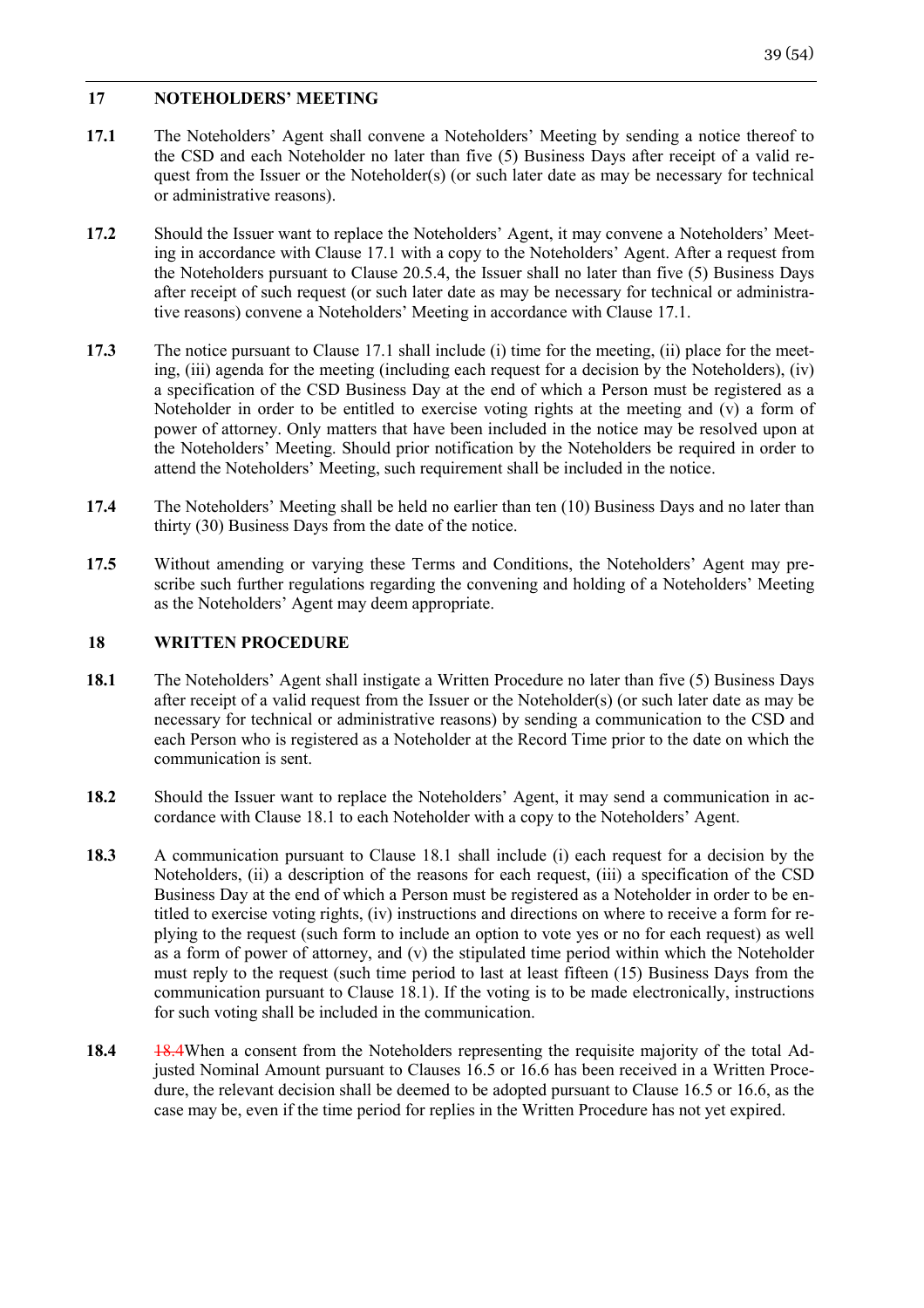## **19 AMENDMENTS AND WAIVERS**

- **19.1** Subject to the terms of the Intercreditor Agreement, the Issuer and the Noteholders' Agent (acting on behalf of the Noteholders) may agree to amend the Note Finance Documents or waive a past default or anticipated failure to comply with any provision in a Note Finance Document, provided that:
	- (a) such amendment or waiver is not detrimental to the interest of the Noteholders in any material respect, or is made solely for the purpose of rectifying obvious errors and mistakes;
	- (b) such amendment or waiver is required by applicable law, a court ruling or a decision by a relevant authority; or
	- (c) such amendment or waiver has been duly approved by the Noteholders in accordance with Clause 16 (*Decisions by Noteholders*).
- **19.2** The consent of the Noteholders is not necessary to approve the particular form of any amendment to the Note Finance Documents. It is sufficient if such consent approves the substance of the amendment.
- **19.3** The Noteholders' Agent shall promptly notify the Noteholders of any amendments or waivers made in accordance with Clause 19.1, setting out the date from which the amendment or waiver will be effective, and ensure that any amendments to the Note Finance Documents are published in the manner stipulated in Clause 10.3 (*Publication of Note Finance Documents*). The Issuer shall ensure that any amendments to these Terms and Conditions are duly registered with the CSD and each other relevant organisation or authority.
- **19.4** An amendment to the Note Finance Documents shall take effect on the date determined by the Noteholders Meeting, in the Written Procedure or by the Noteholders' Agent, as the case may be.

## **20 APPOINTMENT AND REPLACEMENT OF THE NOTEHOLDERS' AGENT AND THE SECURITY AGENT**

- **20.1** Appointment of Noteholders' Agent
- 20.1.1 20.1.1By subscribing for Notes, each initial Noteholder, and, by acquiring Notes, each subsequent Noteholder:
	- (a) agrees to and accepts the appointment of the Noteholders' Agent to act as its agent and representative in all matters relating to the Notes and the Note Finance Documents (including for the avoidance of doubt under the Intercreditor Agreement), and authorises the Noteholders' Agent to act on its behalf (without first having to obtain its consent, unless such consent is specifically required by these Terms and Conditions) in any legal or arbitration proceedings relating to the Notes held by such Noteholder and to exercise such rights, powers, authorities and discretions as are specifically delegated to the Noteholders' Agent by these Terms and Conditions and the Intercreditor Agreement together with all such rights, powers, authorities and discretions as are incidental thereto;
	- (b) agrees to and accepts that, upon the Noteholders' Agent delivering an acceleration notice in accordance with Clause 13.1, the Noteholders' Agent shall be irrevocably entitled to take all such action in its own name but on behalf of and for the benefit of each Noteholder (at the expense of the Noteholders);
	- (c) confirms the appointment under the Intercreditor Agreement of the Security Agent to act as its agent in all matters relating to Transaction Security, including any legal or arbitration proceeding relating to the perfection, preservation, protection or enforcement of the Transaction Security and acknowledges and agrees that the rights, obligations, role of and limitations of liability for the Security Agent is further regulated in the Intercreditor Agreement and the Security Documents; and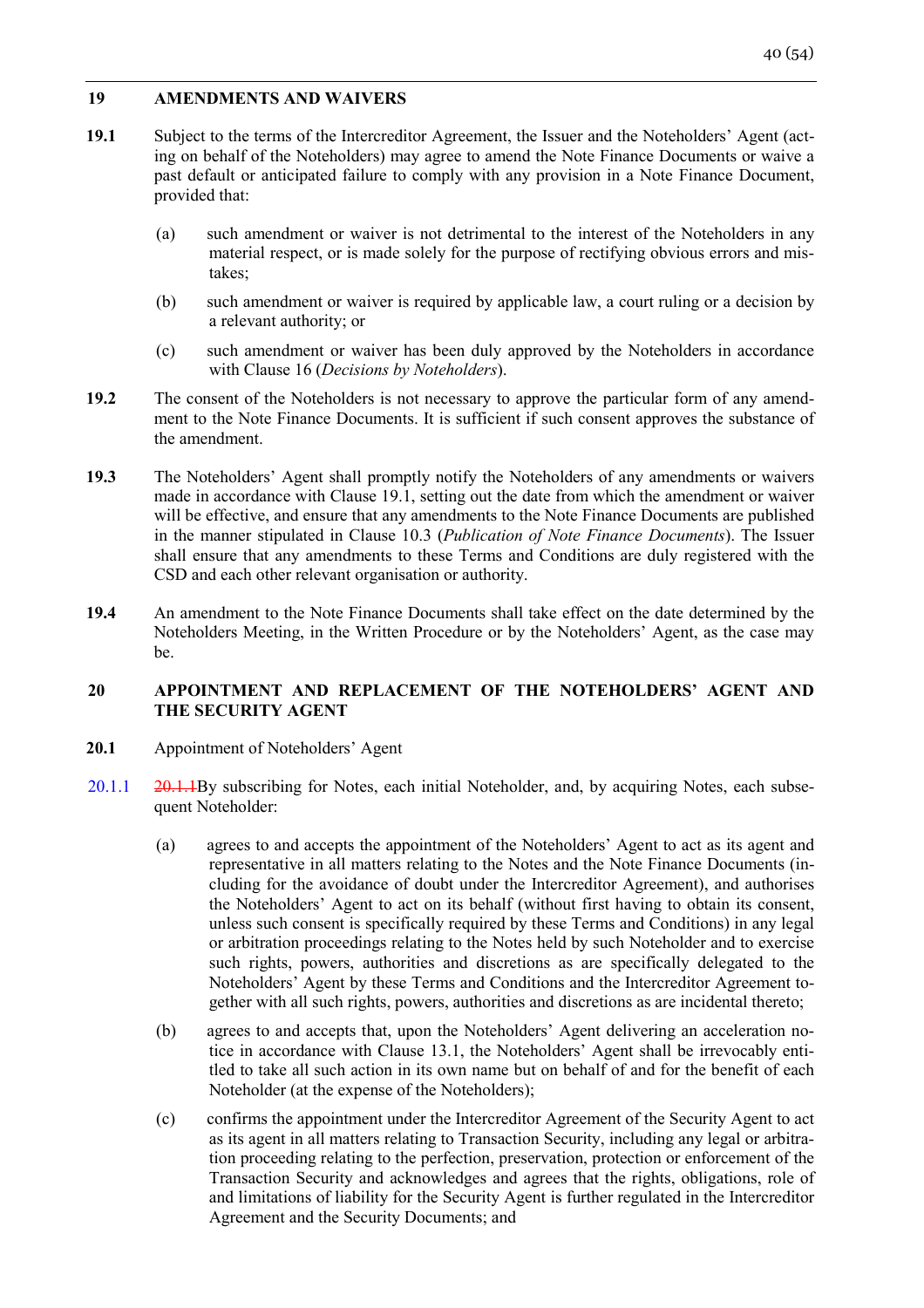(d) agrees to and accepts that, upon the Transaction Security having become enforceable pursuant to the terms of the Intercreditor Agreement and/or the Security Documents, the Security Agent shall be irrevocably entitled to take all such action in its own name but on behalf of and for the benefit of each Noteholder (at the expense of the Noteholders),

and otherwise as provided by the applicable law (including for the avoidance of doubt the Act on Noteholders' Agents (574/2017, as amended)).

- 20.1.2 20.1.2Each Noteholder shall immediately upon request provide the Noteholders' Agent and the Security Agent with any such documents (in form and substance satisfactory to the Noteholders' Agent or Security Agent, as applicable) that the Noteholders' Agent or the Security Agent (as applicable) deems necessary for the purpose of exercising its rights and/or carrying out its duties under the Note Finance Documents. Neither the Noteholders' Agent nor the Security Agent is under no obligation to represent a Noteholder which does not comply with such request if due to such failure the Noteholders' Agent or the Security Agent, as applicable, is unable to represent such Noteholder.
- 20.1.3 20.1.3The Issuer shall promptly upon request provide the Noteholders' Agent with any documents and other assistance (in form and substance satisfactory to the Noteholders' Agent), that the Noteholders' Agent deems necessary for the purpose of exercising its rights and/or carrying out its duties under the Note Finance Documents.
- 20.1.4 20.1.4The Noteholders' Agent is entitled to fees for its work and to be indemnified for costs, losses and liabilities on the terms set out in the Note Finance Documents and the Agency Agreement and the Noteholders' Agent's obligations as Noteholders' Agent under the Note Finance Documents are conditioned upon the due payment of such fees and indemnifications.
- 20.1.5 20.1.5The Noteholders' Agent may act as agent or other representative for several issues of securities issued by or relating to the Issuer and other Group Companies notwithstanding potential conflicts of interest.

### **20.2 20.2Security Agent**

- 20.2.1 20.2.1 Under the Intercreditor Agreement, the Security Agent has been appointed as the trustee, agent or representative (as applicable) of the Secured Creditors, to represent and act for the Secured Creditors in relation to the Transaction Security. By subscribing for Notes, each initial Noteholder, and, by acquiring Notes, each subsequent Noteholder accepts the appointment of the Security Agent as well as other terms of the Intercreditor Agreement and undertakes to act in accordance with the Intercreditor Agreement.
- 20.2.2 20.2.2In accordance with the Intercreditor Agreement, the Security Agent shall execute each Security Document and hold the Transaction Security created thereunder as trustee, agent or representative (as applicable) for and on behalf of all the Secured Creditors pursuant to the Intercreditor Agreement. The Security Agent shall have no duties or responsibilities with respect to the Transaction Security, except for those set out in the Intercreditor Agreement and the Security Documents.
- 20.2.3 20.2.3Pursuant to the Intercreditor Agreement and the Security Documents, all the rights, powers, authorities and discretions under the Security Documents may only be exercised by the Security Agent (exclusively) for and on behalf of the Secured Creditors (including the Noteholders).
- 20.2.4 20.2.4Each Noteholder shall immediately upon request of the Noteholders' Agent provide the Security Agent with any such documents (in form and substance satisfactory to the Security Agent) that the Security Agent deems necessary for the purpose of exercising its rights and/or carrying out its duties under the Intercreditor Agreement and the Security Documents. The Security Agent is under no obligation to represent a Noteholder which does not comply with such request if due to such failure the Security Agent is unable to represent such Noteholder.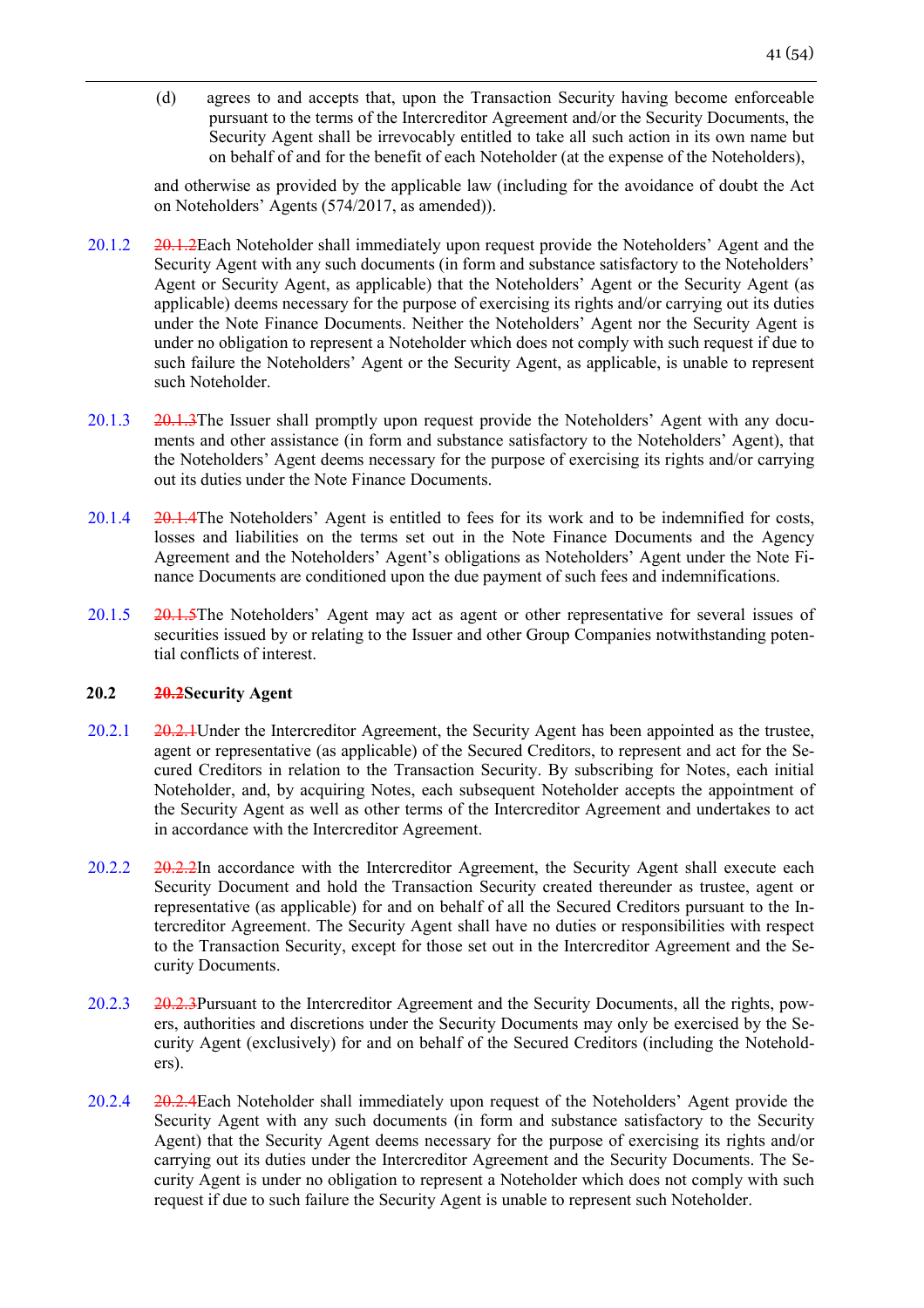### **20.3 Duties of the Noteholders' Agent**

- 20.3.1 20.3.1The Noteholders' Agent shall represent the Noteholders in accordance with the Note Finance Documents and where relevant, in relation to instructions to the Security Agent to enforce the Transaction Security on behalf of the Noteholders. Except as specified in Clause 4 (Conditions for disbursement), the Noteholders' Agent is not responsible for the execution or enforceability of the Note Finance Documents.
- 20.3.2 20.3.2When acting in accordance with the Note Finance Documents, the Noteholders' Agent is always acting with binding effect on behalf of the Noteholders. The Noteholders' Agent shall carry out its duties under the Note Finance Documents in a reasonable, proficient and professional manner, with reasonable care and skill.
- 20.3.3 20.3.3The Noteholders' Agent shall monitor the compliance by the Issuer with its obligations under the Note Finance Documents on the basis of information made available to it pursuant to the Note Finance Documents or received from a Noteholder. The Noteholders' Agent is not obligated to assess the Issuer's financial situation other than as expressly set out in these Terms and Conditions.
- 20.3.4 20.3.4The Noteholders' Agent is entitled to take any step it in its sole discretion considers necessary or advisable to protect the rights of the Noteholders pursuant to these Terms and Conditions.
- 20.3.5 20.3.5The Noteholders' Agent is entitled to delegate its duties to other professional parties, but the Noteholders' Agent shall remain liable for the actions of such parties under the Note Finance Documents.
- 20.3.6 20.3.6The Noteholders' Agent shall treat all Noteholders equally and, when acting pursuant to the Note Finance Documents, act with regard only to the interests of the Noteholders and shall not be required to have regard to the interests or to act upon or comply with any direction or request of any other Person, other than as explicitly stated in the Note Finance Documents.
- 20.3.7 20.3.7The Noteholders' Agent is entitled to engage external experts when carrying out its duties under the Note Finance Documents. The Issuer shall on demand by the Noteholders' Agent pay all costs reasonably incurred for external experts engaged after the occurrence of an Event of Default, or for the purpose of investigating or considering (i) an event or circumstance which the Noteholders' Agent reasonably believes is or may lead to an Event of Default or (ii) a matter relating to the Issuer or the Transaction Security which the Noteholders' Agent reasonably believes may be detrimental to the interests of the Noteholders under the Note Finance Documents. Any compensation for damages or other recoveries received by the Noteholders' Agent from external experts engaged by it for the purpose of carrying out its duties under the Note Finance Documents shall be distributed in accordance with Clause 14 (*Distribution of proceeds*).
- 20.3.8 20.3.8Notwithstanding any other provision of the Note Finance Documents to the contrary, the Noteholders' Agent is not obliged to do or omit to do anything if it would or might in its reasonable opinion constitute a breach of any law or regulation.
- 20.3.9 20.3.9If in the Noteholders' Agent's reasonable opinion the cost, loss or liability which it may incur (including reasonable fees to the Noteholders' Agent) in complying with instructions of the Noteholders, or taking any action at its own initiative, will not be covered by the Issuer, the Noteholders' Agent may refrain from acting in accordance with such instructions, or taking such action, until it has received such funding or indemnities (or adequate Security has been provided therefore) as it may reasonably require.
- $20.3.10$   $20.3.10$ The Noteholders' Agent shall give a notice to the Noteholders (i) before it ceases to perform its obligations under the Note Finance Documents by reason of the non-payment by the Issuer of any fee or indemnity due to the Noteholders' Agent under the Note Finance Documents or the Agency Agreement or (ii) if it refrains from acting for any reason described in Clause 20.3.9.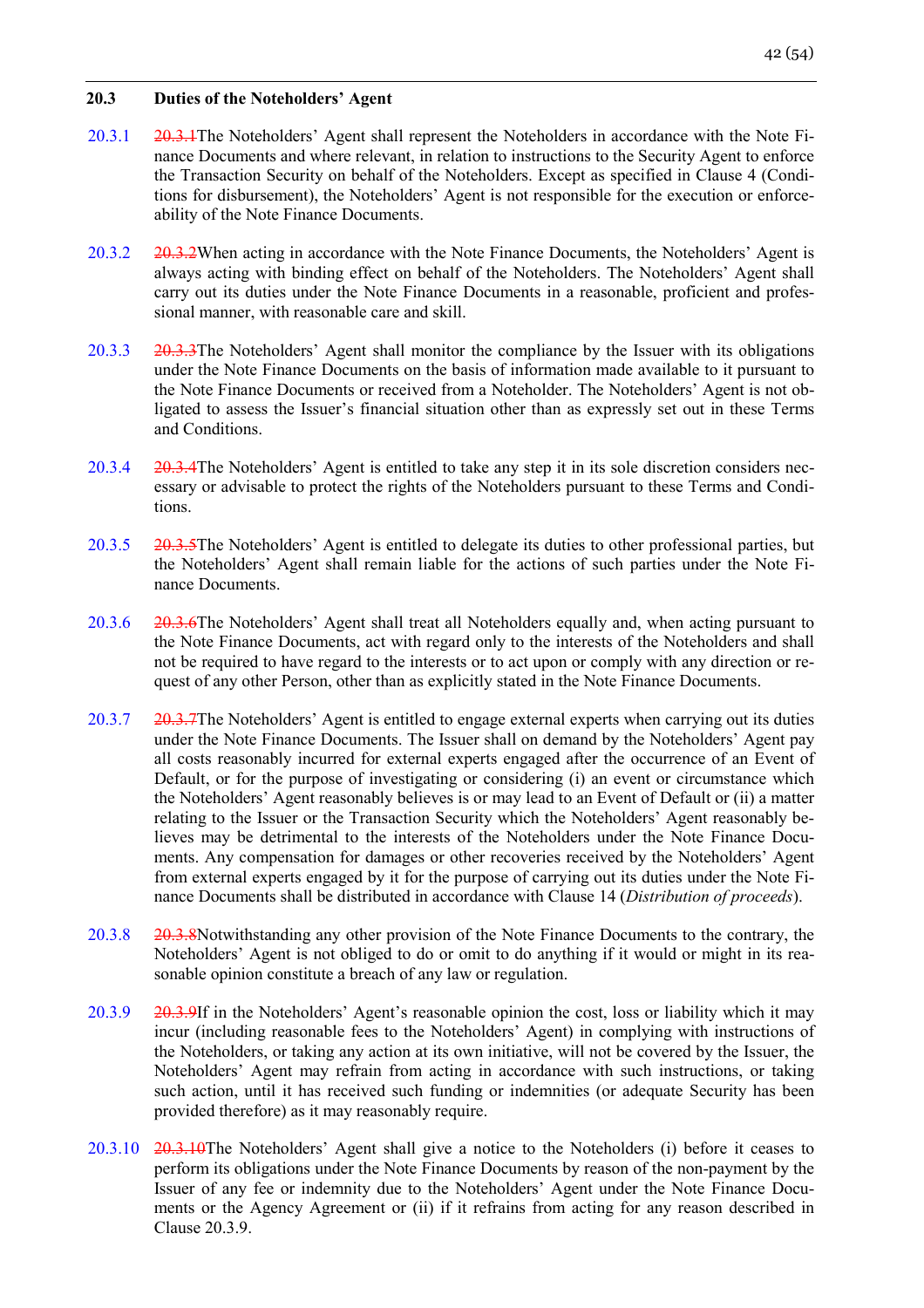## **20.4 20.4Limited liability for the Noteholders' Agent**

- 20.4.1 20.4.1The Noteholders' Agent will not be liable to the Noteholders for damage or loss caused by any action taken or omitted by it under or in connection with any Note Finance Document, unless directly caused by its negligence or wilful misconduct. The Noteholders' Agent shall never be responsible for indirect loss.
- 20.4.2 20.4.2The Noteholders' Agent shall not be considered to have acted negligently if it has acted in accordance with advice from or opinions of reputable external experts engaged by the Noteholders' Agent or if the Noteholders' Agent has acted with reasonable care in a situation when the Noteholders' Agent considers that it is detrimental to the interests of the Noteholders to delay the action in order to first obtain instructions from the Noteholders.
- 20.4.3 20.4.3The Noteholders' Agent shall not be liable for any delay (or any related consequences) in crediting an account with an amount required pursuant to the Note Finance Documents to be paid by the Noteholders' Agent to the Noteholders, provided that the Noteholders' Agent has taken all necessary steps as soon as reasonably practicable to comply with the regulations or operating procedures of any recognised clearing or settlement system used by the Noteholders' Agent for that purpose.
- 20.4.4 20.4.4The Noteholders' Agent shall have no liability to the Noteholders for damage caused by the Noteholders' Agent acting in accordance with instructions of the Noteholders given in accordance with Clause 16 (*Decisions by Noteholders*) or a demand by Noteholders given pursuant to Clause 13.1.
- 20.4.5 20.4.5Any liability towards the Issuer which is incurred by the Noteholders' Agent in acting under, or in relation to, the Note Finance Documents shall not be subject to set-off against the obligations of the Issuer to the Noteholders under the Note Finance Documents.

### **20.5 20.5Replacement of the Noteholders' Agent**

- $20.5.1\qquad$   $\frac{20.5.1}{20.5.1}$ Subject to Clause 20.5.7, the Noteholders' Agent may resign by giving notice to the Issuer and the Noteholders, in which case the Noteholders shall in consultation with the Issuer appoint a successor Noteholders' Agent at a Noteholders' Meeting convened by the retiring Noteholders' Agent or by way of a Written Procedure initiated by the retiring Noteholders' Agent.
- 20.5.2 20.5.2Subject to Clause 20.5.7, if the Noteholders' Agent is (i) Insolvent, (ii) has been removed from the register of noteholders' agents maintained by the Finnish Financial Supervisory Authority and as referred to in Section 15 of the Act on Noteholders' Agents (574/2017, as amended) (iii) is no longer independent in respect of the Issuer as referred to in Section 9 of the Act on Noteholders' Agents, or (iv) otherwise unable to continue to act as a Noteholders' Agent for the Noteholders according to the applicable law, the Noteholders' Agent shall be deemed to resign as Noteholders' Agent and the Issuer shall within ten (10) Business Days appoint a successor Noteholders' Agent.
- 20.5.3 20.5.3Any successor Noteholders' Agent appointed pursuant to this Clause 20.5 must be an independent financial institution or other reputable company which regularly acts as agent under debt issuances and which has the authority to do so pursuant to the Act on Noteholders' Agents.
- 20.5.4 20.5.4A Noteholder (or Noteholders) representing at least ten (10) per cent. of the Adjusted Nominal Amount may, by notice to the Issuer (such notice may only be validly given by a Person who is a Noteholder at the end of the Business Day on which the notice is received by the Issuer and shall, if given by several Noteholders, be given by them jointly), require that a Noteholders' Meeting is held for the purpose of dismissing the Noteholders' Agent and appointing a new Noteholders' Agent. The Issuer may, at a Noteholders' Meeting convened by it or by way of a Written Procedure initiated by it, propose to the Noteholders that the Noteholders' Agent be dismissed and a new Noteholders' Agent appointed.
- 20.5.5 20.5.5If the Noteholders have not appointed a successor Noteholders' Agent within ninety (90)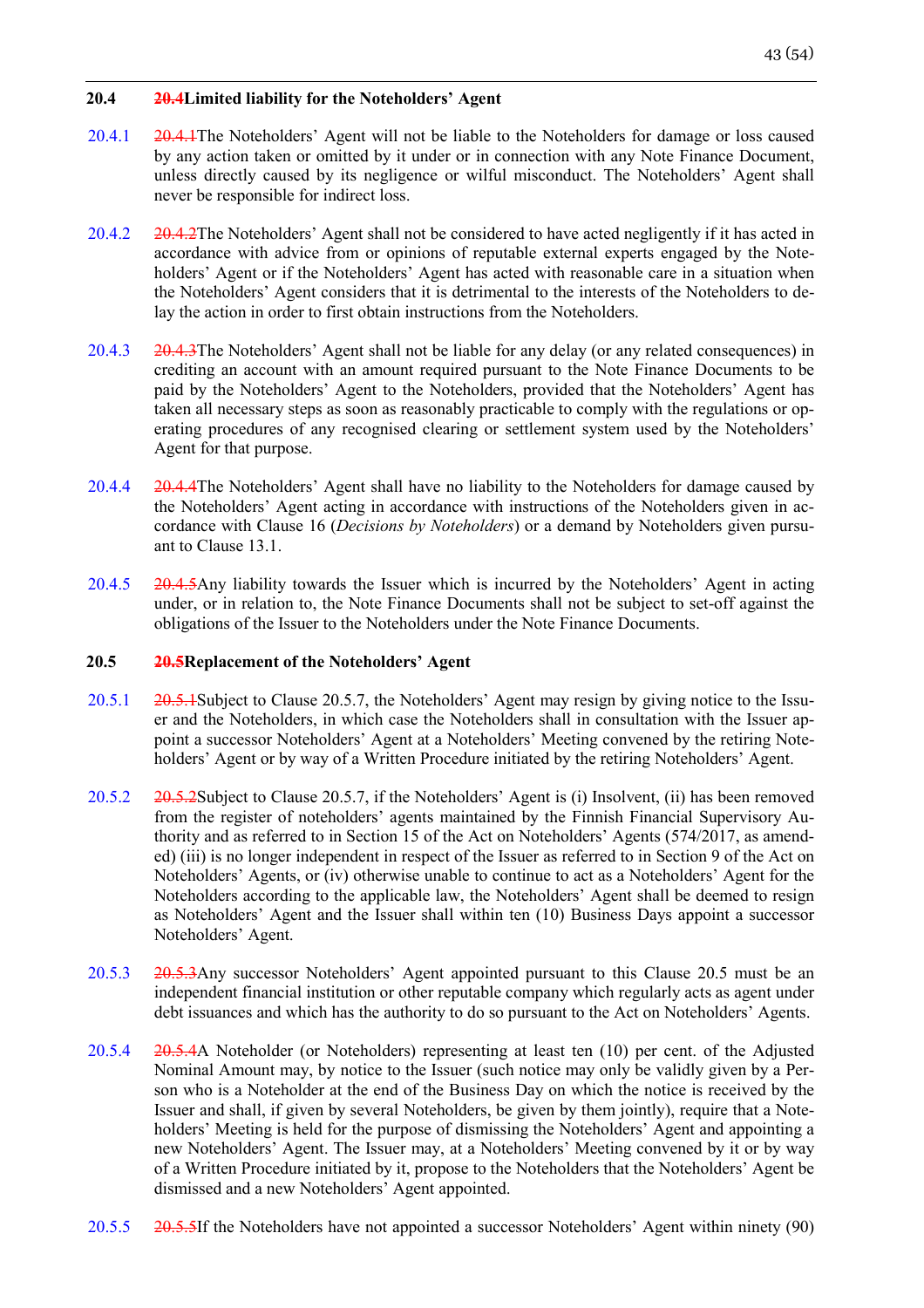days after (i) the earlier of the notice of resignation was given or the resignation otherwise took place or (ii) the Noteholders' Agent was dismissed through a decision by the Noteholders, the Issuer shall appoint a successor Noteholders' Agent.

- 20.5.6 20.5.6The retiring Noteholders' Agent shall, at its own cost, make available to the successor Noteholders' Agent such documents and records and provide such assistance as the successor Noteholders' Agent may reasonably request for the purposes of performing its functions as Noteholders' Agent under the Note Finance Documents.
- 20.5.7 20.5.7The Noteholders' Agent's resignation or dismissal shall only take effect upon the appointment of a successor Noteholders' Agent and acceptance by such successor Noteholders' Agent of such appointment and the execution of all necessary documentation to effectively substitute the retiring Noteholders' Agent.
- 20.5.8 20.5.8Upon the appointment of a successor, the retiring Noteholders' Agent shall be discharged from any further obligation in respect of the Note Finance Documents but shall, in respect of any action which it took or failed to take whilst acting as Noteholders' Agent, (a) remain entitled to the benefit of the Note Finance Documents and (b) remain liable under the Note Finance Documents. Its successor, the Issuer and each of the Noteholders shall have the same rights and obligations amongst themselves under the Note Finance Documents as they would have had if such successor had been the original Noteholders' Agent.
- $20.5.9$   $20.5.9$  In the event that there is a change of the Noteholders' Agent in accordance with this Clause 20.5, the Issuer shall execute such documents and take such actions as the new Noteholders' Agent may reasonably require for the purpose of vesting in such new Noteholders' Agent the rights, powers and obligation of the Noteholders' Agent and releasing the retiring Noteholders' Agent from its further obligations under the Note Finance Documents and the Agency Agreement. Unless the Issuer and the new Noteholders' Agent agree otherwise, the new Noteholders' Agent shall be entitled to the same fees and the same indemnities as the retiring Noteholders' Agent.

### **21 NO DIRECT ACTIONS BY NOTEHOLDERS**

- **21.1** A Noteholder may not take any steps whatsoever against the Issuer or with respect to the Transaction Security to enforce or recover any amount due or owing to it pursuant to the Note Finance Documents, or to initiate, support or procure the winding-up, dissolution, liquidation, company reorganisation (in Finnish yrityssaneeraus) or bankruptcy (in Finnish konkurssi) (or its equivalent in any other jurisdiction) of the Issuer in relation to any of the obligations of the Issuer under the Note Finance Documents.
- **21.2** Clause 21.1 shall not apply if:
	- (a) the Noteholders' Agent has been instructed by the Noteholders in accordance with the Note Finance Documents to take any of the actions referred to in Clause 21.1 but fails for any reason to take, or is unable to take (for any reason other than a failure by a Noteholder to provide documents in accordance with Clause 20.1.2), such actions within a reasonable period of time and such failure or inability is continuing. However, if the failure to take such actions is caused by the non-payment by the Issuer of any fee or indemnity due to the Noteholders' Agent under the Note Finance Documents or the Agency Agreement or by any reason described in Clause 20.3.9, such failure must continue for at least forty (40) Business Days after notice pursuant to Clause 20.3.10 before a Noteholder may take any action referred to in Clause 21.1; and
	- (b) the Noteholders have resolved pursuant to these Terms and Conditions that, upon the occurrence of a failure by the Noteholders' Agent referred to in (a) above, a Noteholder shall have the right to take any action referred to in Clause 21.1 or the Security Agent has been instructed by the Instructing Group in accordance with the Intercreditor Agreement to take any of the actions referred to in Clause 21.1 in accordance with the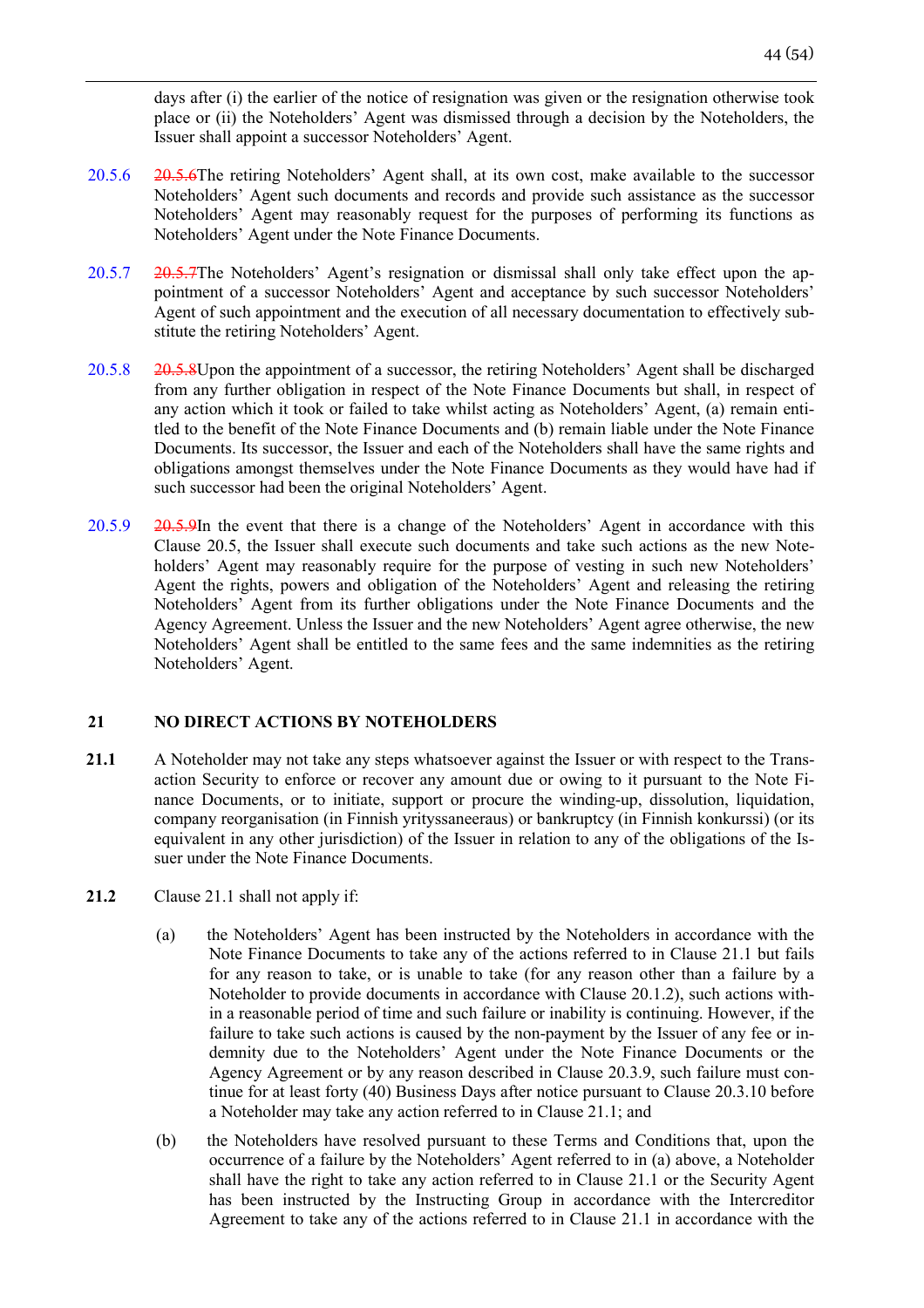Intercreditor Agreement to enforce the Transaction Security but is legally unable to take such enforcement actions,

in each case if and only to the extent permitted pursuant to the terms of the Intercreditor Agreement.

**21.3** The provisions of Clause 21.1 shall not in any way limit an individual Noteholder's right to claim and enforce payments which are due to it under Clause 8.3 (*Mandatory repurchase due to a Change of Control Event (put option)*) or other payments which are due by the Issuer to some but not all Noteholders.

## **22 PRESCRIPTION**

- **22.1** The right to receive payment of the principal of or interest on the Notes shall be prescribed and become void three (3) years from the date on which such payment became due.
- **22.2** If a limitation period is duly interrupted in accordance with the Finnish Act on Limitations (in Finnish Laki velan vanhentumisesta 728/2003, as amended), a new limitation period of at least three (3) years will commence.

## **23 NOTICES AND PRESS RELEASES**

### **23.1 Notices**

- 23.1.1 23.1.1Any notice or other communication to be made under or in connection with the Note Finance Documents:
	- (a) if to the Noteholders' Agent, shall be given at the address registered with the Finnish Trade Register or by e-mail to finland@nordictrustee.com on the Business Day prior to dispatch;
	- (b) if to the Security Agent, shall be given at the address registered with the Finnish Trade Register or by e-mail to Finland@intertrustgroup.com with a copy to alli.seppanen@intertrustgroup.com on the Business Day prior to dispatch;
	- (c) if to the Issuing and Paying Agent, shall be given at the address registered with the Finnish Trade Register;
	- (d) if to the Issuer, shall be delivered by e-mail to annamaija.peltonen@eq.fi or given at the address specified on its website www.eq.fi on the Business Day prior to dispatch and designated "To the attention of Annamaija Peltonen"; and
	- (e) if to the Noteholders, shall be made by press release by the Issuer or the Noteholders' Agent, as applicable, or given at their addresses as registered with the CSD, at the Record Time prior to dispatch, and by either courier delivery or letter for all Noteholders. A Notice to the Noteholders-, whether made by press release or given at their addresses registered with the CSD, shall also be published on the websites of the Issuer and the Noteholders' Agent
- 23.1.2  $\left| \frac{23.1.2}{23.1.2} \right|$  and  $\alpha$  other communication made by one Person to another under or in connection with the Note Finance Documents shall be in English and sent by way of courier, e-mail, personal delivery or letter or, in case of notices and communications to Noteholders by the Issuer or the Noteholders' Agent, by press release, and will become effective, in the case of courier or personal delivery, when it has been left at the address specified in Clause 23.1.1 or, in the case of letter, three (3) Business Days after being deposited postage prepaid in an envelope addressed to the address specified in Clause 23.1.1 or, in the case of e-mail, when actually received in a readable form or, in the case of press releases, when published.
- 23.1.3 23.1.3Failure to send a notice or other communication to a Noteholder or any defect in it shall not affect its sufficiency with respect to other Noteholders.

#### **23.2 Press releases**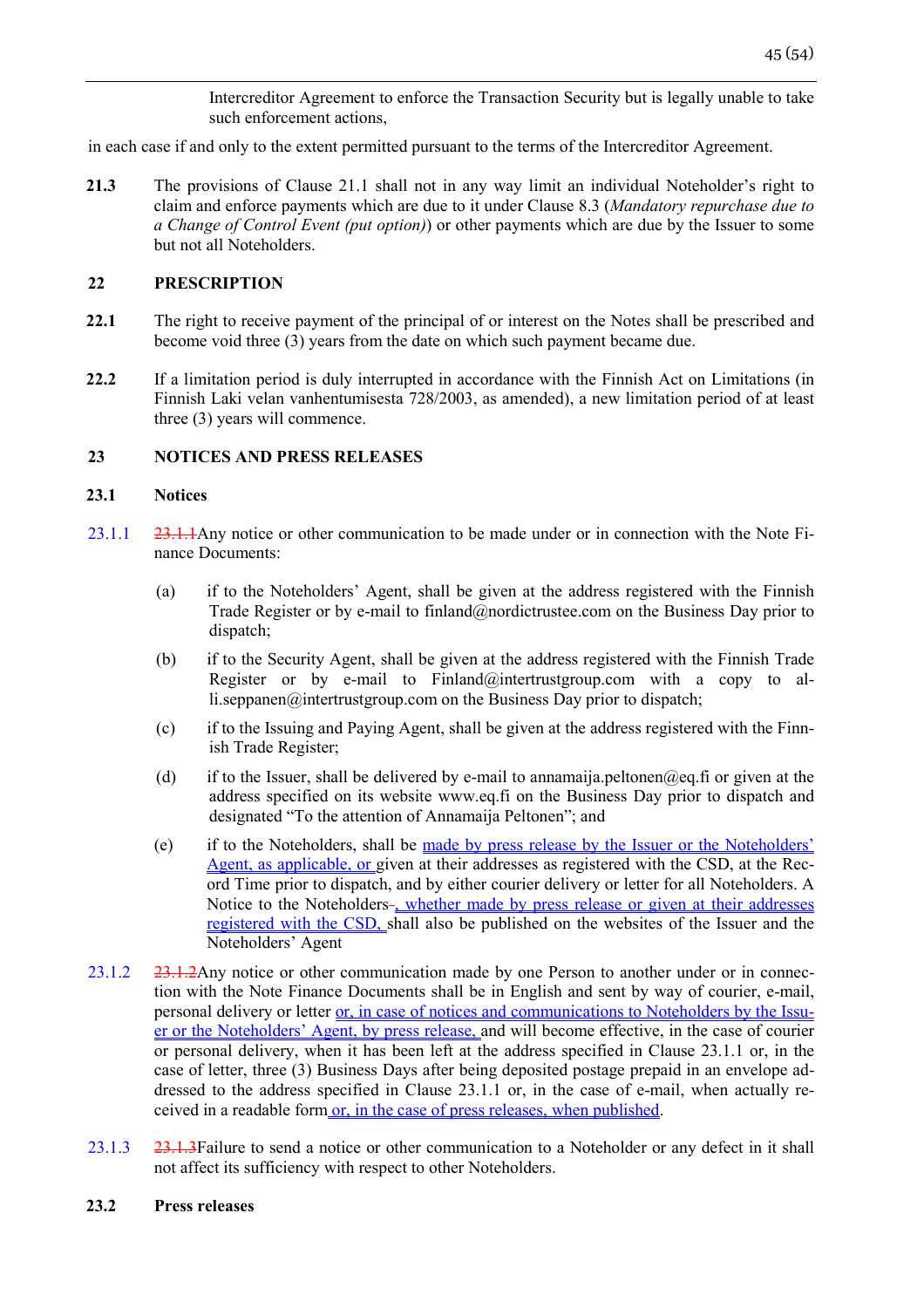- 23.2.1 23.2.1Any notice that the Issuer or the Noteholders' Agent shall send to the Noteholders pursuant to Clauses  $\frac{10.1.410.1.3}{13.3}$ , 13.3, 16.14, 17.1, 18.1 and 19.3 shall also be published by way of press release by the Issuer or the Noteholders' Agent, as applicable. Any such notice shall be deemed to have been received by the Noteholders when published in any manner specified in this Clause 23.2.1.
- 23.2.2 23.2.2In addition to Clause 23.2.1, if any information relating to the Notes or the Issuer contained in a notice the Noteholders' Agent may send to the Noteholders under these Terms and Conditions has not already been made public in accordance with these Terms and Conditions, the Noteholders' Agent shall before it sends such information to the Noteholders give the Issuer the opportunity to make public such information in accordance with these Terms and Conditions. If the Issuer does not promptly make public such information and the Noteholders' Agent considers it necessary to make such information public in accordance with Clause 23.2.1 before it can lawfully send a notice containing such information to the Noteholders, the Noteholders' Agent shall be entitled to do so.

## **24 FORCE MAJEURE AND LIMITATION OF LIABILITY**

- **24.1** 24.1Neither the Issuer, the Noteholders' Agent, the Security Agent, nor the Issuing and Paying Agent shall be held responsible for any damage arising out of any legal enactment, or any measure taken by a public authority, or war, strike, lockout, boycott, blockade or any other similar circumstance (a "**Force Majeure Event**"). The reservation in respect of strikes, lockouts, boycotts and blockades applies even if the Noteholders' Agent, the Security Agent or the Issuing and Paying Agent itself takes such measures, or is subject to such measures.
- **24.2** The Issuing and Paying Agent shall have no liability to the Noteholders if it has observed reasonable care. The Issuing and Paying Agent shall never be responsible for indirect damage with exception of gross negligence and wilful misconduct.
- **24.3** Should a Force Majeure Event arise which prevents the Issuer, the Noteholders' Agent, the Security Agent or the Issuing and Paying Agent from taking any action required to comply with these Terms and Conditions, such action may be postponed until the obstacle has been removed.
- **24.4** The provisions in this Clause 24 apply unless they are inconsistent with the provisions of the Book-Entry System Act which provisions shall take precedence.

### **25 GOVERNING LAW AND JURISDICTION**

- **25.1** These Terms and Conditions, and any non-contractual obligations arising out of or in connection therewith, shall be governed by and construed in accordance with the laws of Finland.
- **25.2** The Issuer submits to the non-exclusive jurisdiction of the Finnish courts with the District Court of Helsinki (in Finnish *Helsingin käräjäoikeus*) as the court of first instance.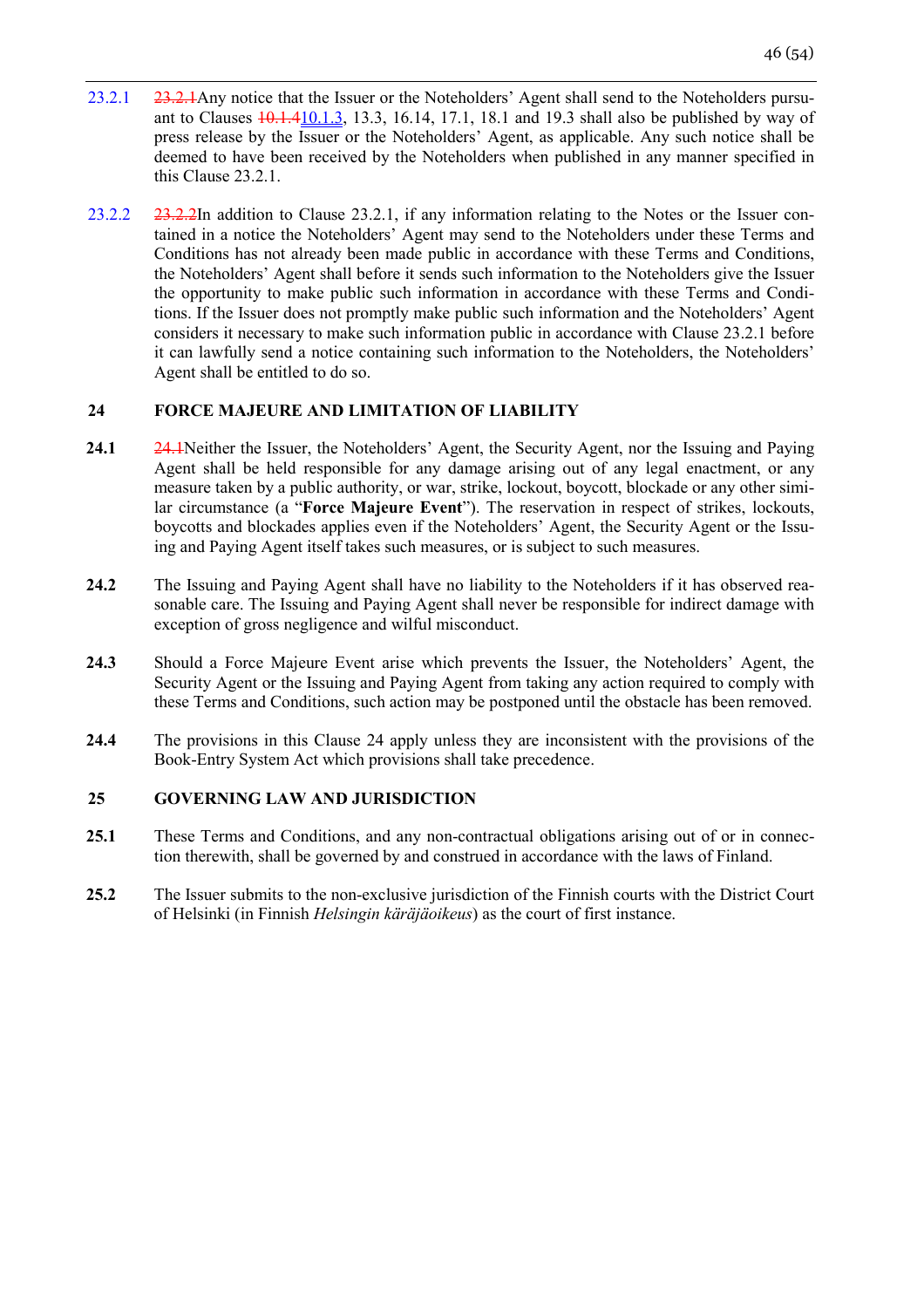We hereby confirm that the above terms and conditions are binding upon ourselves.

Place: Helsinki

Date: 21 November 2019[●] 2021

**eQ Commercial Properties Fund eQ Finnish Real Estate Fund** 

represented by eQ Fund Management Company Ltd acting on behalf of eQ Finnish Real Estate Commercial Properties Fund

Name<br>Title Title Title

Title Title Title

We hereby undertake to act in accordance with the above terms and conditions to the extent they refer to us.

Place: Helsinki

Date: 21 November 2019[ $\bullet$ ] 2021

**Nordic Trustee Oy** 

Name<br>Title Title Title Title Title Title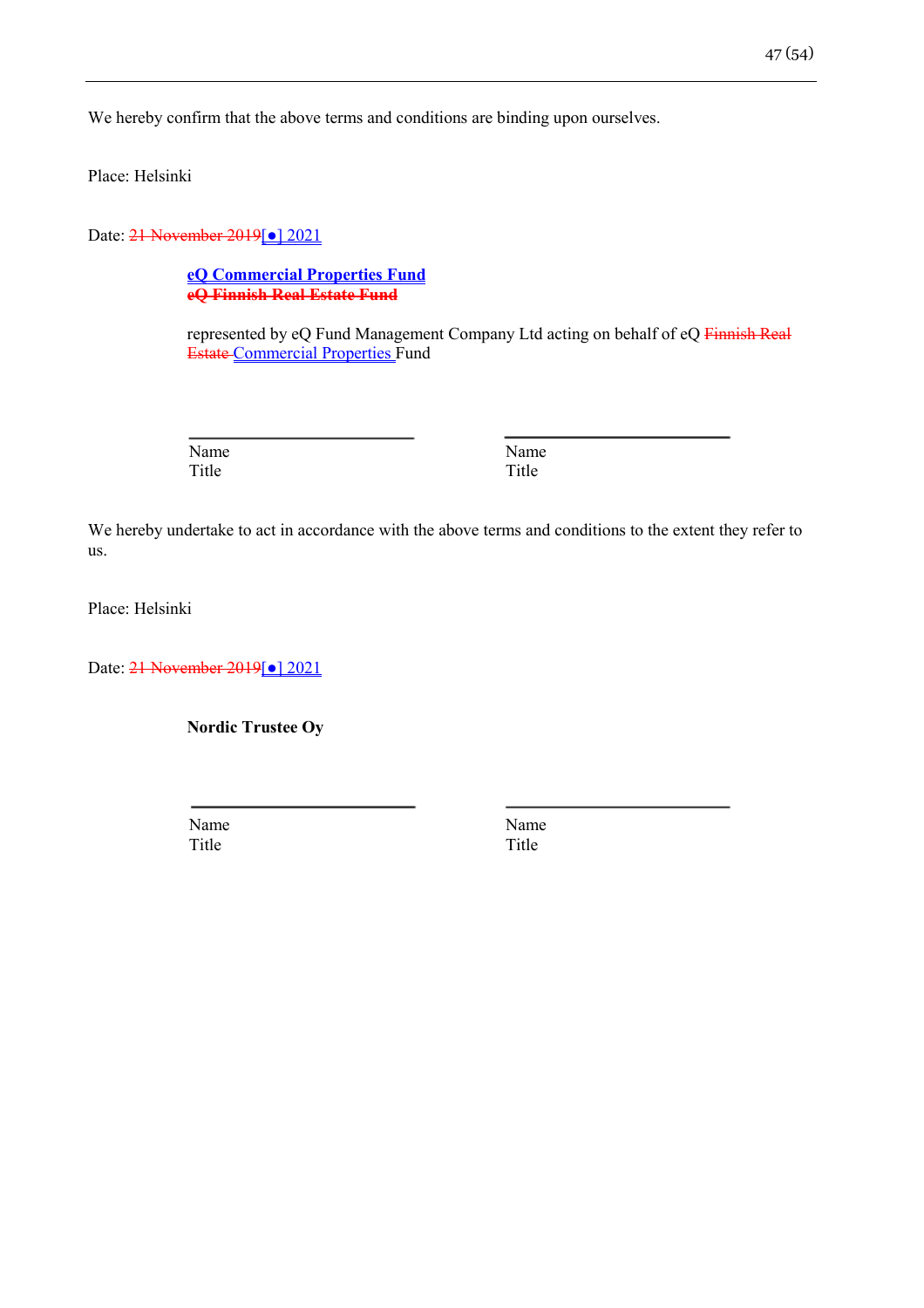## **SCHEDULE 1 (***Compliance Certificate***)**

## COMPLIANCE CERTIFICATE

- 1. Reference is made to the terms and conditions relating to Senior Secured Fixed Rate Notes due 29 January 2024 issued by eQ Finnish Real Estate Commercial Properties Fund (the "Terms and Conditions")
- 2. We confirm that no Event of Default is continuing.<sup>1</sup> continuing.<sup>1</sup>
- 3. We confirm that the Fund Loan to Value is [●] on [testing date].
- 4. We confirm that the Interest Cover Ratio is [●] on [testing date]. [Insert details of the calculations for financial covenants].
- 5. [We confirm that the Security Pool Loan to Value is  $\lceil \bullet \rceil$  on [testing date].]<sup>2</sup>
- 6. The Security Pool Closing [has / has not] occurred.

In  $\lceil \bullet \rceil$ , on the  $\lceil \bullet \rceil$  day of  $\lceil \bullet \rceil$  20 $\lceil \bullet \rceil$ 

eQ Finnish Real Estate Commercial Properties Fund as Issuer represented by eQ Fund Management Company Ltd acting on behalf of eQ Finnish Real Estate Commercial Properties Fund

Name:

 $\overline{a}$ 1 If this statement cannot be made, the certificate should identify any Event of Default that is continuing and the steps, if any, being taken to remedy it.

<sup>&</sup>lt;sup>2</sup> Include only if the Security Pool Closing and/or Security Pool Loan to Value Trigger Event has occurred.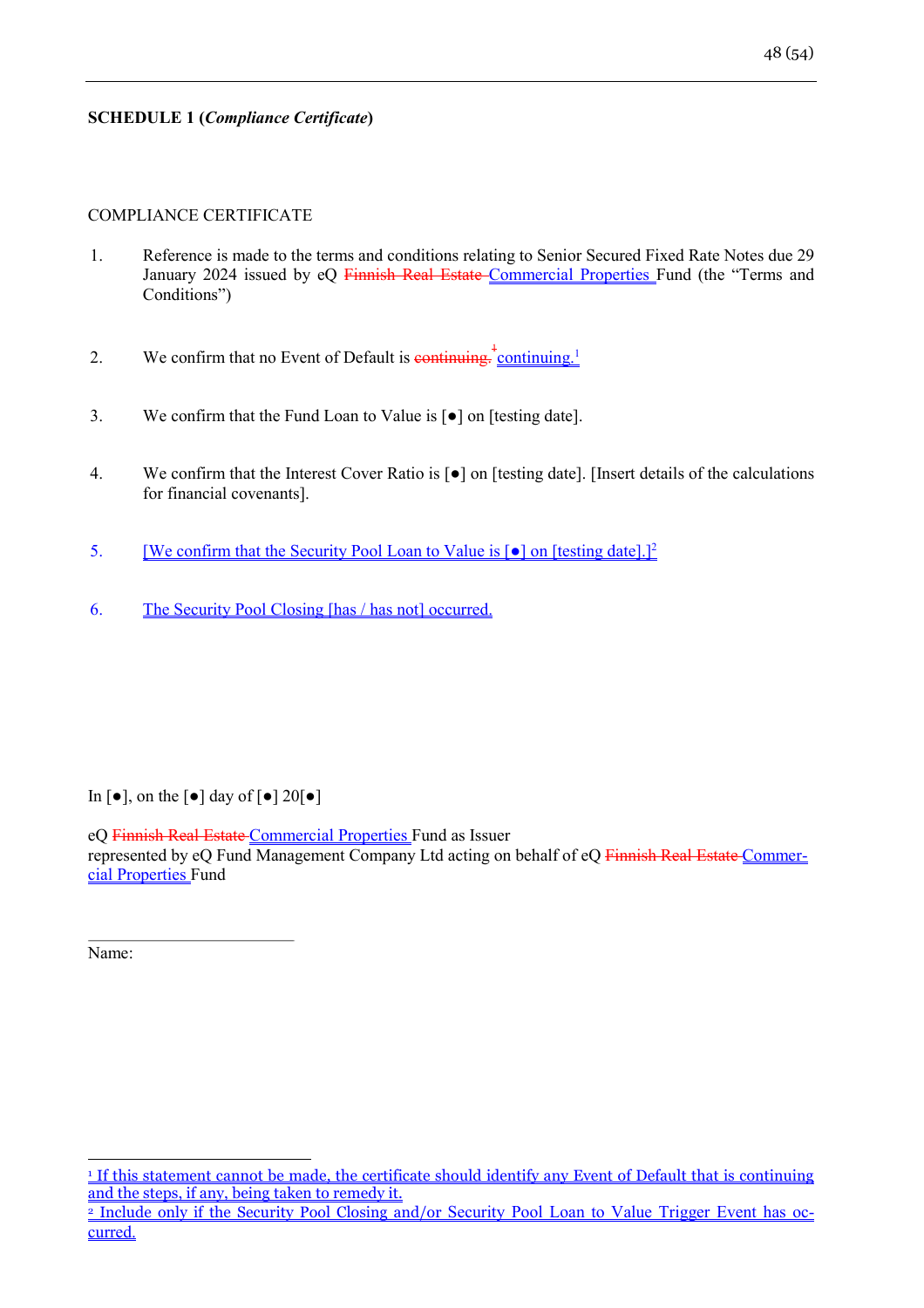<sup>+</sup> If this statement cannot be made, the certificate should identify any Event of Default that is continuing and the steps, if any, being taken to remedy it.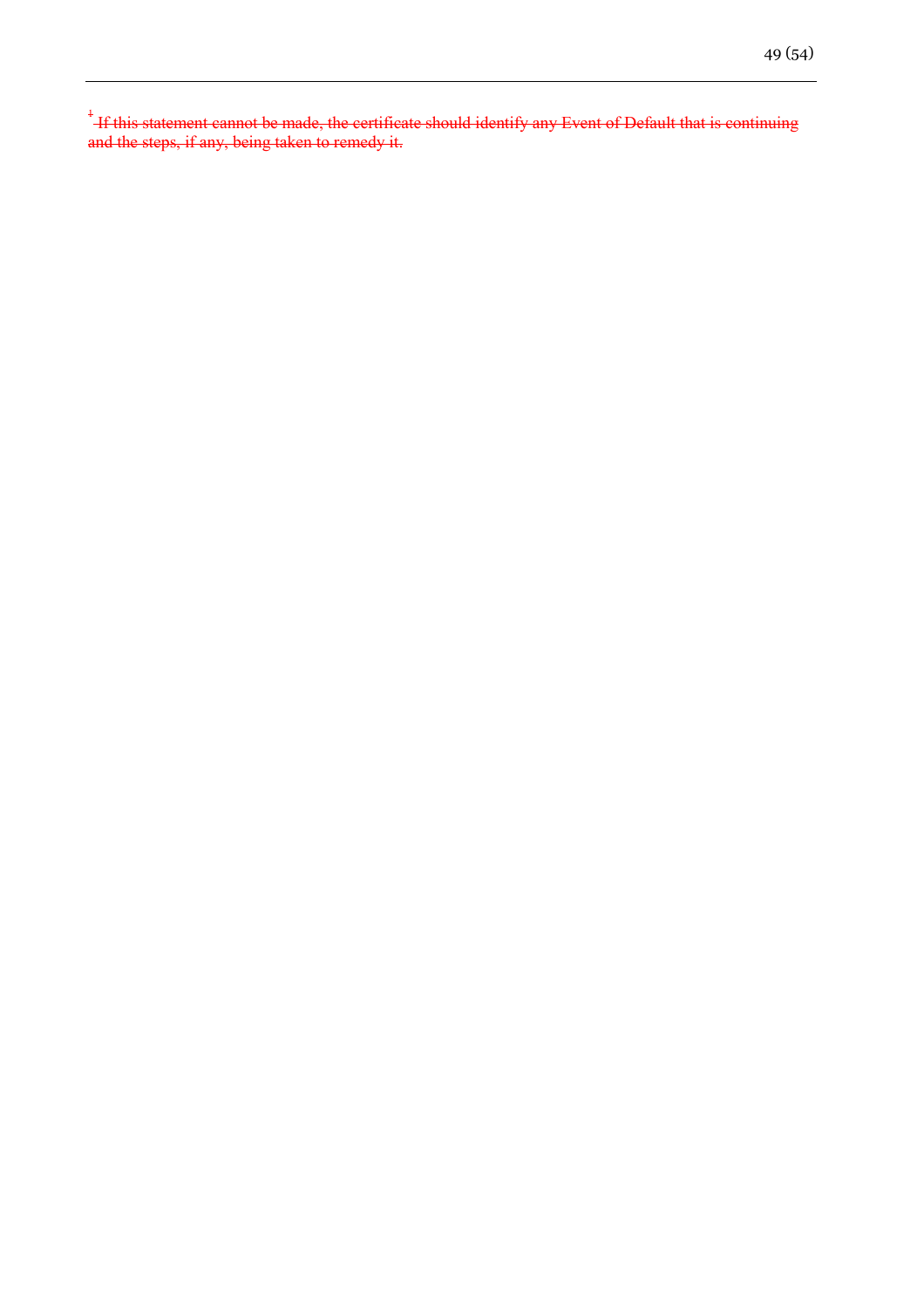## **SCHEDULE 2 (***Transaction Security as at the Issue Datedescription***)**

The Transaction Security provided by the Issuer and the Property Companies, and securing the Notes as first priority Security, comprises the following assets:

- (a) all the shares, voting rights and distributions in each of the Property Companies, Development Companies, and Partly Owned Companies as well as Managing Company Shares and Parking Company Shares owned by the Issuer and the Property Companies (the "Shares"), unless the pledging of any Managing Company Shares or Parking Company Shares cannot be made using reasonable efforts;
- (b) rental income relating to the properties-Properties owned by the Issuer (if any)-and the Property Companies, save for rental income under the Non-material Rental Agreements (the "Rent Receivables");
- (c) the Issuer's bank account to which rental income referred to in paragraph (b) above is directed (the "Rent Account") held with Nordea Bank Abp;
- (d) the Noteholder Deposit Account and the Noteholder Repayment Account, each being a blocked bank account of the Issuer and each held with Nordea Bank Abp;
- (e) receivables under the intra-Group loans granted by the Issuer to any member of the Group Property Company or Partly Owned Company (the "Intra-Group Loans");
- (f) all amounts owing or payable to the Issuer by a hedge counterparty under certain hedge documents in relation to the Bank Finance Documents (the "Hedge Receivables");
- (g) the real estate mortgage notes registered on the Properties (the "Property Mortgage Notes");
- (h) the current accounts of the Property Companies, each held with Nordea Bank Abp (the "General Accounts"); and
- (i) receivables under any insurance policies taken out by the Property Companies, except for any third party liability insurances (the "Insurance Proceeds").

In addition to the security assets listed above, the Issuer and/or the Property Companies shall upon the request of the Security Agent grant security over the following:

- (a) investment fund units owned by the Issuer in an investment fund; and
- (b) all the shares or partnership interests, as applicable, and distributions in a HoldCo if a Compulsory Restructuring in respect of such HoldCo is not completed within nine months from the date of its acquisition and the acquisition of HoldCo has been financed under the Bank Finance Documents and/or Notes Finance Documents and/or by funds standing to the credit of the Deposit Accounts.

Pursuant to the Security Documents, the security over the Rent Receivables, the Intra-Group Loans, the Rent Account and the General Accounts may only be perfected on the instructions of the Security Agent upon the occurrence of a Default which is continuing. Consequently, until the occurrence of a Default and for so long as the same is continuing, all payments in relation to the Rent Receivables and Intra-Group Receivables are payable to the Issuer and the Issuer may use such proceeds in its sole discretion and the Issuer and the Property Companies, as applicable, may use of the Rent Accounts and the General Accounts and the amounts standing to the credit of the same in their sole discretion.

Pursuant to the Security Documents, the security over the Hedge Receivables and the Insurance Proceeds will only be perfected on the instructions of the Security Agent upon the occurrence of an Event of Default which is continuing. Consequently, until the occurrence of an Event of Default which is continuing, all payments in relation to the Hedge Receivables are payable to the Issuer and the Issuer may use such proceeds in its sole discretion.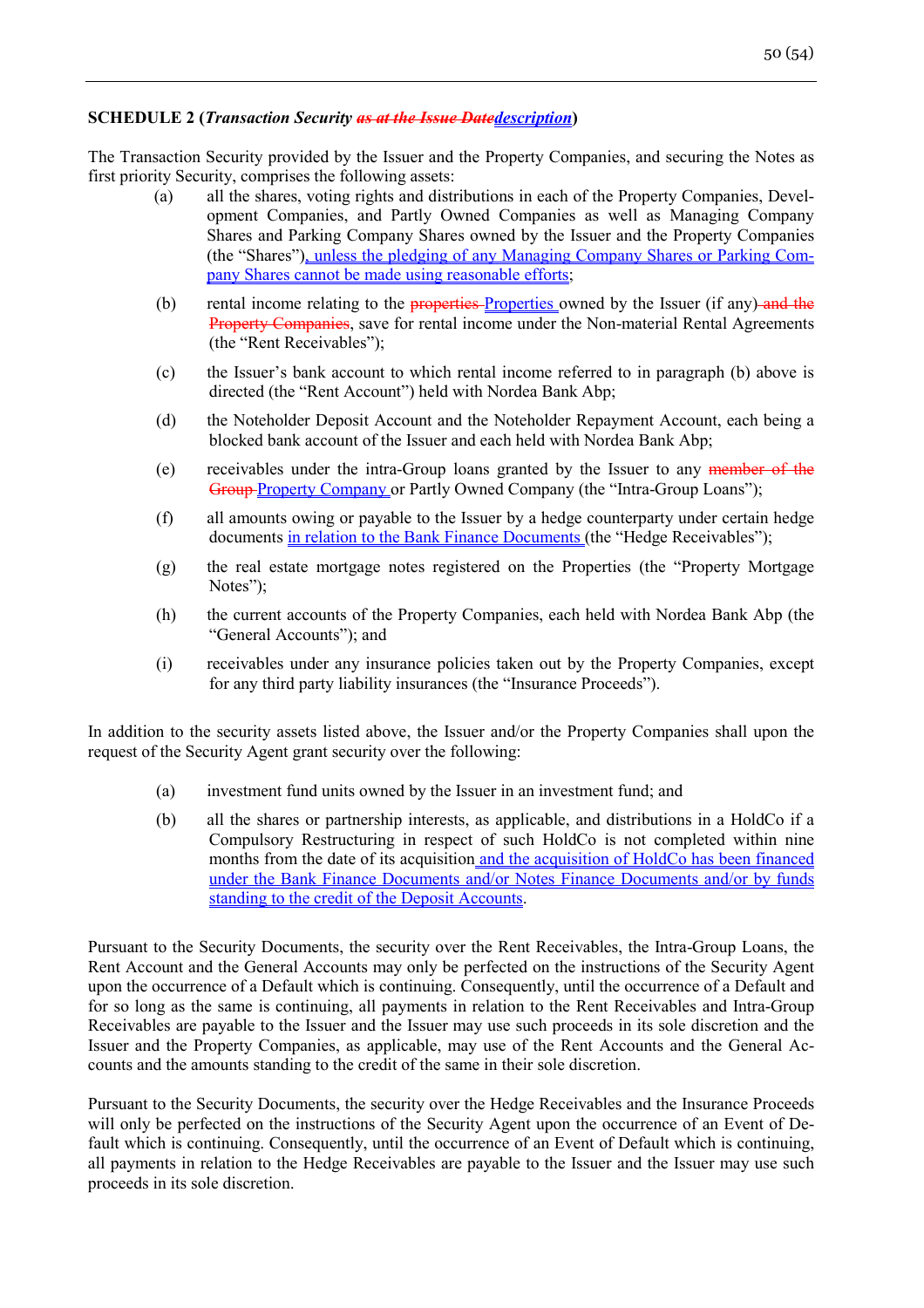Each of the Property Companies pledges the Transaction Security only for the discharge of its own obligations and consequently they do not provide any Security for the liabilities of the Issuer or other Property Companies.

The Issuer and each of the Property Companies has given a negative pledge commitment not to grant any Security over their assets other than the Security permitted pursuant to the Terms and Conditions and the Intercreditor Agreement.

The Security Documents for the Transaction Security are governed by the laws of Finland.

## **Initial Transaction Security**

As at the Issue Date, the Transaction Security securing the Notes consists of (together the "**Initial Transaction Security**"):

- (a) the Shares in 39 Property Companies and three Partly Owned Companies;
- (b) the Rent Account, the Noteholder Deposit Account and the Noteholder Repayment Account;
- (c) the Intra-Group Loans;
- (d) the Rent Receivables:
- (e) the Hedge Receivables;
- (f) all of the Properties owned or possessed by a leasehold by the Property Companies;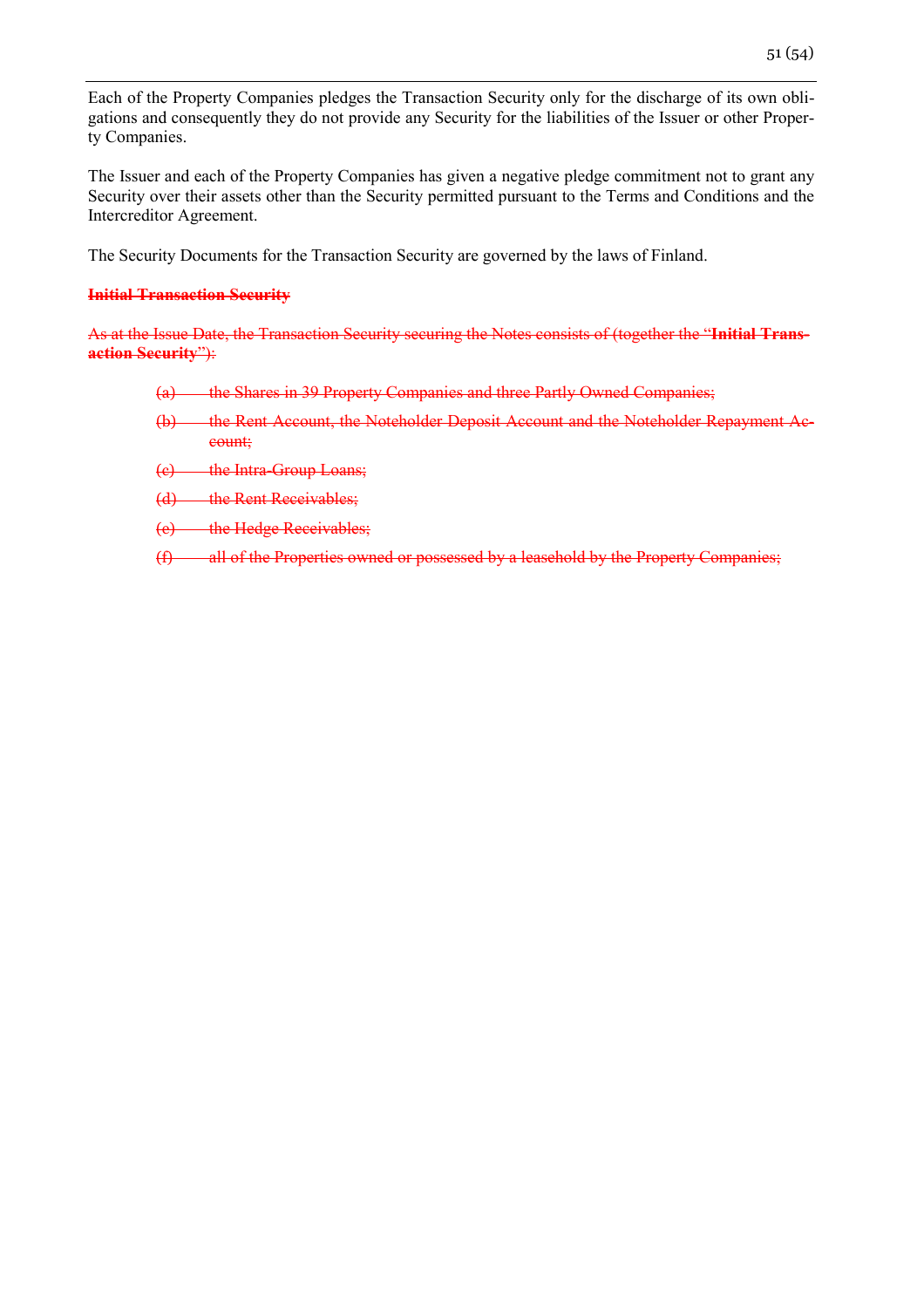- (g) 39 General Accounts;
- (h) the Insurance Proceeds;
- (i) certain shares in Ruohoparkki Oy (business identification code 1107843-6), Malmintorin Pysäköintitalo Oy (business identification code 0632385-5), Kiinteistö Oy Plaza 3 Park (business identification code 2293778-5) and Kiinteistö Oy Plaza Park (business identification code 1545885-8) (i.e. the Parking Company Shares); and
- (j) certain shares in Airport Plaza Business Park Oy, a managing company with business identification code 1532068-0 (i.e. the Managing Company Shares).

None of the Initial Transaction Security is subject to any restrictions on transfer or sale price or any redemption right, save for the consent clauses and redemption clauses included in the articles of association of Ruohoparkki Oy, Malmintorin Pysäköintitalo Oy, Kiinteistö Oy Plaza Park and Airport Plaza Business Park Oy.

The main purpose of use of the Properties is commercial (including premises for the sale of daily consumer goods, utility goods and hardware, restaurants and daily services as well as shopping and business centres), office, industrial and hotel. The Properties are used for other purposes of use to a minor degree. Most of the Properties being part of the Initial Transaction Security are located in Helsinki and Tampere regions, other university cities and regional and growth centres.

The following table sets out the Property Companies and Partly Owned Companies as at the Issue Date:

|                                                   | <b>Business identifi-</b> |                         |
|---------------------------------------------------|---------------------------|-------------------------|
| <b>Name</b>                                       | cation code               | <b>Issuer's holding</b> |
|                                                   | 2169968.2                 | 100.0 per cent.         |
|                                                   | 2438192.8                 | 100.0 per cent.         |
| Kiinteistö Oy Hämeenlinnan Katsastusmiehentie 6-8 | 2699704-8                 | 100.0 per cent.         |
| Kiinteistö Oy Hämeenlinnan Katsastusmiehentie 10  | <del>2699705-6</del>      | 100.0 per cent.         |
|                                                   | 2625234-5                 | 100.0 per cent.         |
|                                                   | 2299423-7                 | 100.0 per cent.         |
|                                                   | 2713136-9                 | 100.0 per cent.         |
|                                                   | <del>1702706-6</del>      | 100.0 per cent.         |
|                                                   | 1937233-0                 | 100.0 per cent.         |
|                                                   | <del>1895539-0</del>      | 100.0 per cent.         |
|                                                   | 2171393-1                 | 100.0 per cent.         |
|                                                   | 0711057-9                 | 100.0 per cent.         |
|                                                   | 0645092.6                 | 51.1 per cent.          |
|                                                   | 2071594-3                 | 100.0 per cent.         |
|                                                   | 0358955-1                 | 41.4 per cent.          |
|                                                   | 0844511-9                 | 100.0 per cent.         |
|                                                   | 0535811-6                 | 100.0 per cent.         |
|                                                   | 2347452-4                 | 64.7 per cent.          |
|                                                   | 2767947-1                 | 100.0 per cent.         |
|                                                   | 2760309-8                 | 100.0 per cent.         |
|                                                   | 2619382-4                 | 100.0 per cent.         |
|                                                   | 2834520-3                 | 100.0 per cent.         |
|                                                   | 2126925-2                 | 100.0 per cent.         |
|                                                   | 2760278-1                 | 100.0 per cent.         |
|                                                   | 2293773.4                 | 100.0 per cent.         |
|                                                   | 2643869.2                 | 100.0 per cent.         |
|                                                   | 2850715-3                 | 100.0 per cent.         |
|                                                   | 2719673-6                 | 100.0 per cent.         |
|                                                   | <del>2808675-8</del>      | 100.0 per cent.         |
|                                                   | <del>2873367-9</del>      | 100.0 per cent.         |
|                                                   | 2473834-1                 | 100.0 per cent.         |
|                                                   | 2088623-2                 | 100.0 per cent.         |